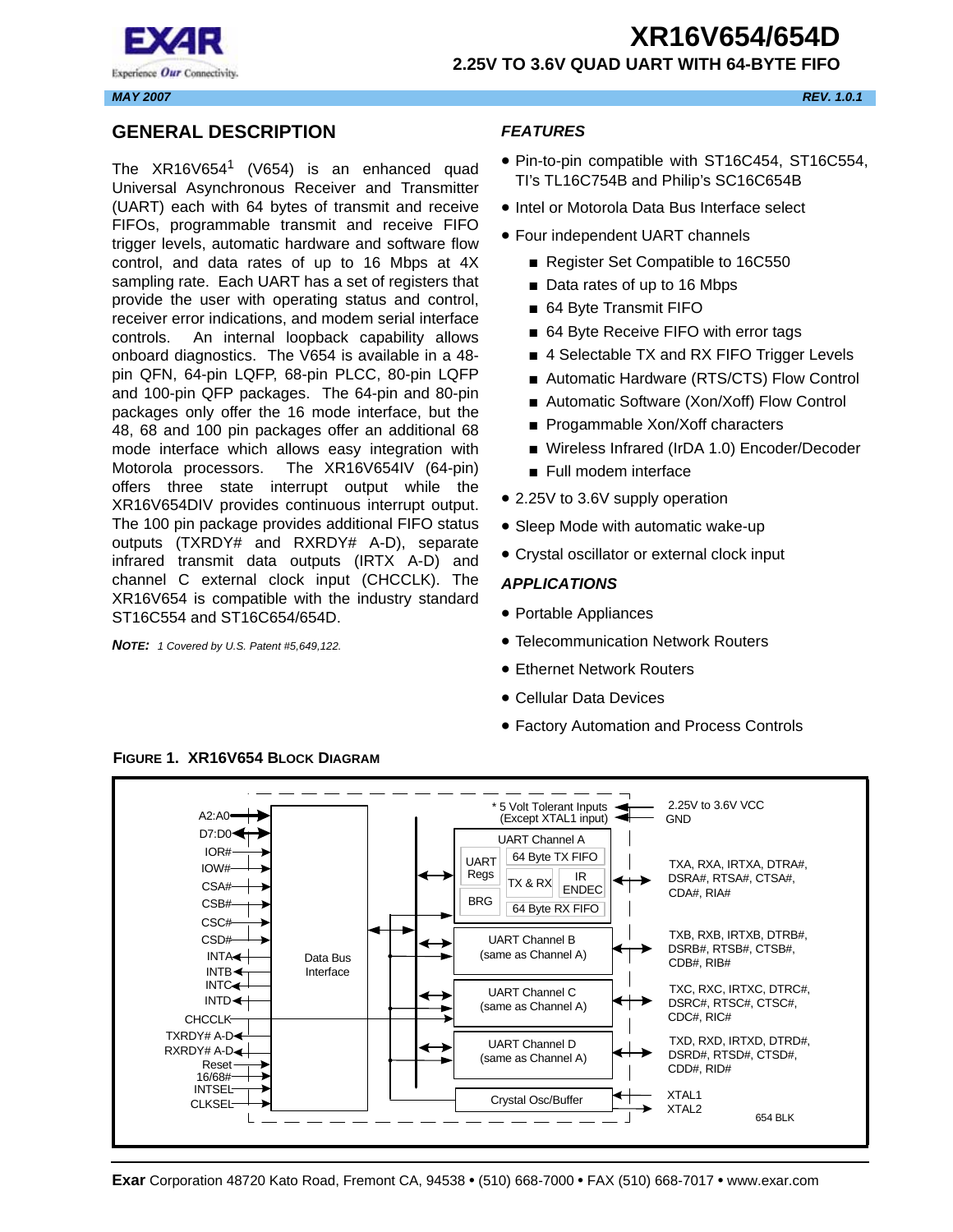

#### **2.25V TO 3.6V QUAD UART WITH 64-BYTE FIFO** *REV. 1.0.1*

#### <span id="page-1-0"></span>**FIGURE 2. PIN OUT ASSIGNMENT FOR 100-PIN QFP PACKAGES IN 16 AND 68 MODE**

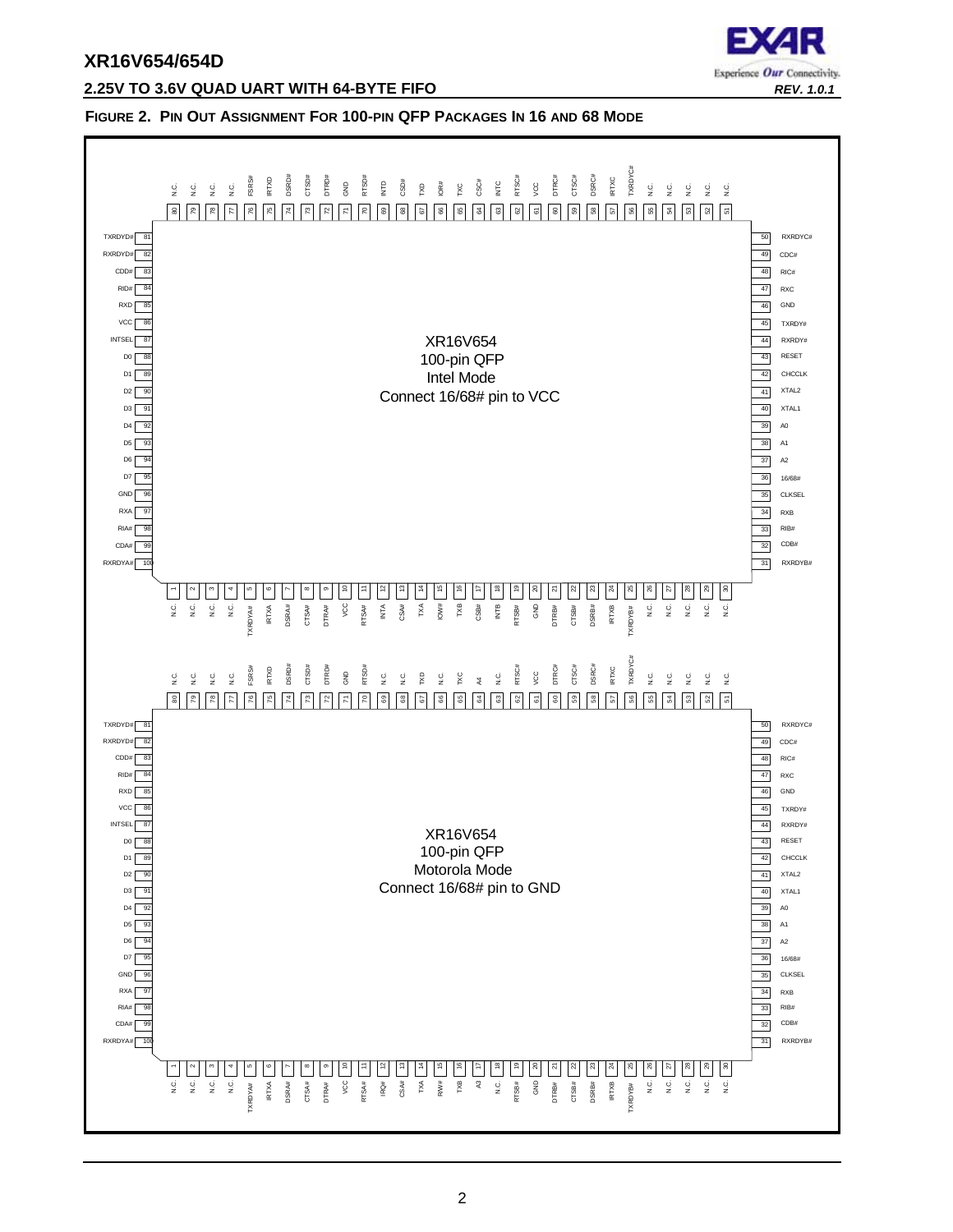

#### *REV. 1.0.1* **2.25V TO 3.6V QUAD UART WITH 64-BYTE FIFO**

<span id="page-2-0"></span>

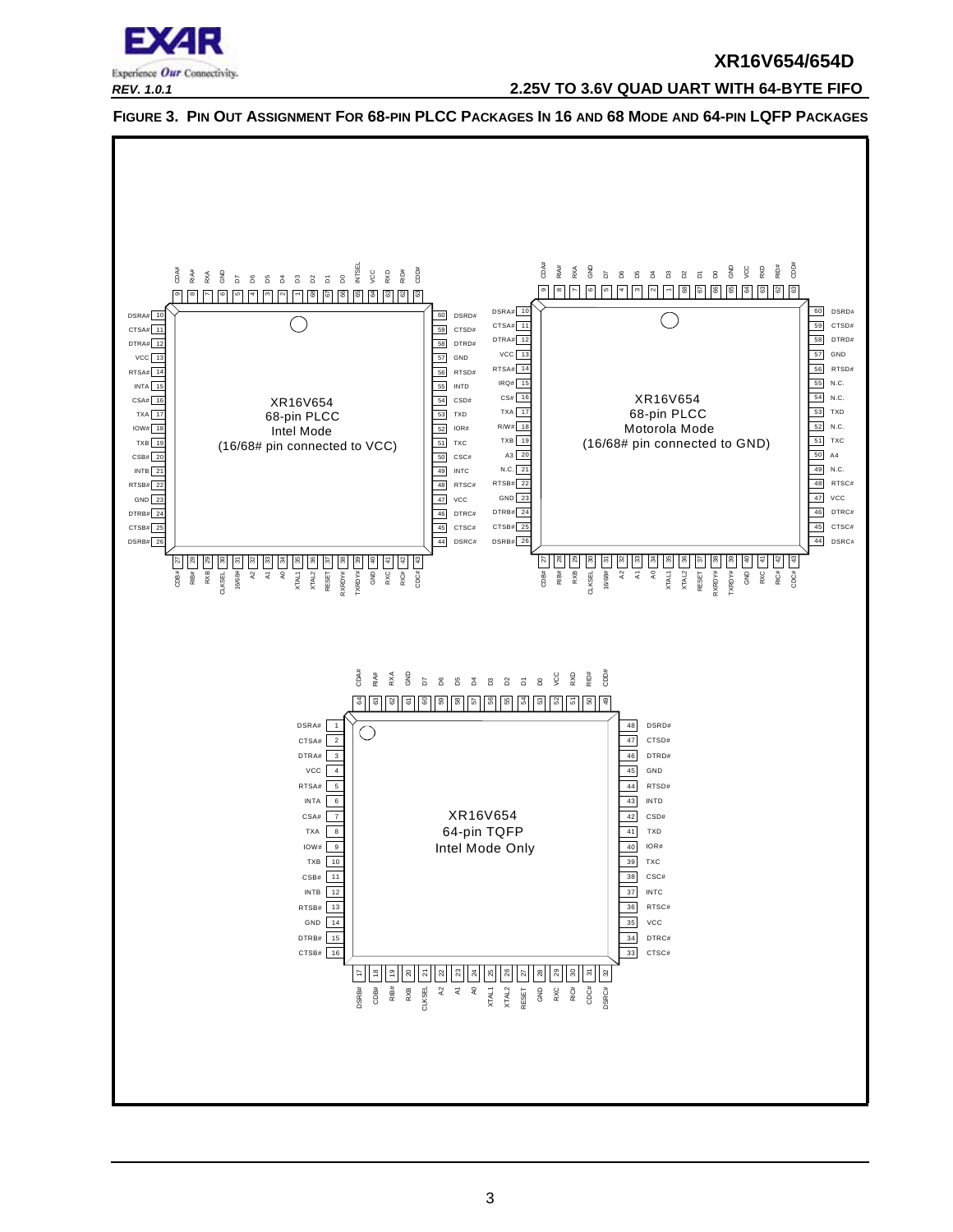## **2.25V TO 3.6V QUAD UART WITH 64-BYTE FIFO** *REV. 1.0.1*



#### <span id="page-3-0"></span>**FIGURE 4. PIN OUT ASSIGNMENT FOR 48-PIN QFN PACKAGE AND 80-PIN LQFP PACKAGE**

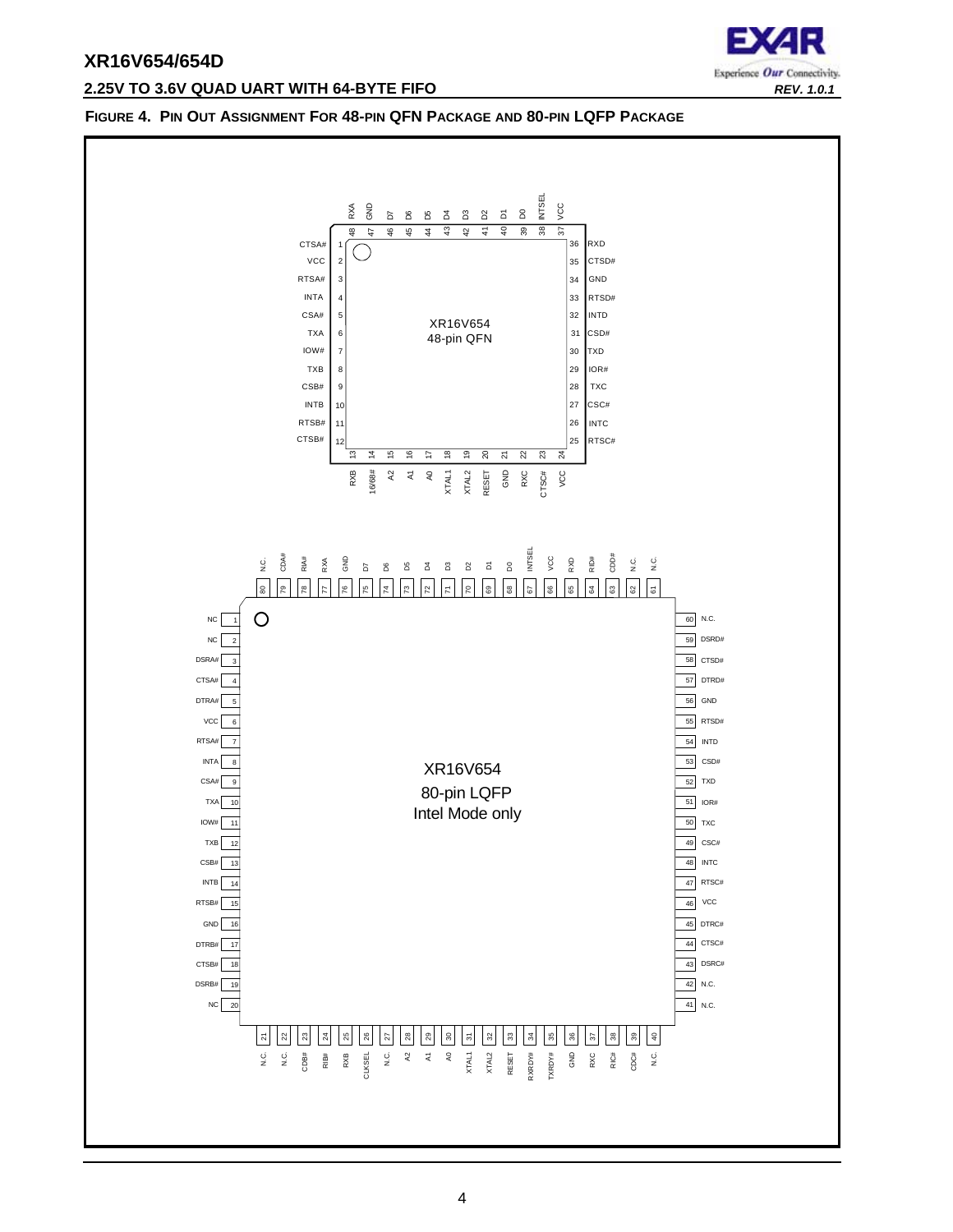

## *REV. 1.0.1* **2.25V TO 3.6V QUAD UART WITH 64-BYTE FIFO**

#### <span id="page-4-1"></span>*ORDERING INFORMATION*

| <b>PART NUMBER</b> | <b>PACKAGE</b> | <b>OPERATING TEMPERATURE</b><br><b>RANGE</b> | <b>DEVICE STATUS</b> |
|--------------------|----------------|----------------------------------------------|----------------------|
| XR16V654IJ         | 68-Lead PLCC   | $-40^{\circ}$ C to $+85^{\circ}$ C           | Active               |
| XR16V654IV         | 64-Lead LQFP   | $-40^{\circ}$ C to $+85^{\circ}$ C           | Active               |
| XR16V654DIV        | 64-Lead LQFP   | $-40^{\circ}$ C to $+85^{\circ}$ C           | Active               |
| XR16V654IQ         | 100-Lead QFP   | $-40^{\circ}$ C to $+85^{\circ}$ C           | Active               |
| XR16V654IL         | 48-pin QFN     | $-40^{\circ}$ C to $+85^{\circ}$ C           | Active               |
| XR16V654IV80       | 80-Lead LQFP   | $-40^{\circ}$ C to $+85^{\circ}$ C           | Active               |

## <span id="page-4-0"></span>**PIN DESCRIPTIONS**

| <b>NAME</b>                                                                                                                      | <b>48-QFN</b><br>PIN#                        | 64-LQFP<br>PIN#                              | 68-PLCC<br>PINH                                      | 80-LQFP<br>PIN#                              | 100-QFP<br>PIN#                              | <b>TYPE</b> | <b>DESCRIPTION</b>                                                                                                                                                                                                                                                                                                                                                                                                                                                                                                      |
|----------------------------------------------------------------------------------------------------------------------------------|----------------------------------------------|----------------------------------------------|------------------------------------------------------|----------------------------------------------|----------------------------------------------|-------------|-------------------------------------------------------------------------------------------------------------------------------------------------------------------------------------------------------------------------------------------------------------------------------------------------------------------------------------------------------------------------------------------------------------------------------------------------------------------------------------------------------------------------|
| <b>DATA BUS INTERFACE</b>                                                                                                        |                                              |                                              |                                                      |                                              |                                              |             |                                                                                                                                                                                                                                                                                                                                                                                                                                                                                                                         |
| A <sub>2</sub><br>A <sub>1</sub><br>A <sub>0</sub>                                                                               | 15<br>16<br>17                               | 22<br>23<br>24                               | 32<br>33<br>34                                       | 28<br>29<br>30                               | 37<br>38<br>39                               | L           | Address data lines [2:0]. These 3 address<br>lines select one of the internal registers in<br>UART channel A-D during a data bus trans-<br>action.                                                                                                                                                                                                                                                                                                                                                                      |
| D7<br>D <sub>6</sub><br>D <sub>5</sub><br>D <sub>4</sub><br>D <sub>3</sub><br>D <sub>2</sub><br>D <sub>1</sub><br>D <sub>0</sub> | 46<br>45<br>44<br>43<br>42<br>41<br>40<br>39 | 60<br>59<br>58<br>57<br>56<br>55<br>54<br>53 | 5<br>4<br>3<br>$\overline{2}$<br>1<br>68<br>67<br>66 | 75<br>74<br>73<br>72<br>71<br>70<br>69<br>68 | 95<br>94<br>93<br>92<br>91<br>90<br>89<br>88 | 1/O         | Data bus lines [7:0] (bidirectional).                                                                                                                                                                                                                                                                                                                                                                                                                                                                                   |
| IOR#<br>(VCC)                                                                                                                    | 29                                           | 40                                           | 52                                                   | 51                                           | 66                                           | L           | When 16/68# pin is HIGH, the Intel bus<br>interface is selected and this input becomes<br>read strobe (active low). The falling edge<br>instigates an internal read cycle and<br>retrieves the data byte from an internal reg-<br>ister pointed by the address lines [A2:A0],<br>puts the data byte on the data bus to allow<br>the host processor to read it on the rising<br>edge.<br>When 16/68# pin is LOW, the Motorola bus<br>interface is selected and this input is not<br>used and should be connected to VCC. |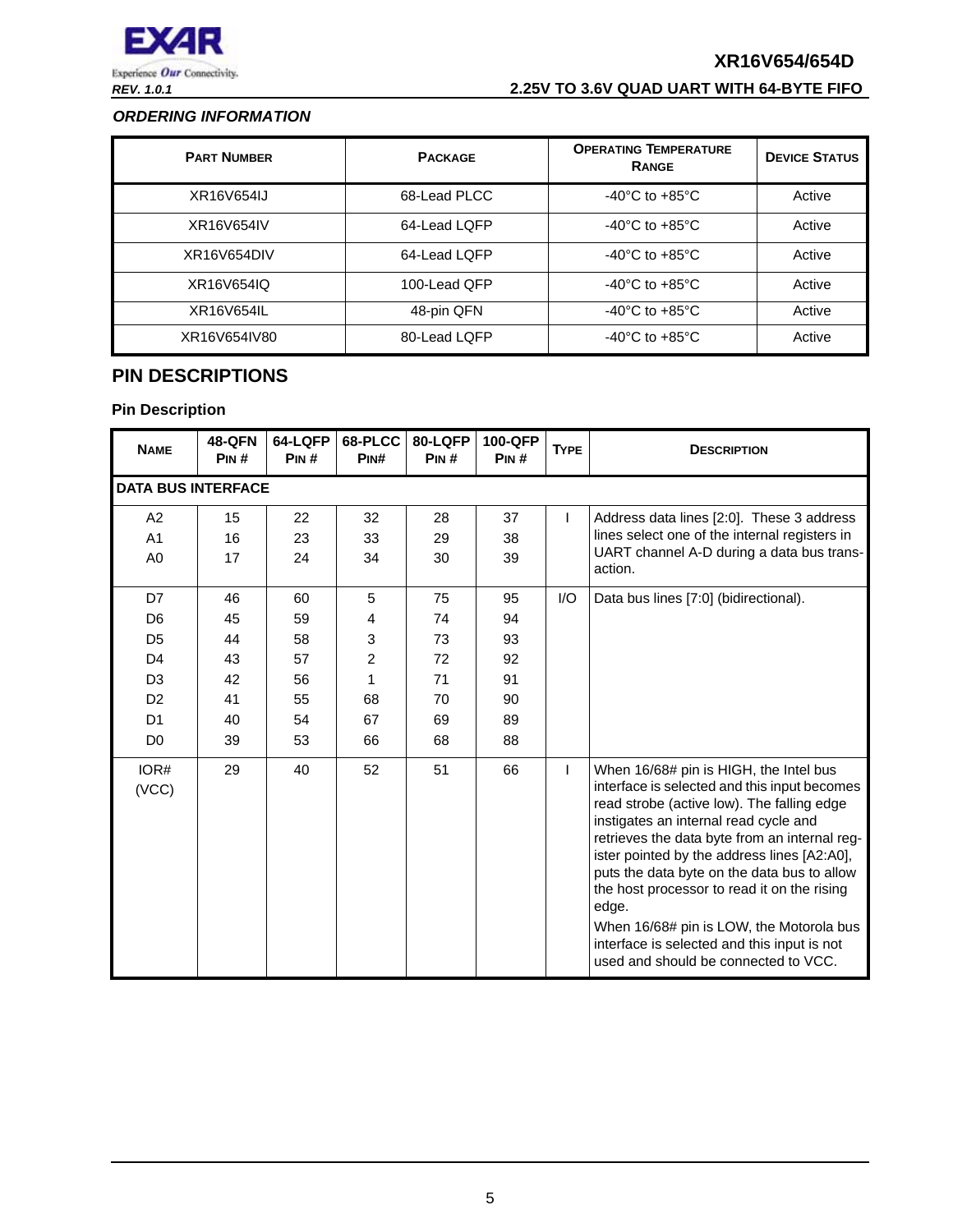## **2.25V TO 3.6V QUAD UART WITH 64-BYTE FIFO** *REV. 1.0.1*



| <b>NAME</b>           | <b>48-QFN</b><br>PIN# | 64-LQFP<br>PIN# | 68-PLCC<br>PIN# | 80-LQFP<br>PIN# | 100-QFP<br>PIN# | <b>TYPE</b> | <b>DESCRIPTION</b>                                                                                                                                                                                                                                                                                                                                                                                                                                                                                                                                                               |
|-----------------------|-----------------------|-----------------|-----------------|-----------------|-----------------|-------------|----------------------------------------------------------------------------------------------------------------------------------------------------------------------------------------------------------------------------------------------------------------------------------------------------------------------------------------------------------------------------------------------------------------------------------------------------------------------------------------------------------------------------------------------------------------------------------|
| IOW#<br>(R/W#)        | $\overline{7}$        | 9               | 18              | 11              | 15              | L           | When 16/68# pin is HIGH, it selects Intel<br>bus interface and this input becomes write<br>strobe (active low). The falling edge insti-<br>gates the internal write cycle and the rising<br>edge transfers the data byte on the data<br>bus to an internal register pointed by the<br>address lines.<br>When 16/68# pin is LOW, the Motorola bus<br>interface is selected and this input becomes<br>read (logic 1) and write (logic 0) signal.                                                                                                                                   |
| CSA#<br>(CS#)         | 5                     | $\overline{7}$  | 16              | 9               | 13              | L           | When 16/68# pin is HIGH, this input is chip<br>select A (active low) to enable channel A in<br>the device.<br>When 16/68# pin is LOW, this input<br>becomes the chip select (active low) for the<br>Motorola bus interface.                                                                                                                                                                                                                                                                                                                                                      |
| CSB#<br>(A3)          | 9                     | 11              | 20              | 13              | 17              | L           | When 16/68# pin is HIGH, this input is chip<br>select B (active low) to enable channel B in<br>the device.<br>When 16/68# pin is LOW, this input<br>becomes address line A3 which is used for<br>channel selection in the Motorola bus inter-<br>face.                                                                                                                                                                                                                                                                                                                           |
| CSC#<br>(A4)          | 27                    | 38              | 50              | 49              | 64              | L           | When 16/68# pin is HIGH, this input is chip<br>select C (active low) to enable channel C in<br>the device.<br>When 16/68# pin is LOW, this input<br>becomes address line A4 which is used for<br>channel selection in the Motorola bus inter-<br>face.                                                                                                                                                                                                                                                                                                                           |
| CSD#<br>(VCC)         | 31                    | 42              | 54              | 53              | 68              | L           | When 16/68# pin is HIGH, this input is chip<br>select D (active low) to enable channel D in<br>the device.<br>When 16/68# pin is LOW, this input is not<br>used and should be connected VCC.                                                                                                                                                                                                                                                                                                                                                                                     |
| <b>INTA</b><br>(IRQ#) | $\overline{4}$        | 6               | 15              | 8               | 12              | O<br>(OD)   | When 16/68# pin is HIGH for Intel bus inter-<br>face, this ouput becomes channel A inter-<br>rupt output. The output state is defined by<br>the user and through the software setting of<br>MCR[3]. INTA is set to the active mode<br>when MCR[3] is set to a logic 1. INTA is set<br>to the three state mode when MCR[3] is set<br>to a logic 0 (default). See MCR[3].<br>When 16/68# pin is LOW for Motorola bus<br>interface, this output becomes device inter-<br>rupt output (active low, open drain). An<br>external pull-up resistor is required for<br>proper operation. |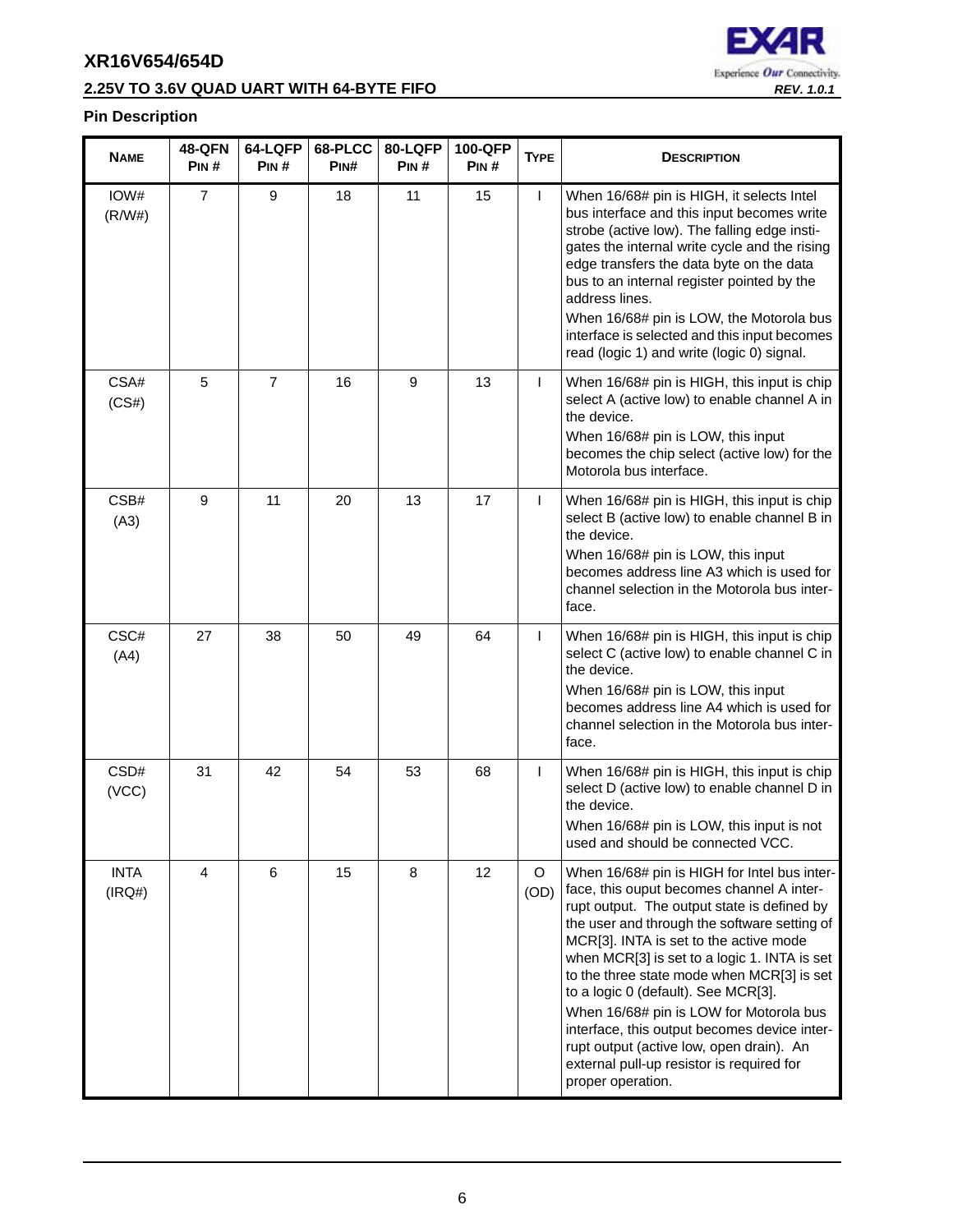

## *REV. 1.0.1* **2.25V TO 3.6V QUAD UART WITH 64-BYTE FIFO**

| <b>NAME</b>                                         | <b>48-QFN</b><br>PIN# | 64-LQFP<br>PIN# | 68-PLCC<br>PIN# | 80-LQFP<br>PIN# | 100-QFP<br>PIN#       | <b>TYPE</b>  | <b>DESCRIPTION</b>                                                                                                                                                                                                                                                                                                                                                                                                                                                                                                                                                                                                                                                                                                                                                                                                                                                                                                                |
|-----------------------------------------------------|-----------------------|-----------------|-----------------|-----------------|-----------------------|--------------|-----------------------------------------------------------------------------------------------------------------------------------------------------------------------------------------------------------------------------------------------------------------------------------------------------------------------------------------------------------------------------------------------------------------------------------------------------------------------------------------------------------------------------------------------------------------------------------------------------------------------------------------------------------------------------------------------------------------------------------------------------------------------------------------------------------------------------------------------------------------------------------------------------------------------------------|
| <b>INTB</b><br><b>INTC</b><br><b>INTD</b><br>(N.C.) | 10<br>26<br>32        | 12<br>37<br>43  | 21<br>49<br>55  | 14<br>48<br>54  | 18<br>63<br>69        | O            | When 16/68# pin is HIGH for Intel bus inter-<br>face, these ouputs become the interrupt<br>outputs for channels B, C, and D. The out-<br>put state is defined by the user through the<br>software setting of MCR[3]. The interrupt<br>outputs are set to the active mode when<br>MCR[3] is set to a logic 1 and are set to the<br>three state mode when MCR[3] is set to a<br>logic 0 (default). See MCR[3].<br>When 16/68# pin is LOW for Motorola bus<br>interface, these outputs are unused and will<br>stay at logic zero level. Leave these out-<br>puts unconnected.                                                                                                                                                                                                                                                                                                                                                        |
| <b>INTSEL</b>                                       | 38                    |                 | 65              | 67              | 87                    | $\mathsf{I}$ | Interrupt Select (active high, input with<br>internal pull-down).<br>When 16/68# pin is HIGH for Intel bus inter-<br>face, this pin can be used in conjunction<br>with MCR bit-3 to enable or disable the INT<br>A-D pins or override MCR bit-3 and enable<br>the interrupt outputs. Interrupt outputs are<br>enabled continuously when this pin is<br>HIGH. MCR bit-3 enables and disables the<br>interrupt output pins. In this mode, MCR<br>bit-3 is set to a logic 1 to enable the continu-<br>ous output. See MCR bit-3 description for<br>full detail. This pin must be LOW in the<br>Motorola bus interface mode. For the 64<br>pin packages, this pin is bonded to VCC<br>internally in the XR16V654D so the INT out-<br>puts operate in the continuous interrupt<br>mode. This pin is bonded to GND internally<br>in the XR16V654 and therefore requires<br>setting MCR bit-3 for enabling the interrupt<br>output pins. |
| TXRDYA#<br>TXRDYB#<br>TXRDYC#<br>TXRDYD#            |                       |                 |                 |                 | 5<br>25<br>56<br>81   | O            | UART channels A-D Transmitter Ready<br>(active low). The outputs provide the TX<br>FIFO/THR status for transmit channels A-D.<br>See Table 5. If these outputs are unused,<br>leave them unconnected.                                                                                                                                                                                                                                                                                                                                                                                                                                                                                                                                                                                                                                                                                                                             |
| RXRDYA#<br>RXRDYB#<br>RXRDYC#<br>RXRDYD#            |                       |                 |                 |                 | 100<br>31<br>50<br>82 | O            | UART channels A-D Receiver Ready<br>(active low). This output provides the RX<br>FIFO/RHR status for receive channels A-D.<br>See Table 5 If these outputs are unused,<br>leave them unconnected.                                                                                                                                                                                                                                                                                                                                                                                                                                                                                                                                                                                                                                                                                                                                 |
| TXRDY#                                              |                       |                 | 39              | 35              | 45                    | $\circ$      | Transmitter Ready (active low). This output<br>is a logically ANDed status of TXRDY# A-<br>D. See Table 5. If this output is unused,<br>leave it unconnected.                                                                                                                                                                                                                                                                                                                                                                                                                                                                                                                                                                                                                                                                                                                                                                     |
| RXRDY#                                              |                       |                 | 38              | 34              | 44                    | O            | Receiver Ready (active low). This output is<br>a logically ANDed status of RXRDY# A-D.<br>See Table 5 If this output is unused, leave<br>it unconnected.                                                                                                                                                                                                                                                                                                                                                                                                                                                                                                                                                                                                                                                                                                                                                                          |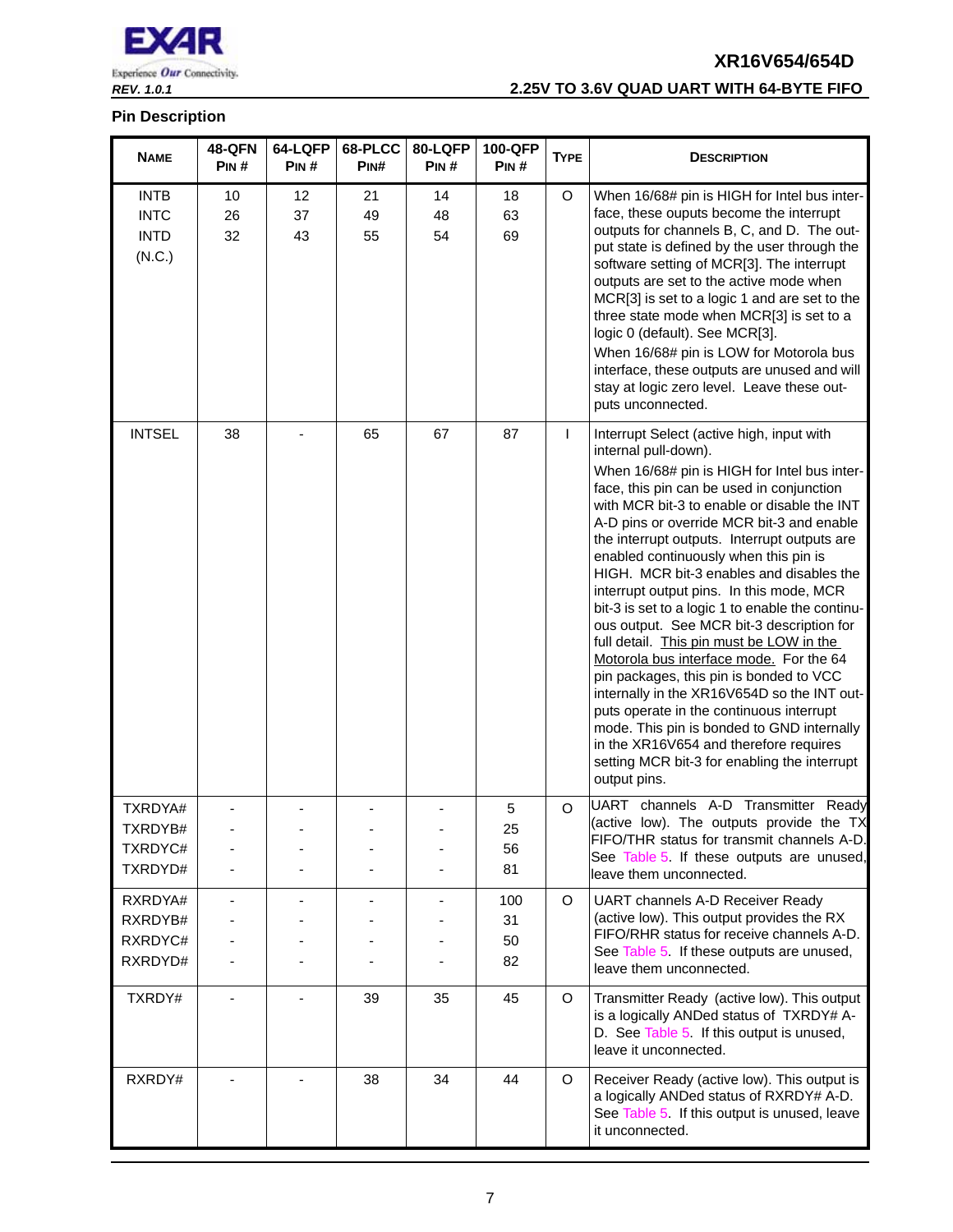## **2.25V TO 3.6V QUAD UART WITH 64-BYTE FIFO** *REV. 1.0.1*



| <b>NAME</b>                                                  | <b>48-QFN</b><br>PIN#          | 64-LQFP<br>PIN#                  | 68-PLCC<br>PIN#                  | 80-LQFP<br>PIN#                  | 100-QFP<br>PIN#         | <b>TYPE</b>  | <b>DESCRIPTION</b>                                                                                                                                                                                                                                                                                                                                                                                                                     |
|--------------------------------------------------------------|--------------------------------|----------------------------------|----------------------------------|----------------------------------|-------------------------|--------------|----------------------------------------------------------------------------------------------------------------------------------------------------------------------------------------------------------------------------------------------------------------------------------------------------------------------------------------------------------------------------------------------------------------------------------------|
| FSRS#                                                        |                                |                                  |                                  |                                  | 76                      | $\mathbf{I}$ | FIFO Status Register Select (active low<br>input with internal pull-up).<br>The content of the FSTAT register is placed<br>on the data bus when this pin becomes<br>active. However it should be noted, D0-D3<br>contain the inverted logic states of TXRDY#<br>A-D pins, and D4-D7 the logic states (un-<br>inverted) of RXRDY# A-D pins. A valid<br>address is not required when reading this<br>status register.                    |
| <b>MODEM OR SERIAL I/O INTERFACE</b>                         |                                |                                  |                                  |                                  |                         |              |                                                                                                                                                                                                                                                                                                                                                                                                                                        |
| <b>TXA</b><br><b>TXB</b><br><b>TXC</b><br><b>TXD</b>         | 6<br>8<br>28<br>30             | 8<br>10<br>39<br>41              | 17<br>19<br>51<br>53             | 10<br>12<br>50<br>52             | 14<br>16<br>65<br>67    | O            | UART channels A-D Transmit Data and<br>infrared transmit data. Standard transmit<br>and receive interface is enabled when<br>$MCR[6] = 0$ . In this mode, the TX signal will<br>be a logic 1 during reset, or idle (no data).<br>Infrared IrDA transmit and receive interface<br>is enabled when $MCR[6] = 1$ . In the Infra-<br>red mode, the inactive state (no data) for<br>the Infrared encoder/decoder interface is a<br>logic 0. |
| <b>IRTXA</b><br><b>IRTXB</b><br><b>IRTXC</b><br><b>IRTXD</b> |                                |                                  |                                  |                                  | 6<br>24<br>57<br>75     | O            | UART channel A-D Infrared Transmit Data.<br>The inactive state (no data) for the Infrared<br>encoder/decoder interface is LOW.<br>Regardless of the logic state of MCR bit-6,<br>this pin will be operating in the Infrared<br>mode.                                                                                                                                                                                                   |
| <b>RXA</b><br><b>RXB</b><br><b>RXC</b><br><b>RXD</b>         | 48<br>13<br>22<br>36           | 62<br>20<br>29<br>51             | $\overline{7}$<br>29<br>41<br>63 | 77<br>25<br>37<br>65             | 97<br>34<br>47<br>85    | $\mathsf{I}$ | UART channel A-D Receive Data or infra-<br>red receive data. Normal receive data input<br>must idle HIGH.                                                                                                                                                                                                                                                                                                                              |
| RTSA#<br>RTSB#<br>RTSC#<br>RTSD#                             | 3<br>11<br>25<br>33            | 5<br>13<br>36<br>44              | 14<br>22<br>48<br>56             | $\overline{7}$<br>15<br>47<br>55 | 11<br>19<br>62<br>70    | O            | UART channels A-D Request-to-Send<br>(active low) or general purpose output. This<br>output must be asserted prior to using auto<br>RTS flow control, see EFR[6], MCR[1], and<br>IER[6]. Also see Figure 12. If these out-<br>puts are not used, leave them unconnected.                                                                                                                                                               |
| CTSA#<br>CTSB#<br>CTSC#<br>CTSD#                             | $\mathbf{1}$<br>12<br>23<br>35 | $\overline{2}$<br>16<br>33<br>47 | 11<br>25<br>45<br>59             | 4<br>18<br>44<br>58              | 8<br>22<br>59<br>73     | $\mathsf{L}$ | UART channels A-D Clear-to-Send (active<br>low) or general purpose input. It can be<br>used for auto CTS flow control, see EFR[7],<br>and IER[7]. Also see Figure 12. These<br>inputs should be connected to VCC when<br>not used.                                                                                                                                                                                                     |
| DTRA#<br>DTRB#<br>DTRC#<br>DTRD#                             |                                | $\sqrt{3}$<br>15<br>34<br>46     | 12<br>24<br>46<br>58             | $\overline{5}$<br>17<br>45<br>57 | $9\,$<br>21<br>60<br>72 | O            | UART channels A-D Data-Terminal-Ready<br>(active low) or general purpose output. If<br>these outputs are not used, leave them<br>unconnected.                                                                                                                                                                                                                                                                                          |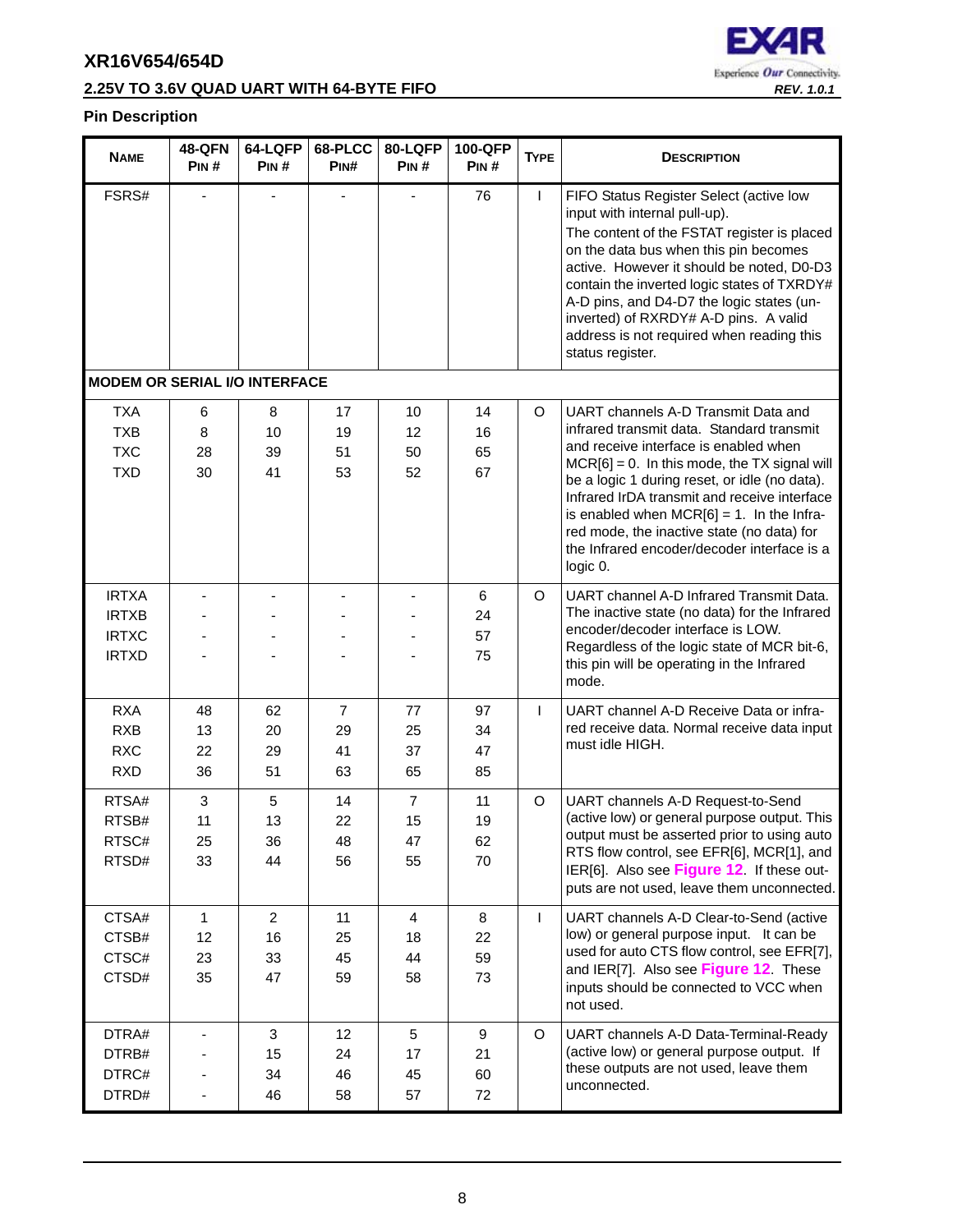

## *REV. 1.0.1* **2.25V TO 3.6V QUAD UART WITH 64-BYTE FIFO**

| <b>NAME</b>              | <b>48-QFN</b><br>PIN# | 64-LQFP<br>PIN# | 68-PLCC<br>PIN#  | 80-LQFP<br>PIN# | 100-QFP<br>PIN# | <b>TYPE</b> | <b>DESCRIPTION</b>                                                                                                                                                                                                                                                                                                                                                                                   |
|--------------------------|-----------------------|-----------------|------------------|-----------------|-----------------|-------------|------------------------------------------------------------------------------------------------------------------------------------------------------------------------------------------------------------------------------------------------------------------------------------------------------------------------------------------------------------------------------------------------------|
| DSRA#                    |                       | $\mathbf{1}$    | 10               | 3               | $\overline{7}$  | L           | UART channels A-D Data-Set-Ready                                                                                                                                                                                                                                                                                                                                                                     |
| DSRB#                    |                       | 17              | 26               | 19              | 23              |             | (active low) or general purpose input. This                                                                                                                                                                                                                                                                                                                                                          |
| DSRC#                    |                       | 32              | 44               | 43              | 58              |             | input should be connected to VCC when<br>not used. This input has no effect on the                                                                                                                                                                                                                                                                                                                   |
| DSRD#                    |                       | 48              | 60               | 59              | 74              |             | UART.                                                                                                                                                                                                                                                                                                                                                                                                |
| CDA#                     | ٠                     | 64              | $\boldsymbol{9}$ | 79              | 99              | T           | UART channels A-D Carrier-Detect (active                                                                                                                                                                                                                                                                                                                                                             |
| CDB#                     |                       | 18              | 27               | 23              | 32              |             | low) or general purpose input. This input                                                                                                                                                                                                                                                                                                                                                            |
| CDC#                     |                       | 31              | 43               | 39              | 49              |             | should be connected to VCC when not<br>used. This input has no effect on the UART.                                                                                                                                                                                                                                                                                                                   |
| CDD#                     |                       | 49              | 61               | 63              | 83              |             |                                                                                                                                                                                                                                                                                                                                                                                                      |
| RIA#                     |                       | 63              | 8                | 78              | 98              | T           | UART channels A-D Ring-Indicator (active                                                                                                                                                                                                                                                                                                                                                             |
| RIB#                     |                       | 19              | 28               | 24              | 33              |             | low) or general purpose input. This input<br>should be connected to VCC when not                                                                                                                                                                                                                                                                                                                     |
| RIC#                     |                       | 30              | 42               | 38              | 48              |             | used. This input has no effect on the UART.                                                                                                                                                                                                                                                                                                                                                          |
| RID#                     |                       | 50              | 62               | 64              | 84              |             |                                                                                                                                                                                                                                                                                                                                                                                                      |
| <b>ANCILLARY SIGNALS</b> |                       |                 |                  |                 |                 |             |                                                                                                                                                                                                                                                                                                                                                                                                      |
| XTAL1                    | 18                    | 25              | 35               | 31              | 40              | T           | Crystal or external clock input. Caution: this<br>input is not 5V tolerant.                                                                                                                                                                                                                                                                                                                          |
| XTAL <sub>2</sub>        | 19                    | 26              | 36               | 32              | 41              | O           | Crystal or buffered clock output.                                                                                                                                                                                                                                                                                                                                                                    |
| 16/68#                   | 14                    |                 | 31               |                 | 36              | L           | Intel or Motorola Bus Select (input with<br>internal pull-up).<br>When 16/68# pin is HIGH, 16 or Intel Mode,<br>the device will operate in the Intel bus type<br>of interface.<br>When 16/68# pin is LOW, 68 or Motorola<br>mode, the device will operate in the Motor-<br>ola bus type of interface.<br>Motorola bus interface is not available on<br>the 64 pin package.                           |
| <b>CLKSEL</b>            |                       | 21              | 30               | 26              | 35              | L           | Baud-Rate-Generator Input Clock Pres-<br>caler Select for channels A-D. This input is<br>only sampled during power up or a reset.<br>Connect to VCC for divide by 1 (default)<br>and GND for divide by 4. MCR[7] can over-<br>ride the state of this pin following a reset or<br>initialization. See MCR bit-7 and Figure 7<br>in the Baud Rate Generator section.                                   |
| <b>CHCCLK</b>            |                       |                 |                  |                 | 42              | T           | This input provides the clock for UART<br>channel C. An external 16X baud clock or<br>the crystal oscillator's output, XTAL2, must<br>be connected to this pin for normal opera-<br>tion. This input may also be used with MIDI<br>(Musical Instrument Digital Interface) appli-<br>cations when an external MIDI clock is pro-<br>vided. This pin is only available in the 100-<br>pin QFP package. |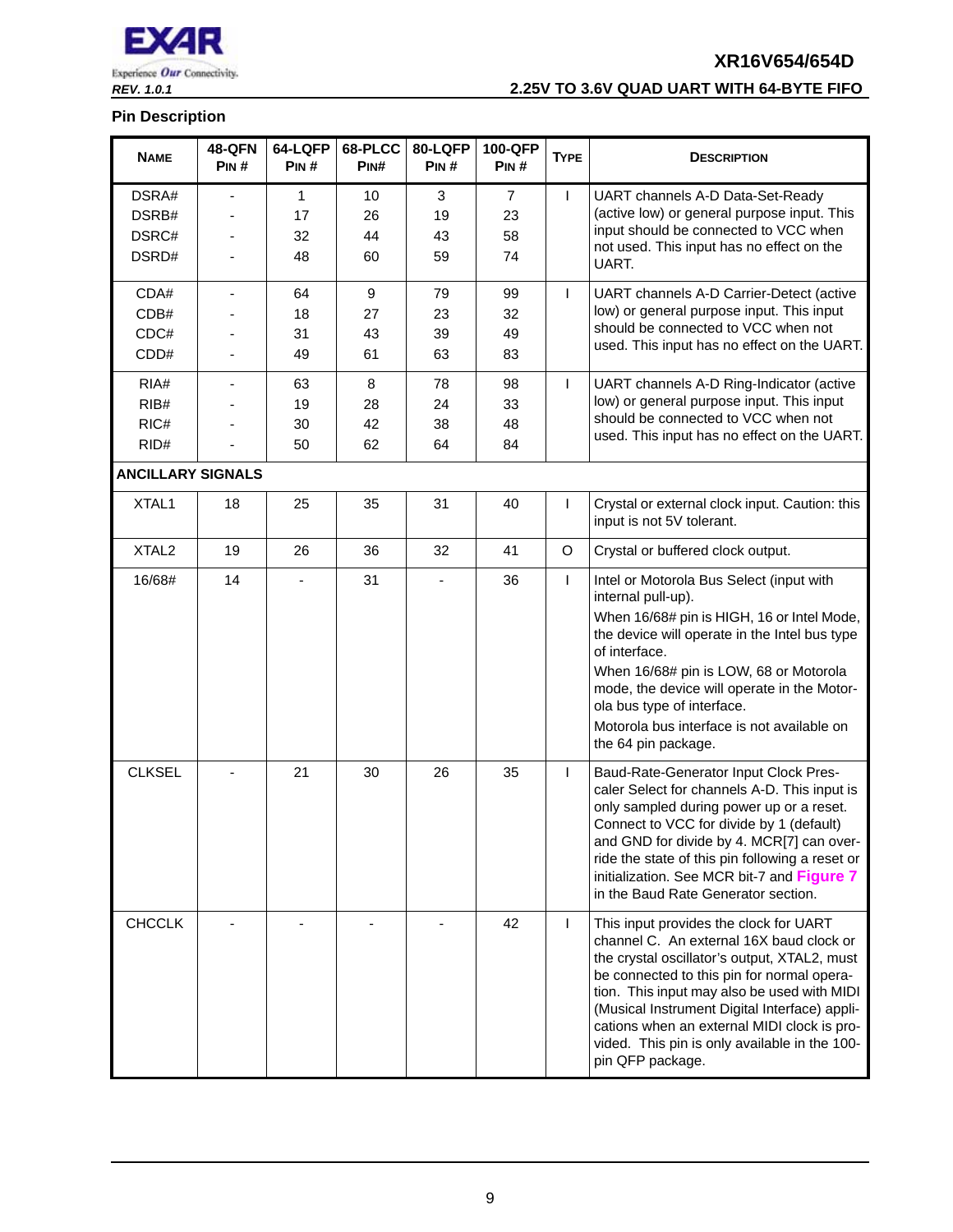



#### **Pin Description**

| <b>NAME</b>              | <b>48-QFN</b><br>PIN# | 64-LQFP<br>PIN#   | 68-PLCC<br>PIN#  | 80-LQFP<br>PIN#  | 100-QFP<br>PIN#                                                 | <b>TYPE</b> | <b>DESCRIPTION</b>                                                                                                                                                                                                                                                                                                                                                                                                                                                                                                                                                                                                                                                                                         |
|--------------------------|-----------------------|-------------------|------------------|------------------|-----------------------------------------------------------------|-------------|------------------------------------------------------------------------------------------------------------------------------------------------------------------------------------------------------------------------------------------------------------------------------------------------------------------------------------------------------------------------------------------------------------------------------------------------------------------------------------------------------------------------------------------------------------------------------------------------------------------------------------------------------------------------------------------------------------|
| <b>RESET</b><br>(RESET#) | 20                    | 27                | 37               | 33               | 43                                                              | L           | When 16/68# pin is HIGH for Intel bus inter-<br>face, this input becomes the Reset pin<br>(active high). In this case, a 40 ns mini-<br>mum HIGH pulse on this pin will reset the<br>internal registers and all outputs. The UART<br>transmitter output will be held HIGH, the<br>receiver input will be ignored and outputs<br>are reset during reset period (Table 17).<br>When 16/68# pin is at LOW for Motorola<br>bus interface, this input becomes Reset#<br>pin (active low). This pin functions similarly,<br>but instead of a HIGH pulse, a 40 ns mini-<br>mum LOW pulse will reset the internal reg-<br>isters and outputs.<br>Motorola bus interface is not available on<br>the 64 pin package. |
| <b>VCC</b>               | 2, 24, 37             | 4, 35, 52         | 13, 47,<br>64    | 6, 46, 66        | 10, 61,<br>86                                                   | Pwr         | 2.25V to 3.6V power supply. All inputs,<br>except XTAL1, are 5V tolerant.                                                                                                                                                                                                                                                                                                                                                                                                                                                                                                                                                                                                                                  |
| <b>GND</b>               | 21, 47                | 14, 28,<br>45, 61 | 6, 23, 40,<br>57 | 16, 36,<br>56,76 | 20, 46,<br>71,96                                                | Pwr         | Power supply common, ground.                                                                                                                                                                                                                                                                                                                                                                                                                                                                                                                                                                                                                                                                               |
| <b>GND</b>               | Center<br>Pad         | N/A               | N/A              | N/A              | N/A                                                             | Pwr         | The center pad on the backside of the QFN<br>package is metallic and should be con-<br>nected to GND on the PCB. The thermal<br>pad size on the PCB should be the approxi-<br>mate size of this center pad and should be<br>solder mask defined. The solder mask<br>opening should be at least 0.0025" inwards<br>from the edge of the PCB thermal pad.                                                                                                                                                                                                                                                                                                                                                    |
| N.C.                     |                       |                   |                  |                  | 1, 2, 20,<br>21, 22,<br>27, 40,<br>41, 42,<br>60, 61,<br>62, 80 |             | No Connection. These pins are not used in<br>either the Intel or Motorola bus modes.                                                                                                                                                                                                                                                                                                                                                                                                                                                                                                                                                                                                                       |

**Pin type: I=Input, O=Output, I/O= Input/output, OD=Output Open Drain.**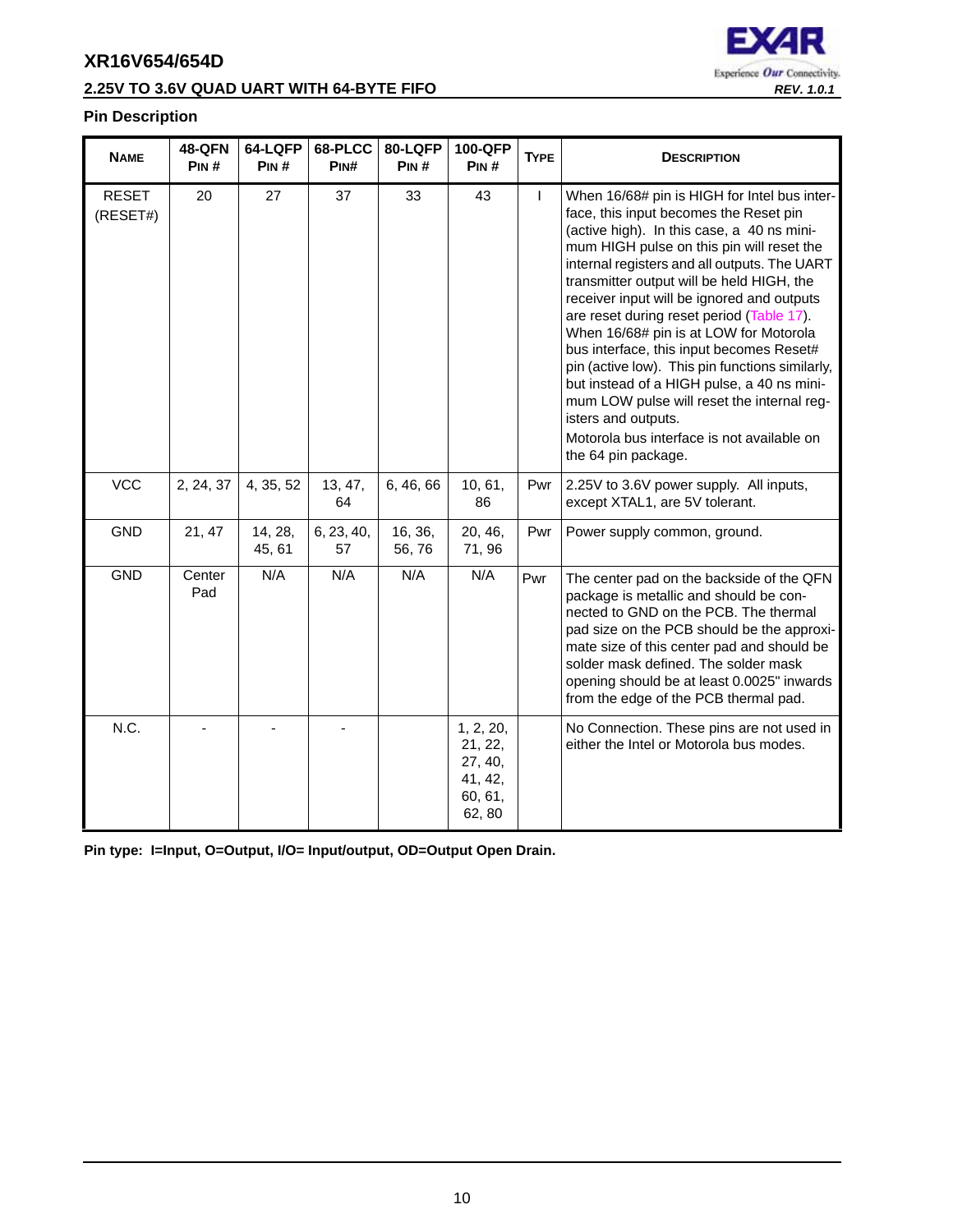

#### <span id="page-10-0"></span>**1.0 PRODUCT DESCRIPTION**

The XR16V654 (V654) integrates the functions of 4 enhanced 16C550 Universal Asynchrounous Receiver and Transmitter (UART). Each UART is independently controlled and has its own set of device configuration registers. The configuration registers set is 16550 UART compatible for control, status and data transfer. Additionally, each UART channel has 64 bytes of transmit and receive FIFOs, automatic RTS/CTS hardware flow control, automatic Xon/Xoff and special character software flow control, infrared encoder and decoder (IrDA ver 1.0), programmable fractional baud rate generator with a prescaler of divide by 1 or 4, and data rate up to 16 Mbps. The XR16V654 can operate from 2.25 to 3.6 volts. The V654 is fabricated with an advanced CMOS process.

#### **Enhanced FIFO**

The V654 QUART provides a solution that supports 64 bytes of transmit and receive FIFO memory, instead of 16 bytes in the ST16C554, or one byte in the ST16C454. The V654 is designed to work with high performance data communication systems, that require fast data processing time. Increased performance is realized in the V654 by the larger transmit and receive FIFOs, FIFO trigger level control and automatic flow control mechanism. This allows the external processor to handle more networking tasks within a given time. For example, the ST16C554 with a 16 byte FIFO, unloads 16 bytes of receive data in 1.53 ms (This example uses a character length of 11 bits, including start/stop bits at 115.2Kbps). This means the external CPU will have to service the receive FIFO at 1.53 ms intervals. However with the 64 byte FIFO in the V654, the data buffer will not require unloading/loading for 6.1 ms. This increases the service interval giving the external CPU additional time for other applications and reducing the overall UART interrupt servicing time. In addition, the programmable FIFO level trigger interrupt and automatic hardware/software flow control is uniquely provided for maximum data throughput performance especially when operating in a multi-channel system. The combination of the above greatly reduces the CPU's bandwidth requirement, increases performance, and reduces power consumption.

#### **Data Rate**

The V654 is capable of operation up to 16 Mbps at 3.3V with 4Xinternal sampling clock rate. The device can operate at 3.3V with a crystal oscillator of up to 24 MHz crystal on pins XTAL1 and XTAL2, or external clock source of 64 MHz on XTAL1 pin. With a typical crystal of 14.7456 MHz and through a software option, the user can set the prescaler bit and sampling rate for data rates of up to 3.68 Mbps.

#### **Enhanced Features**

The rich feature set of the V654 is available through the internal registers. Automatic hardware/software flow control, selectable transmit and receive FIFO trigger levels, selectable baud rates, infrared encoder/decoder interface, modem interface controls, and a sleep mode are all standard features. MCR bit-5 provides a facility for turning off (Xon) software flow control with any incoming (RX) character. In the 16 mode INTSEL and MCR bit-3 can be configured to provide a software controlled or continuous interrupt capability. For backward compatibility to the ST16C654, the 64-pin LQFP does not have the INTSEL pin. Instead, two different LQFP packages are offered. The XR16V654DIV operates in the continuous interrupt enable mode by internally bonding INTSEL to VCC. The XR16V654IV operates in conjunction with MCR bit-3 by internally bonding INTSEL to GND.

The XR16V654 offers a clock prescaler select pin to allow system/board designers to preset the default baud rate table on power up. The CLKSEL pin selects the div-by-1 or div-by-4 prescaler for the baud rate generator. It can then be overridden following initialization by MCR bit-7.

The 100 pin packages offer several other enhanced features. These features include a CHCCLK clock input, FSTAT register and separate IrDA TX outputs. The CHCCLK must be connected to the XTAL2 pin for normal operation or to external MIDI (Music Instrument Digital Interface) oscillator for MIDI applications. A separate register (FSTAT) is provided for monitoring the real time status of the FIFO signals TXRDY# and RXRDY# for each of the four UART channels (A-D). This reduces polling time involved in accessing individual channels. The 100 pin QFP package also offers four separate IrDA (Infrared Data Association Standard) TX outputs for Infrared applications. These outputs are provided in addition to the standard asynchronous modem data outputs.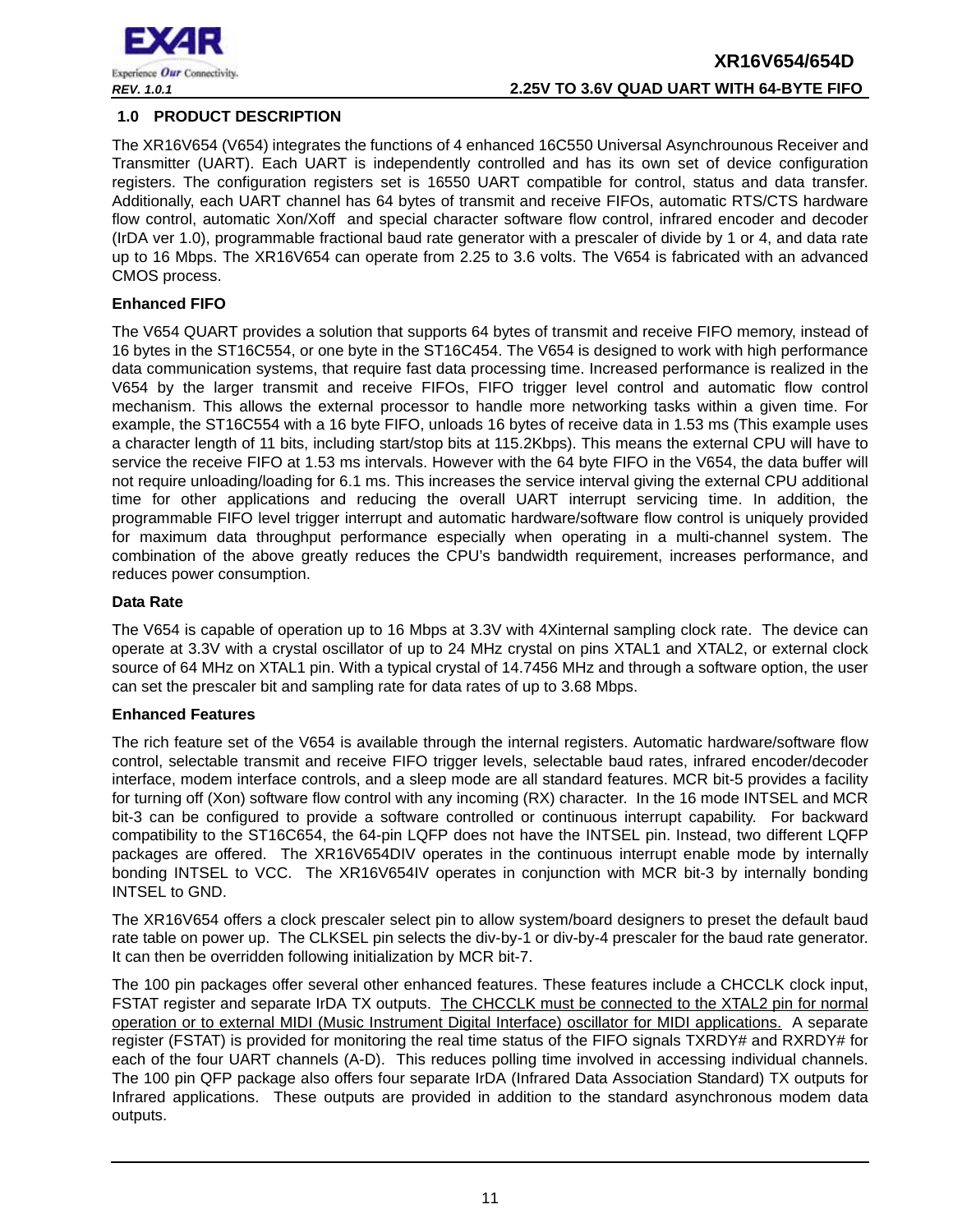#### **2.25V TO 3.6V QUAD UART WITH 64-BYTE FIFO** *REV. 1.0.1*



#### <span id="page-11-1"></span>**2.0 FUNCTIONAL DESCRIPTIONS**

#### <span id="page-11-2"></span>*2.1 CPU Interface*

The CPU interface is 8 data bits wide with 3 address lines and control signals to execute data bus read and write transactions. The V654 data interface supports the Intel compatible types of CPUs and it is compatible to the industry standard 16C550 UART. No clock (oscillator nor external clock) is required for a data bus transaction. Each bus cycle is asynchronous using CS# A-D, IOR# and IOW# or CS#, R/W#, A4 and A3 inputs. All four UART channels share the same data bus for host operations. A typical data bus interconnection for Intel and Motorola mode is shown in **[Figure](#page-11-0) 5**.

<span id="page-11-0"></span>

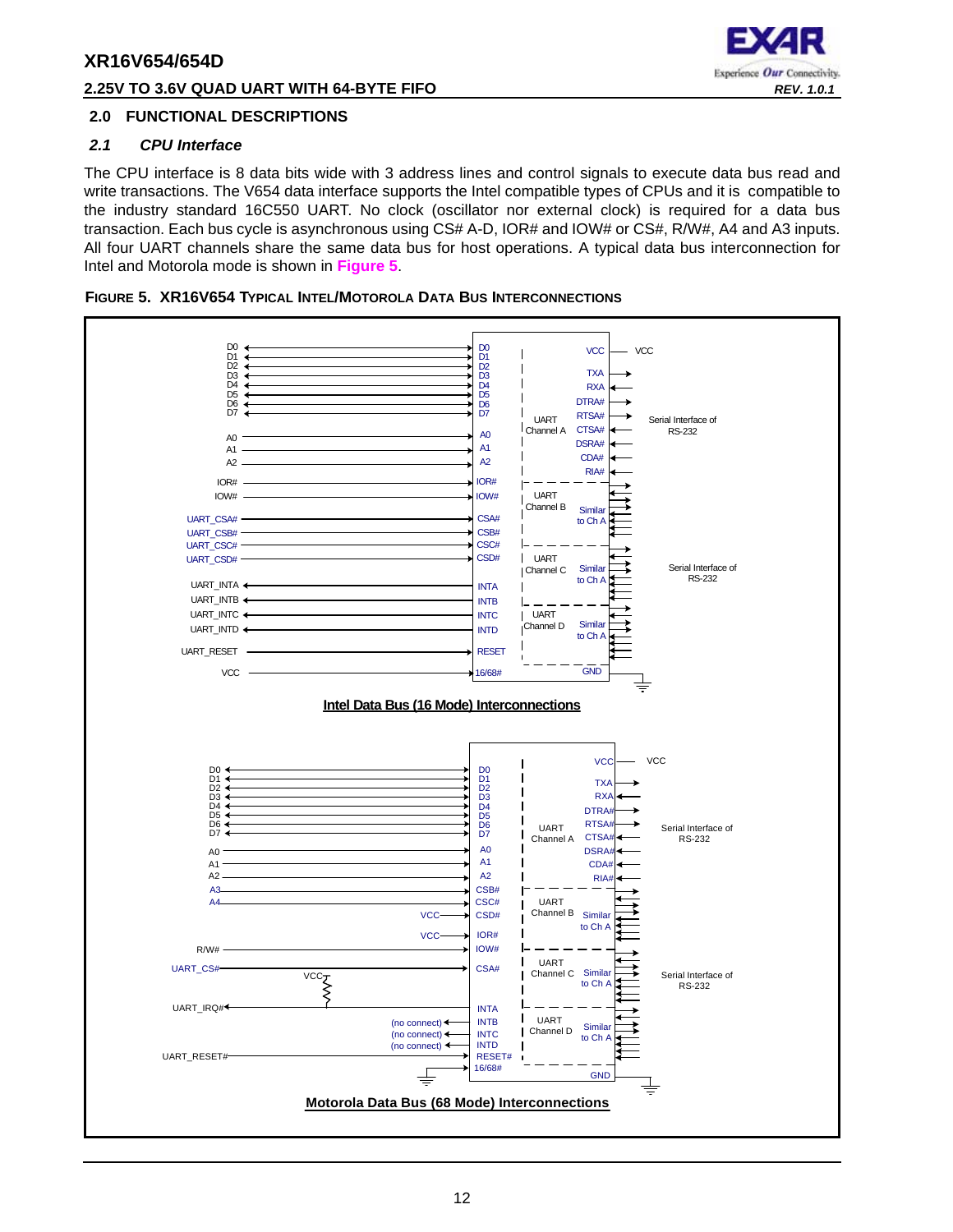

#### <span id="page-12-2"></span>*2.2 Device Reset*

The RESET input resets the internal registers and the serial interface outputs in both channels to their default state (see [Table](#page-40-0) 17). An active high pulse of longer than 40 ns duration will be required to activate the reset function in the device. Following a power-on reset or an external reset, the V654 is software compatible with previous generation of UARTs, 16C454 and 16C554.

#### <span id="page-12-3"></span>*2.3 Channel Selection*

<span id="page-12-0"></span>The UART provides the user with the capability to bi-directionally transfer information between an external CPU and an external serial communication device. During Intel Bus Mode (16/68# pin is connected to VCC), a logic 0 on chip select pins, CSA#, CSB#, CSC# or CSD# allows the user to select UART channel A, B, C or D to configure, send transmit data and/or unload receive data to/from the UART. Selecting all four UARTs can be useful during power up initialization to write to the same internal registers, but do not attempt to read from all four uarts simultaneously. Individual channel select functions are shown in **[Table](#page-12-0) 1**.

| CSA# | CSB# | CSC# | CSD# | <b>FUNCTION</b>       |
|------|------|------|------|-----------------------|
|      |      |      |      | UART de-selected      |
|      |      |      |      | Channel A selected    |
|      | ∩    |      |      | Channel B selected    |
|      |      |      |      | Channel C selected    |
|      |      |      |      | Channel D selected    |
|      |      |      |      | Channels A-D selected |

**TABLE 1: CHANNEL A-D SELECT IN 16 MODE**

<span id="page-12-1"></span>During Motorola Bus Mode (16/68# pin is connected to GND), the package interface pins are configured for connection with Motorola, and other popular microprocessor bus types. In this mode the V654 decodes two additional addresses, A3 and A4, to select one of the four UART ports. The A3 and A4 address decode function is used only when in the Motorola Bus Mode. **[See Table](#page-12-1) 2**.

| CS# | Α4 | А3 | <b>FUNCTION</b>    |  |
|-----|----|----|--------------------|--|
|     |    |    | UART de-selected   |  |
|     |    |    | Channel A selected |  |
|     |    |    | Channel B selected |  |
|     |    |    | Channel C selected |  |
|     |    |    | Channel D selected |  |

**TABLE 2: CHANNEL A-D SELECT IN 68 MODE**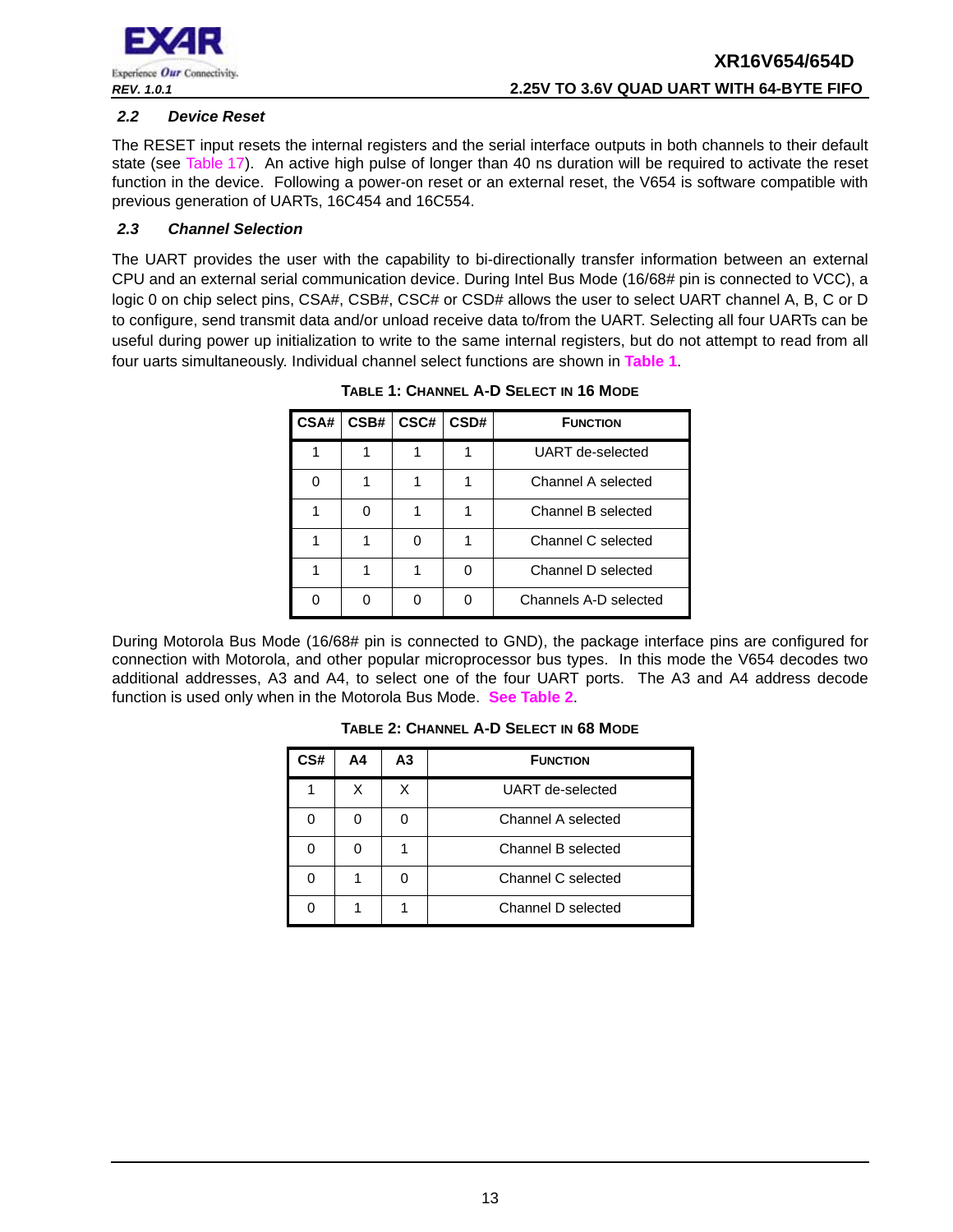#### **2.25V TO 3.6V QUAD UART WITH 64-BYTE FIFO** *REV. 1.0.1*



#### <span id="page-13-2"></span>*2.4 Channels A-D Internal Registers*

Each UART channel in the V654 has a set of enhanced registers for controlling, monitoring and data loading and unloading. The configuration register set is compatible to those already available in the standard single 16C550. These registers function as data holding registers (THR/RHR), interrupt status and control registers (ISR/IER), a FIFO control register (FCR), receive line status and control registers (LSR/LCR), modem status and control registers (MSR/MCR), programmable data rate (clock) divisor registers (DLL/DLM/DLD), and a user accessible scratchpad register (SPR).

Beyond the general 16C550 features and capabilities, the V654 offers enhanced feature registers (EFR, Xon/ Xoff 1, Xon/Xoff 2, FSTAT) that provide automatic RTS and CTS hardware flow control and automatic Xon/Xoff software flow control. All the register functions are discussed in full detail later in **["Section 3.0, UART](#page-25-0) [INTERNAL REGISTERS" on page](#page-25-0) 26**.

#### <span id="page-13-3"></span>*2.5 INT Ouputs for Channels A-D*

The interrupt outputs change according to the operating mode and enhanced features setup. **[Table](#page-13-0) 3 [and](#page-13-1) 4** summarize the operating behavior for the transmitter and receiver. Also see **[Figure](#page-46-0) 21** through **[26](#page-49-0)**.

<span id="page-13-0"></span>

|                | FCR BIT- $0 = 0$                          | FCR $BIT-0 = 1$ (FIFO ENABLED)                                                            |                                                                                             |
|----------------|-------------------------------------------|-------------------------------------------------------------------------------------------|---------------------------------------------------------------------------------------------|
|                | (FIFO DISABLED)                           | FCR Bit-3 = $0$<br>(DMA Mode Disabled)                                                    | FCR Bit-3 = $1$<br>(DMA Mode Enabled)                                                       |
| <b>INT Pin</b> | $LOW = a$ byte in THR<br>HIGH = THR empty | LOW = FIFO above trigger level<br>HIGH = FIFO below trigger level or<br><b>FIFO</b> empty | $LOW = FIFO$ above trigger level<br>HIGH = FIFO below trigger level or<br><b>FIFO</b> empty |

#### **TABLE 3: INT PIN OPERATION FOR TRANSMITTER FOR CHANNELS A-D**

#### **TABLE 4: INT PIN OPERATION FOR RECEIVER FOR CHANNELS A-D**

<span id="page-13-1"></span>

|                | FCR BIT- $0 = 0$<br>(FIFO DISABLED) | FCR $BIT-0 = 1$ (FIFO ENABLED)                                    |                                                                   |  |
|----------------|-------------------------------------|-------------------------------------------------------------------|-------------------------------------------------------------------|--|
|                |                                     | FCR Bit- $3 = 0$<br>(DMA Mode Disabled)                           | FCR Bit-3 $=$ 1<br>(DMA Mode Enabled)                             |  |
| <b>INT Pin</b> | $LOW = no data$<br>$HIGH = 1 byte$  | LOW = FIFO below trigger level<br>HIGH = FIFO above trigger level | LOW = FIFO below trigger level<br>HIGH = FIFO above trigger level |  |

#### <span id="page-13-4"></span>*2.6 DMA Mode*

The device does not support direct memory access. The DMA Mode (a legacy term) in this document does not mean "direct memory access" but refers to data block transfer operation. The DMA mode affects the state of the RXRDY# A-D and TXRDY# A-D output pins. The transmit and receive FIFO trigger levels provide additional flexibility to the user for block mode operation. The LSR bits 5-6 provide an indication when the transmitter is empty or has an empty location(s) for more data. The user can optionally operate the transmit and receive FIFO in the DMA mode (FCR bit-3 = 1). When the transmit and receive FIFOs are enabled and the DMA mode is disabled (FCR bit-3 = 0), the V654 is placed in single-character mode for data transmit or receive operation. When DMA mode is enabled (FCR bit-3  $=$  1), the user takes advantage of block mode operation by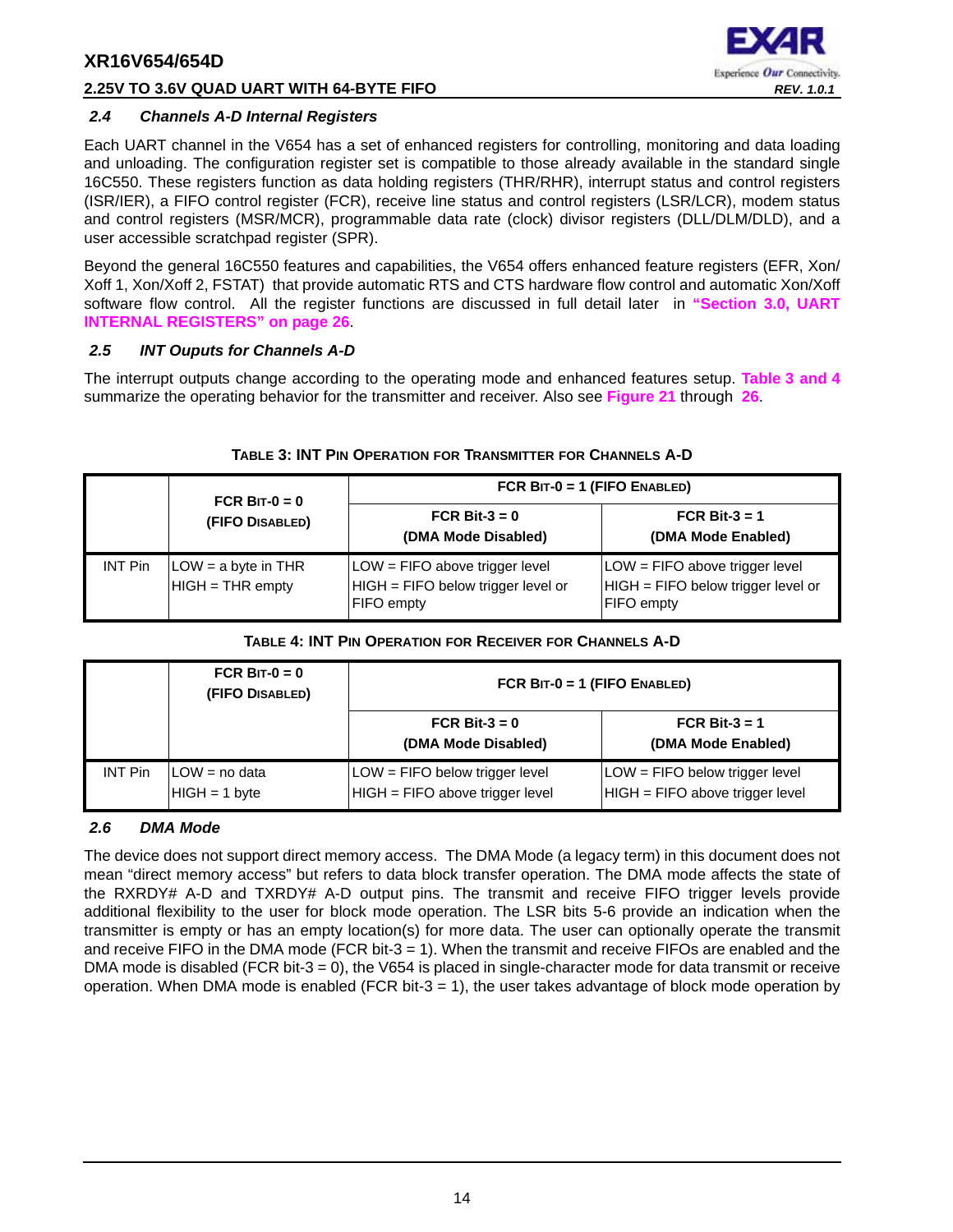

*REV. 1.0.1* **2.25V TO 3.6V QUAD UART WITH 64-BYTE FIFO**

loading or unloading the FIFO in a block sequence determined by the programmed trigger level. The following table show their behavior. Also see **[Figure](#page-46-0) 21** through **[26](#page-49-0)**.

<span id="page-14-0"></span>

| <b>PINS</b> | FCR $BIT-0=0$<br>(FIFO DISABLED)          | FCR BIT-0=1 (FIFO ENABLED)                             |                                                                                                                              |  |  |
|-------------|-------------------------------------------|--------------------------------------------------------|------------------------------------------------------------------------------------------------------------------------------|--|--|
|             |                                           | FCR BIT- $3 = 0$<br>(DMA MODE DISABLED)                | FCR BIT- $3 = 1$<br>(DMA MODE ENABLED)                                                                                       |  |  |
| RXRDY#      | $LOW = 1$ byte<br>$HIGH = no data$        | LOW = at least 1 byte in FIFO<br>$HIGH = FIFO$ empty   | HIGH to LOW transition when FIFO reaches the<br>trigger level, or timeout occurs<br>LOW to HIGH transition when FIFO empties |  |  |
| TXRDY#      | $LOW = THR$ empty<br>$HIGH = byte in THR$ | $LOW = FIFO$ empty<br>$HIGH = at least 1 byte in FIFO$ | $LOW = FIFO$ has at least 1 empty location<br>$HHGH = FIFA$ is full                                                          |  |  |

#### **TABLE 5: TXRDY# AND RXRDY# OUTPUTS IN FIFO AND DMA MODE FOR CHANNELS A-D**

#### <span id="page-14-3"></span>*2.7 Crystal Oscillator or External Clock Input*

The V654 includes an on-chip oscillator (XTAL1 and XTAL2) to produce a clock for both UART sections in the device. The CPU data bus does not require this clock for bus operation. The crystal oscillator provides a system clock to the Baud Rate Generators (BRG) section found in each of the UART. XTAL1 is the input to the oscillator or external clock buffer input with XTAL2 pin being the output. Caution: the XTAL1 input is not 5V tolerant. For programming details, see **["Section 2.8, Programmable Baud Rate Generator with Fractional](#page-14-1) [Divisor" on page](#page-14-1) 15**.

#### <span id="page-14-2"></span>**FIGURE 6. TYPICAL CRYSTAL CONNECTIONS**



The on-chip oscillator is designed to use an industry standard microprocessor crystal (parallel resonant, fundamental frequency with 10-22 pF capacitance load, ESR of 20-120 ohms and 100ppm frequency tolerance) connected externally between the XTAL1 and XTAL2 pins. Typical oscillator connections are shown in **[Figure](#page-14-2) 6**. Alternatively, an external clock can be connected to the XTAL1 pin to clock the internal baud rate generator for standard or custom rates. For further reading on oscillator circuit please see application note DAN108 on EXAR's web site.

#### <span id="page-14-1"></span>*2.8 Programmable Baud Rate Generator with Fractional Divisor*

Each UART has its own Baud Rate Generator (BRG) with a prescaler for the transmitter and receiver. The prescaler is controlled by a software bit in the MCR register. The MCR register bit-7 sets the prescaler to divide the input crystal or external clock by 1 or 4. The output of the prescaler clocks to the BRG. The BRG further divides this clock by a programmable divisor between 1 and (216 - 0.0625) in increments of 0.0625 (1/16) to obtain a 16X or 8X or 4X sampling clock of the serial data rate. The sampling clock is used by the transmitter for data bit shifting and receiver for data sampling. The BRG divisor (DLL, DLM and DLD registers) defaults to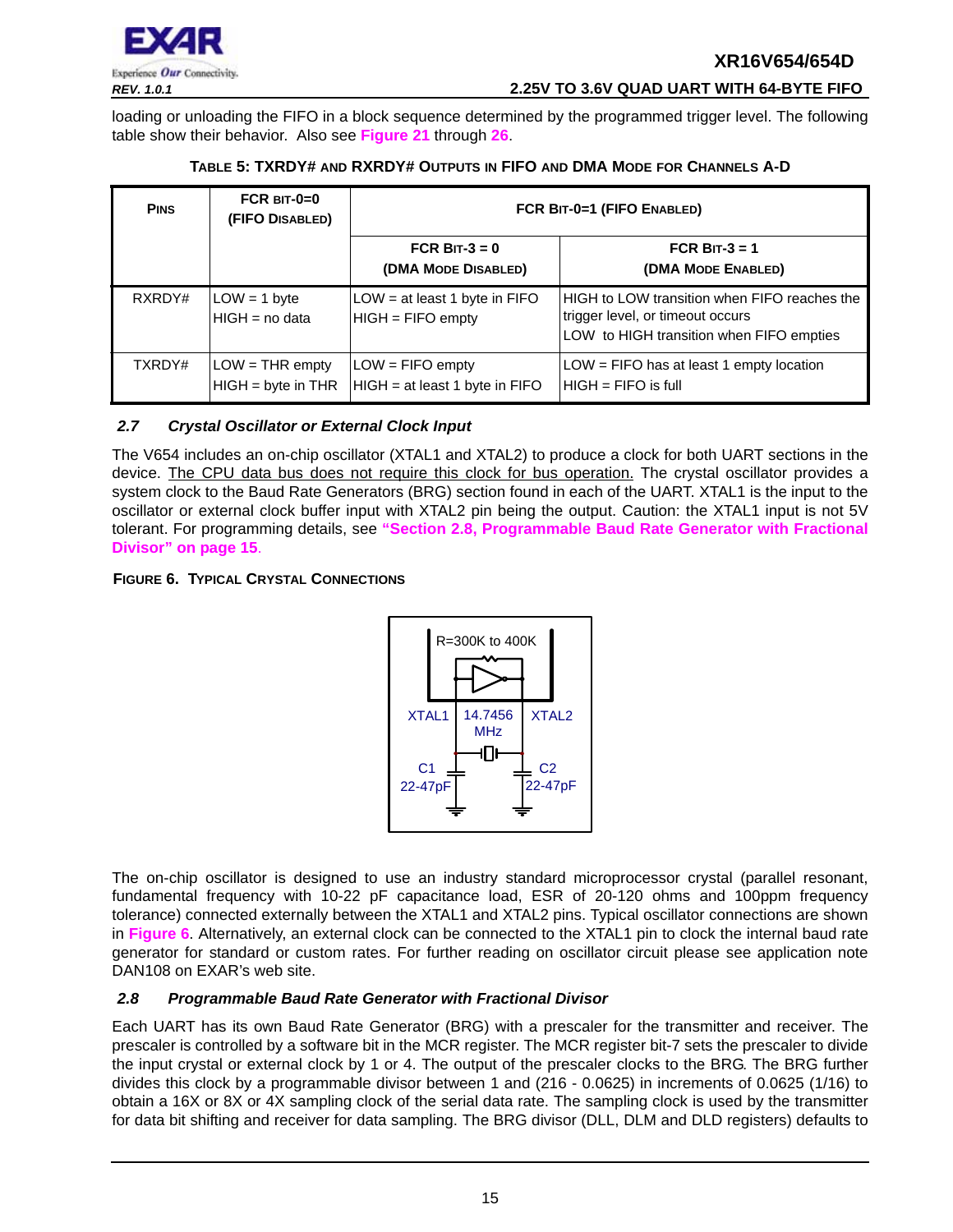

#### **2.25V TO 3.6V QUAD UART WITH 64-BYTE FIFO** *REV. 1.0.1*

the value of '1' (DLL = 0x01, DLM = 0x00 and DLD = 0x00) upon reset. Therefore, the BRG must be programmed during initialization to the operating data rate. The DLL and DLM registers provide the integer part of the divisor and the DLD register provides the fractional part of the divisor. Only the four lower bits of the DLD are implemented and they are used to select a value from 0 (for setting 0000) to 0.9375 or 15/16 (for setting 1111). Programming the Baud Rate Generator Registers DLL, DLM and DLD provides the capability for selecting the operating data rate. **[Table](#page-16-0) 6** shows the standard data rates available with a 24MHz crystal or external clock at 16X clock rate. If the pre-scaler is used (MCR bit-7  $=$  1), the output data rate will be 4 times less than that shown in **[Table](#page-16-0) 6**. At 8X sampling rate, these data rates would double. And at 4X sampling rate, they would quadruple. Also, when using 8X sampling mode, please note that the bit-time will have a jitter (+/- 1/ 16) whenever the DLD is non-zero and is an odd number. When using a non-standard data rate crystal or external clock, the divisor value can be calculated with the following equation(s):

Required Divisor (decimal)=(XTAL1 clock frequency / prescaler) /(serial data rate x 16), with 16X mode, **DLD[5:4]='00'**

Required Divisor (decimal)= (XTAL1 clock frequency / prescaler / (serial data rate x 8), with 8X mode, **DLD[5:4] = '01'**

Required Divisor (decimal)= (XTAL1 clock frequency / prescaler / (serial data rate x 4), with 4X mode, **DLD[5:4] = '10'**

The closest divisor that is obtainable in the V654 can be calculated using the following formula:

ROUND( (Required Divisor - TRUNC(Required Divisor) )\*16)/16 + TRUNC(Required Divisor), where DLM = TRUNC(Required Divisor) >> 8 DLL = TRUNC(Required Divisor) & 0xFF DLD = ROUND( (Required Divisor-TRUNC(Required Divisor) )\*16)

In the formulas above, please note that:

TRUNC  $(N)$  = Integer Part of N. For example, TRUNC  $(5.6) = 5$ .

ROUND (N) = N rounded towards the closest integer. For example, ROUND  $(7.3)$  = 7 and ROUND  $(9.9)$  = 10.

A  $\geq$  B indicates right shifting the value 'A' by 'B' number of bits. For example, 0x78A3  $\geq$  8 = 0x0078.



#### <span id="page-15-0"></span>**FIGURE 7. BAUD RATE GENERATOR**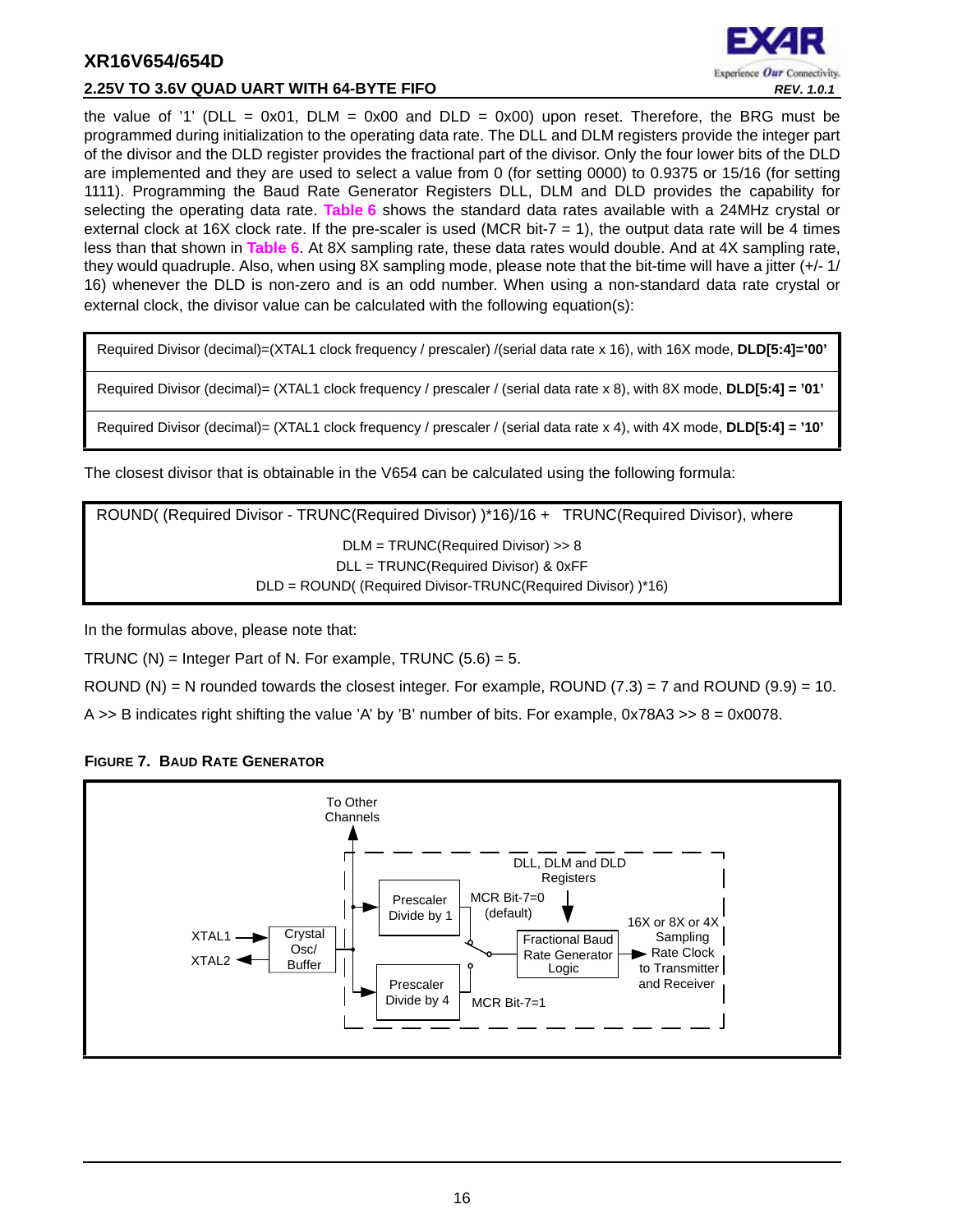

#### **TABLE 6: TYPICAL DATA RATES WITH A 24 MHZ CRYSTAL OR EXTERNAL CLOCK AT 16X SAMPLING**

<span id="page-16-0"></span>

| <b>Required</b><br><b>Output Data</b><br>Rate | <b>DIVISOR FOR</b><br>16x Clock<br>(Decimal) | <b>DIVISOR</b><br><b>OBTAINABLE IN</b><br>V654 | <b>DLM PROGRAM</b><br><b>VALUE (HEX)</b> | <b>DLL PROGRAM</b><br><b>VALUE (HEX)</b> | <b>DLD PROGRAM</b><br><b>VALUE (HEX)</b> | <b>DATA ERROR</b><br><b>RATE (%)</b> |
|-----------------------------------------------|----------------------------------------------|------------------------------------------------|------------------------------------------|------------------------------------------|------------------------------------------|--------------------------------------|
| 400                                           | 3750                                         | 3750                                           | Ē                                        | A <sub>6</sub>                           | $\overline{0}$                           | $\overline{0}$                       |
| 2400                                          | 625                                          | 625                                            | $\overline{2}$                           | 71                                       | $\Omega$                                 | $\Omega$                             |
| 4800                                          | 312.5                                        | 312 8/16                                       | $\mathbf{1}$                             | 38                                       | 8                                        | $\mathbf 0$                          |
| 9600                                          | 156.25                                       | 156 4/16                                       | $\mathbf 0$                              | 9C                                       | $\overline{4}$                           | $\mathbf 0$                          |
| 10000                                         | 150                                          | 150                                            | $\overline{0}$                           | $\overline{96}$                          | $\mathbf 0$                              | $\mathbf 0$                          |
| 19200                                         | 78.125                                       | 78 2/16                                        | $\mathbf 0$                              | 4E                                       | $\overline{2}$                           | 0                                    |
| 25000                                         | 60                                           | 60                                             | $\overline{0}$                           | 3C                                       | $\overline{0}$                           | $\Omega$                             |
| 28800                                         | 52.0833                                      | 52 1/16                                        | $\mathbf 0$                              | 34                                       | 1                                        | 0.04                                 |
| 38400                                         | 39.0625                                      | 39 1/16                                        | $\mathbf 0$                              | 27                                       | $\mathbf{1}$                             | $\mathbf 0$                          |
| 50000                                         | 30                                           | 30                                             | $\mathbf 0$                              | 1E                                       | $\mathbf 0$                              | $\Omega$                             |
| 57600                                         | 26.0417                                      | 26 1/16                                        | $\mathbf 0$                              | 1A                                       | $\mathbf{1}$                             | 0.08                                 |
| 75000                                         | 20                                           | 20                                             | $\mathbf 0$                              | 14                                       | $\mathbf 0$                              | 0                                    |
| 100000                                        | 15                                           | 15                                             | $\mathbf 0$                              | $\overline{F}$                           | $\mathbf 0$                              | $\Omega$                             |
| 115200                                        | 13.0208                                      | 13                                             | $\mathbf 0$                              | $\overline{D}$                           | $\mathbf 0$                              | 0.16                                 |
| 153600                                        | 9.7656                                       | 912/16                                         | $\mathbf 0$                              | $\overline{9}$                           | $\overline{\text{c}}$                    | 0.16                                 |
| 200000                                        | 7.5                                          | 78/16                                          | $\overline{0}$                           | $\overline{7}$                           | $\overline{8}$                           | $\Omega$                             |
| 225000                                        | 6.6667                                       | 6 11/16                                        | $\mathbf 0$                              | $\overline{6}$                           | B                                        | 0.31                                 |
| 230400                                        | 6.5104                                       | 68/16                                          | $\mathbf 0$                              | 6                                        | 8                                        | 0.16                                 |
| 250000                                        | 6                                            | 6                                              | $\mathbf 0$                              | 6                                        | $\mathbf 0$                              | $\mathbf 0$                          |
| 300000                                        | $\overline{5}$                               | $\overline{5}$                                 | $\mathbf 0$                              | $\overline{5}$                           | $\mathbf 0$                              | $\mathbf 0$                          |
| 400000                                        | 3.75                                         | 3 12/16                                        | $\mathbf 0$                              | $\overline{3}$                           | $\overline{C}$                           | $\Omega$                             |
| 460800                                        | 3.2552                                       | $3 \frac{4}{16}$                               | $\overline{0}$                           | $\overline{3}$                           | $\overline{4}$                           | 0.16                                 |
| 500000                                        | 3                                            | 3                                              | $\mathbf 0$                              | $\overline{3}$                           | $\mathbf 0$                              | $\mathbf 0$                          |
| 750000                                        | $\overline{2}$                               | $\overline{2}$                                 | $\mathbf 0$                              | $\overline{2}$                           | $\pmb{0}$                                | $\Omega$                             |
| 921600                                        | 1.6276                                       | 1 10/16                                        | $\mathbf 0$                              | 1                                        | A                                        | 0.16                                 |
| 1000000                                       | 1.5                                          | 18/16                                          | $\overline{0}$                           | 1                                        | 8                                        | $\mathbf 0$                          |

#### <span id="page-16-1"></span>*2.9 Transmitter*

The transmitter section comprises of an 8-bit Transmit Shift Register (TSR) and 64 bytes of FIFO which includes a byte-wide Transmit Holding Register (THR). TSR shifts out every data bit with the 16X/8X/4X internal clock. A bit time is 16/8/4 clock periods. The transmitter sends the start-bit followed by the number of data bits, inserts the proper parity-bit if enabled, and adds the stop-bit(s). The status of the FIFO and TSR are reported in the Line Status Register (LSR bit-5 and bit-6).

#### <span id="page-16-2"></span>**2.9.1 Transmit Holding Register (THR) - Write Only**

The transmit holding register is an 8-bit register providing a data interface to the host processor. The host writes transmit data byte to the THR to be converted into a serial data stream including start-bit, data bits, parity-bit and stop-bit(s). The least-significant-bit (Bit-0) becomes first data bit to go out. The THR is the input register to the transmit FIFO of 64 bytes when FIFO operation is enabled by FCR bit-0. Every time a write operation is made to the THR, the FIFO data pointer is automatically bumped to the next sequential data location.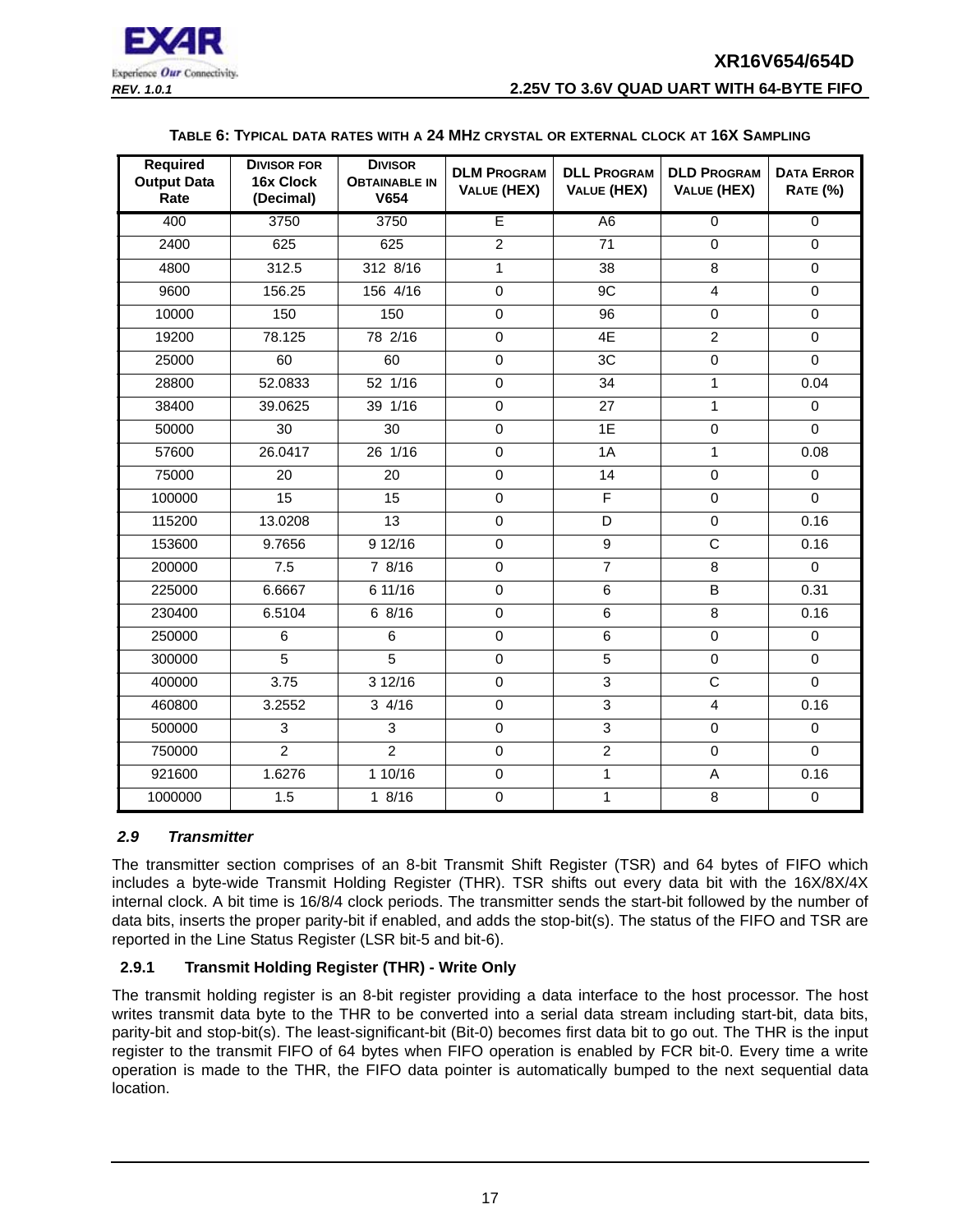

#### **2.25V TO 3.6V QUAD UART WITH 64-BYTE FIFO** *REV. 1.0.1*

#### <span id="page-17-0"></span>**2.9.2 Transmitter Operation in non-FIFO Mode**

The host loads transmit data to THR one character at a time. The THR empty flag (LSR bit-5) is set when the data byte is transferred to TSR. THR flag can generate a transmit empty interrupt (ISR bit-1) when it is enabled by IER bit-1. The TSR flag (LSR bit-6) is set when TSR becomes completely empty.

<span id="page-17-1"></span>



#### <span id="page-17-2"></span>**2.9.3 Transmitter Operation in FIFO Mode**

The host may fill the transmit FIFO with up to 64 bytes of transmit data. The THR empty flag (LSR bit-5) is set whenever the FIFO is empty. The THR empty flag can generate a transmit empty interrupt (ISR bit-1) when the FIFO becomes empty. The transmit empty interrupt is enabled by IER bit-1. The TSR flag (LSR bit-6) is set when TSR/FIFO becomes empty.

<span id="page-17-3"></span>

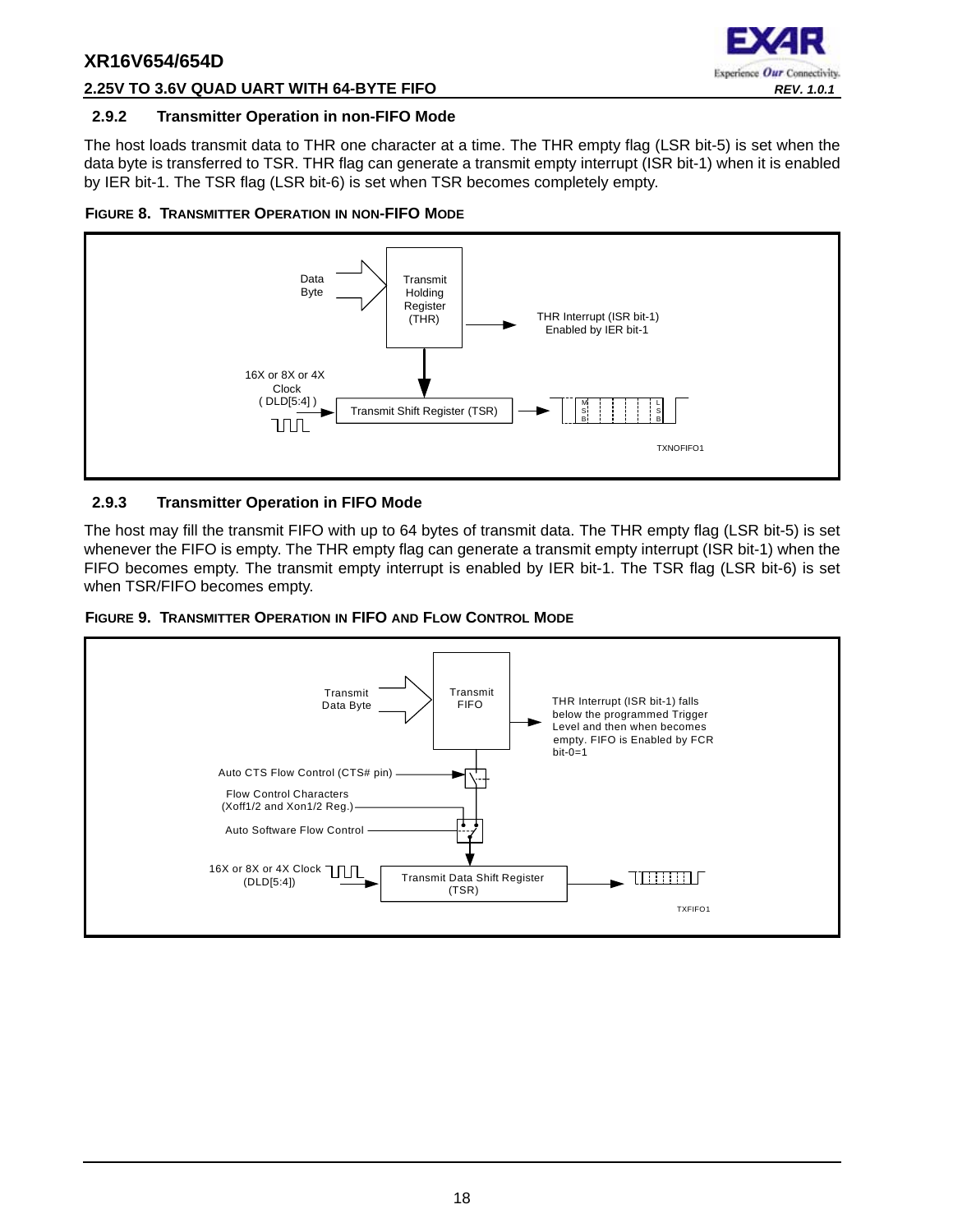

## **XR16V654/654D** *REV. 1.0.1* **2.25V TO 3.6V QUAD UART WITH 64-BYTE FIFO**

#### <span id="page-18-1"></span>*2.10 Receiver*

The receiver section contains an 8-bit Receive Shift Register (RSR) and 64 bytes of FIFO which includes a byte-wide Receive Holding Register (RHR). The RSR uses the 16X/8X/4X clock (DLD[5:4]) for timing. It verifies and validates every bit on the incoming character in the middle of each data bit. On the falling edge of a start or false start bit, an internal receiver counter starts counting at the 16X/8X/4X clock rate. After 8 clocks (or 4 if 8X or 2 if 4X) the start bit period should be at the center of the start bit. At this time the start bit is sampled and if it is still a logic 0 it is validated. Evaluating the start bit in this manner prevents the receiver from assembling a false character. The rest of the data bits and stop bits are sampled and validated in this same manner to prevent false framing. If there were any error(s), they are reported in the LSR register bits 2-4. Upon unloading the receive data byte from RHR, the receive FIFO pointer is bumped and the error tags are immediately updated to reflect the status of the data byte in RHR register. RHR can generate a receive data ready interrupt upon receiving a character or delay until it reaches the FIFO trigger level. Furthermore, data delivery to the host is guaranteed by a receive data ready time-out interrupt when data is not received for 4 word lengths as defined by LCR[1:0] plus 12 bits time. This is equivalent to 3.7-4.6 character times. The RHR interrupt is enabled by IER bit-0. See **[Figure](#page-18-0) 10** and **[Figure](#page-19-0) 11** below.

#### <span id="page-18-2"></span>**2.10.1 Receive Holding Register (RHR) - Read-Only**

The Receive Holding Register is an 8-bit register that holds a receive data byte from the Receive Shift Register. It provides the receive data interface to the host processor. The RHR register is part of the receive FIFO of 64 bytes by 11-bits wide, the 3 extra bits are for the 3 error tags to be reported in LSR register. When the FIFO is enabled by FCR bit-0, the RHR contains the first data character received by the FIFO. After the RHR is read, the next character byte is loaded into the RHR and the errors associated with the current data byte are immediately updated in the LSR bits 2-4.

<span id="page-18-0"></span>

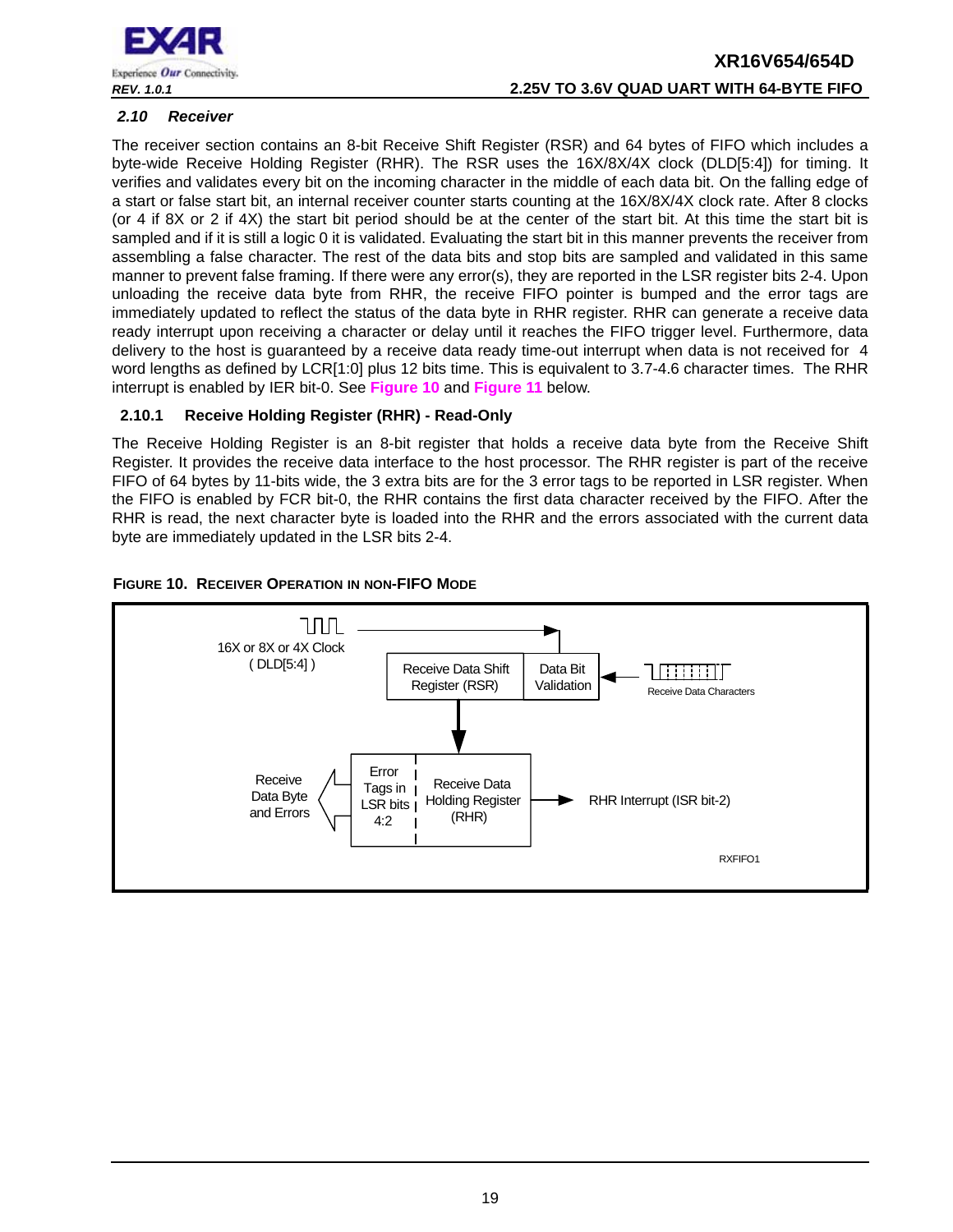



#### <span id="page-19-0"></span>**FIGURE 11. RECEIVER OPERATION IN FIFO AND AUTO RTS FLOW CONTROL MODE**

#### <span id="page-19-1"></span>*2.11 Auto RTS (Hardware) Flow Control*

Automatic RTS hardware flow control is used to prevent data overrun to the local receiver FIFO. The RTS# output is used to request remote unit to suspend/resume data transmission. The auto RTS flow control features is enabled to fit specific application requirement (see **[Figure](#page-20-0) 12**):

- Enable auto RTS flow control using EFR bit-6.
- The auto RTS function must be started by asserting RTS# output pin (MCR bit-1 to logic 1 after it is enabled).

If using the Auto RTS interrupt:

Enable RTS interrupt through IER bit-6 (after setting EFR bit-4). The UART issues an interrupt when the RTS# pin makes a transition from low to high: ISR bit-5 will be set to logic 1.

#### <span id="page-19-2"></span>*2.12 Auto RTS Hysteresis*

The V654 has a new feature that provides flow control trigger hysteresis while maintaining compatibility with the XR16C850, ST16C650A and ST16C550 family of UARTs. With the Auto RTS function enabled, an interrupt is generated when the receive FIFO reaches the selected RX trigger level. The RTS# pin will not be forced HIGH (RTS off) until the receive FIFO reaches one trigger level above the selected trigger level in the trigger table (**[Table](#page-31-0) 12**). The RTS# pin will return LOW after the RX FIFO is unloaded to one level below the selected trigger level. Under the above described conditions, the V654 will continue to accept data until the receive FIFO gets full. The Auto RTS function is initiated when the RTS# output pin is asserted LOW (RTS On).

<span id="page-19-3"></span>

| <b>RX TRIGGER LEVEL</b> | <b>INT PIN ACTIVATION</b> | <b>RTS# DE-ASSERTED (HIGH)</b><br>(CHARACTERS IN RX FIFO) | <b>RTS# ASSERTED (LOW)</b><br>(CHARACTERS IN RX FIFO) |
|-------------------------|---------------------------|-----------------------------------------------------------|-------------------------------------------------------|
|                         |                           | 16                                                        |                                                       |
| 16                      | 16                        | 56                                                        |                                                       |
| 56                      | 56                        | 60                                                        | 16                                                    |
| 60                      | 60                        | 60                                                        | 56                                                    |

|  | TABLE 7: AUTO RTS (HARDWARE) FLOW CONTROL |
|--|-------------------------------------------|
|  |                                           |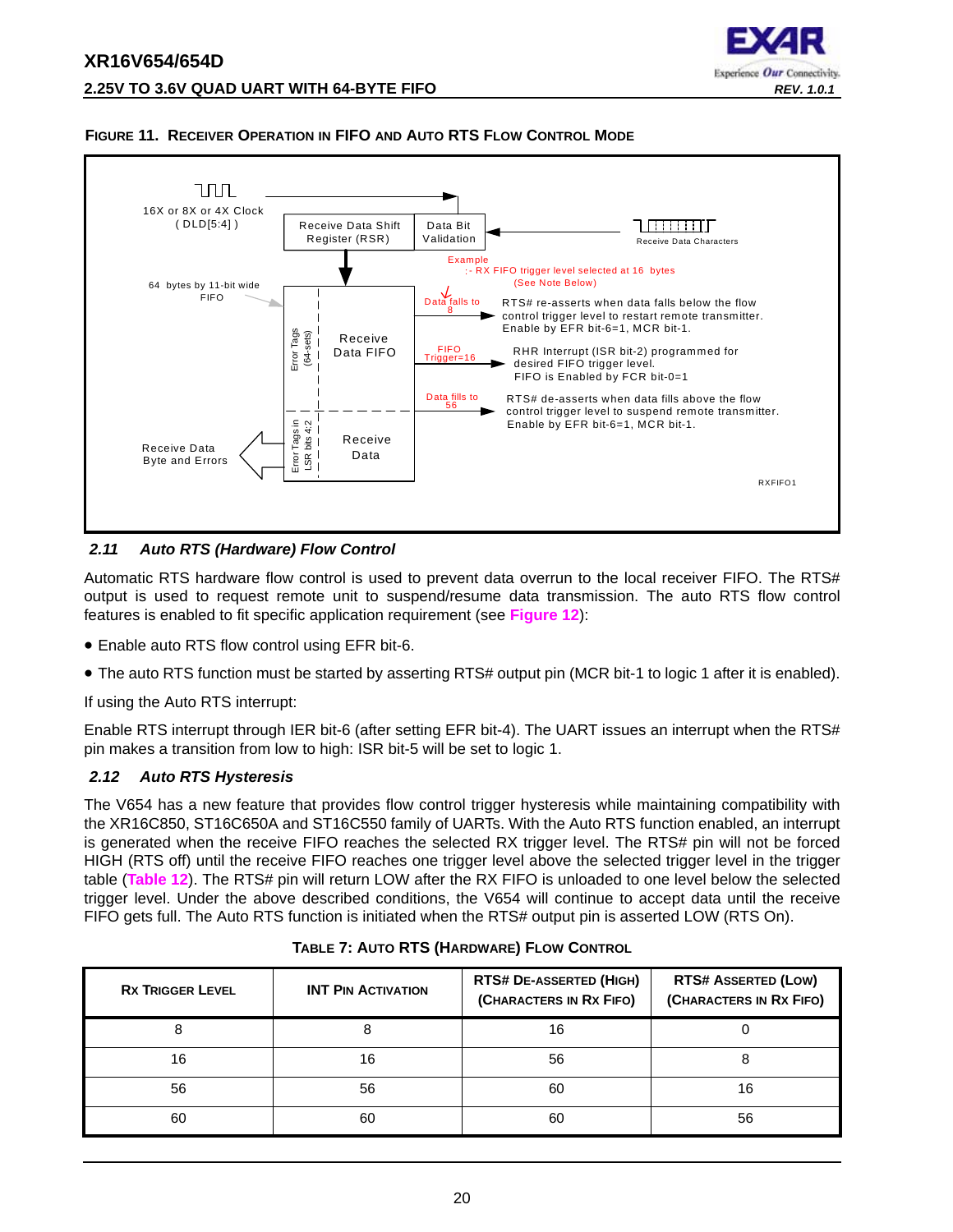

#### <span id="page-20-1"></span>*2.13 Auto CTS Flow Control*

Automatic CTS flow control is used to prevent data overrun to the remote receiver FIFO. The CTS# input is monitored to suspend/restart the local transmitter. The auto CTS flow control feature is selected to fit specific application requirement (see **[Figure](#page-20-0) 12**):

• Enable auto CTS flow control using EFR bit-7.

If needed, the CTS interrupt can be enabled through IER bit-7 (after setting EFR bit-4). The UART issues an interrupt when the CTS# pin is de-asserted (HIGH): ISR bit-5 will be set to 1, and UART will suspend transmission as soon as the stop bit of the character in process is shifted out. Transmission is resumed after the CTS# input is re-asserted (LOW), indicating more data may be sent.



<span id="page-20-0"></span>**FIGURE 12. AUTO RTS AND CTS FLOW CONTROL OPERATION**

*The local UART (UARTA) starts data transfer by asserting RTSA# (1). RTSA# is normally connected to CTSB# (2) of remote UART (UARTB). CTSB# allows its transmitter to send data (3). TXB data arrives and fills UARTA receive FIFO (4). When RXA data fills up to its receive FIFO trigger level, UARTA activates its RXA data ready interrupt (5) and continues to receive and put data into its FIFO. If interrupt service latency is long and data is not being unloaded, UARTA monitors its receive data fill level to match the upper threshold of RTS delay and de-assert RTSA# (6). CTSB# follows (7) and request UARTB transmitter to suspend data transfer. UARTB stops or finishes sending the data bits in its transmit shift register (8). When receive FIFO data in UARTA is unloaded to match the lower threshold of RTS delay (9), UARTA re-asserts RTSA# (10), CTSB# recognizes the change (11) and restarts its transmitter and data flow again until next receive FIFO trigger (12). This same event applies to the reverse direction when UARTA sends data to UARTB with RTSB# and CTSA# controlling the data flow.*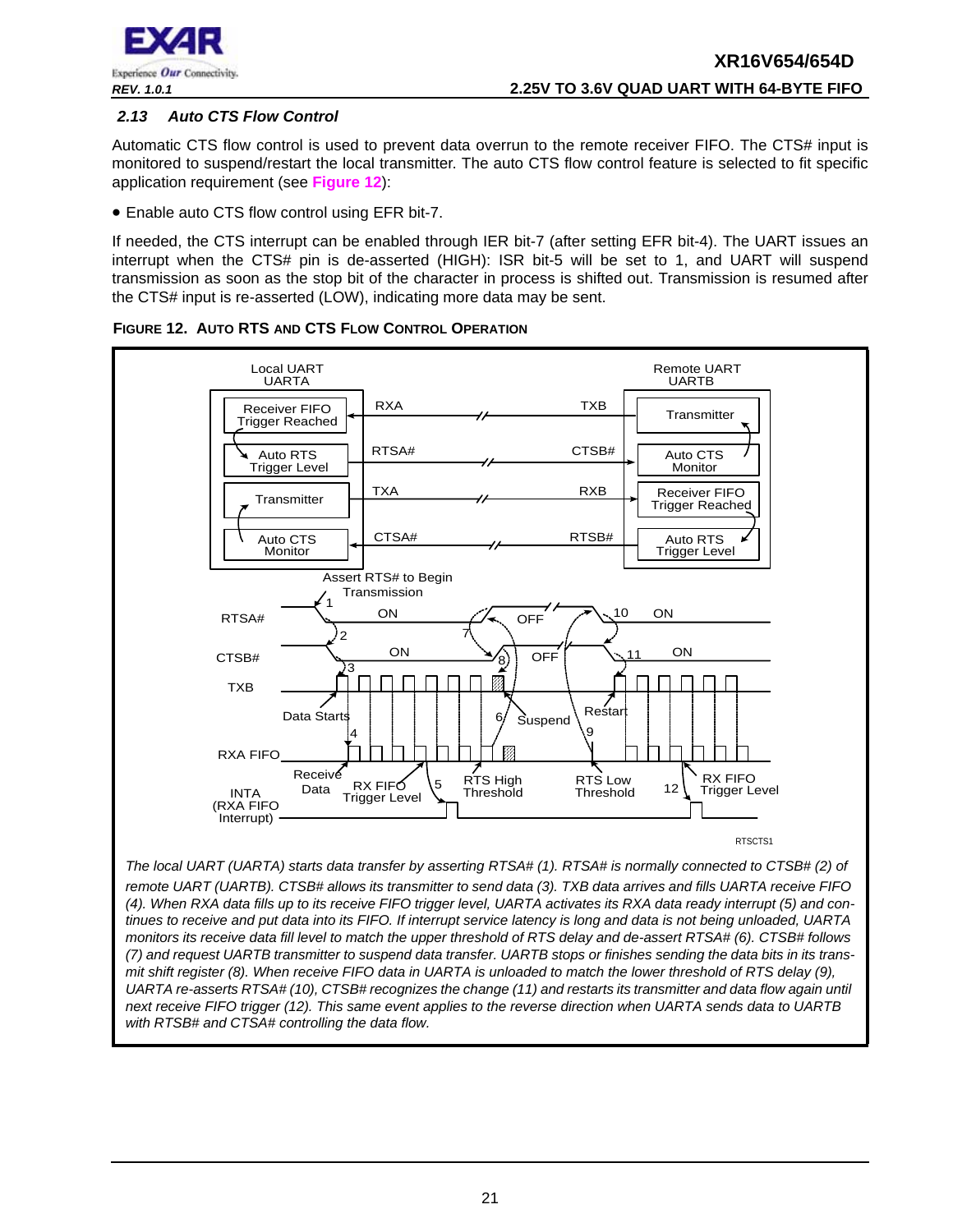#### **2.25V TO 3.6V QUAD UART WITH 64-BYTE FIFO** *REV. 1.0.1*



#### <span id="page-21-1"></span>*2.14 Auto Xon/Xoff (Software) Flow Control*

When software flow control is enabled (**[See Table](#page-38-0) 16**), the V654 compares one or two sequential receive data characters with the programmed Xon or Xoff-1,2 character value(s). If receive character(s) (RX) match the programmed values, the V654 will halt transmission (TX) as soon as the current character has completed transmission. When a match occurs, the Xoff (if enabled via IER bit-5) flag will be set and the interrupt output pin will be activated. Following a suspension due to a match of the Xoff character, the V654 will monitor the receive data stream for a match to the Xon-1,2 character. If a match is found, the V654 will resume operation and clear the flags (ISR bit-4).

Reset initially sets the contents of the Xon/Xoff 8-bit flow control registers to a logic 0. Following reset the user can write any Xon/Xoff value desired for software flow control. Different conditions can be set to detect Xon/ Xoff characters (**[See Table](#page-38-0) 16**) and suspend/resume transmissions. When double 8-bit Xon/Xoff characters are selected, the V654 compares two consecutive receive characters with two software flow control 8-bit values (Xon1, Xon2, Xoff1, Xoff2) and controls TX transmissions accordingly. Under the above described flow control mechanisms, flow control characters are not placed (stacked) in the user accessible RX data buffer or FIFO.

In the event that the receive buffer is overfilling and flow control needs to be executed, the V654 automatically sends an Xoff message (when enabled) via the serial TX output to the remote modem. The V654 sends the Xoff-1,2 characters two-character-times (= time taken to send two characters at the programmed baud rate) after the receive FIFO crosses the programmed trigger level. To clear this condition, the V654 will transmit the programmed Xon-1,2 characters as soon as receive FIFO is less than one trigger level below the programmed trigger level. **[Table](#page-21-0) 8** below explains this.

<span id="page-21-0"></span>

| <b>RX TRIGGER LEVEL</b> | <b>INT PIN ACTIVATION</b> | <b>XOFF CHARACTER(S) SENT</b><br>(CHARACTERS IN RX FIFO) | <b>XON CHARACTER(S) SENT</b><br>(CHARACTERS IN RX FIFO) |
|-------------------------|---------------------------|----------------------------------------------------------|---------------------------------------------------------|
|                         | 8                         | 8*                                                       |                                                         |
| 16                      | 16                        | $16*$                                                    |                                                         |
| 56                      | 56                        | $56*$                                                    |                                                         |
| 60                      | 60                        | $60*$                                                    | 56                                                      |

#### **TABLE 8: AUTO XON/XOFF (SOFTWARE) FLOW CONTROL**

\* *After the trigger level is reached, an xoff character is sent after a short span of time (= time required to send 2* characters); for example, after 2.083ms has elapsed for 9600 baud and 10-bit word length setting.

#### <span id="page-21-2"></span>*2.15 Special Character Detect*

A special character detect feature is provided to detect an 8-bit character when bit-5 is set in the Enhanced Feature Register (EFR). When this character (Xoff2) is detected, it will be placed in the FIFO along with normal incoming RX data.

The V654 compares each incoming receive character with Xoff-2 data. If a match exists, the received data will be transferred to the RX FIFO and ISR bit-4 will be set to indicate detection of special character. Although the Internal Register Table shows Xon, Xoff Registers with eight bits of character information, the actual number of bits is dependent on the programmed word length. Line Control Register (LCR) bits 0-1 defines the number of character bits, i.e., either 5 bits, 6 bits, 7 bits, or 8 bits. The word length selected by LCR bits 0-1 also determines the number of bits that will be used for the special character comparison. Bit-0 in the Xon, Xoff Registers corresponds with the LSB bit for the receive character.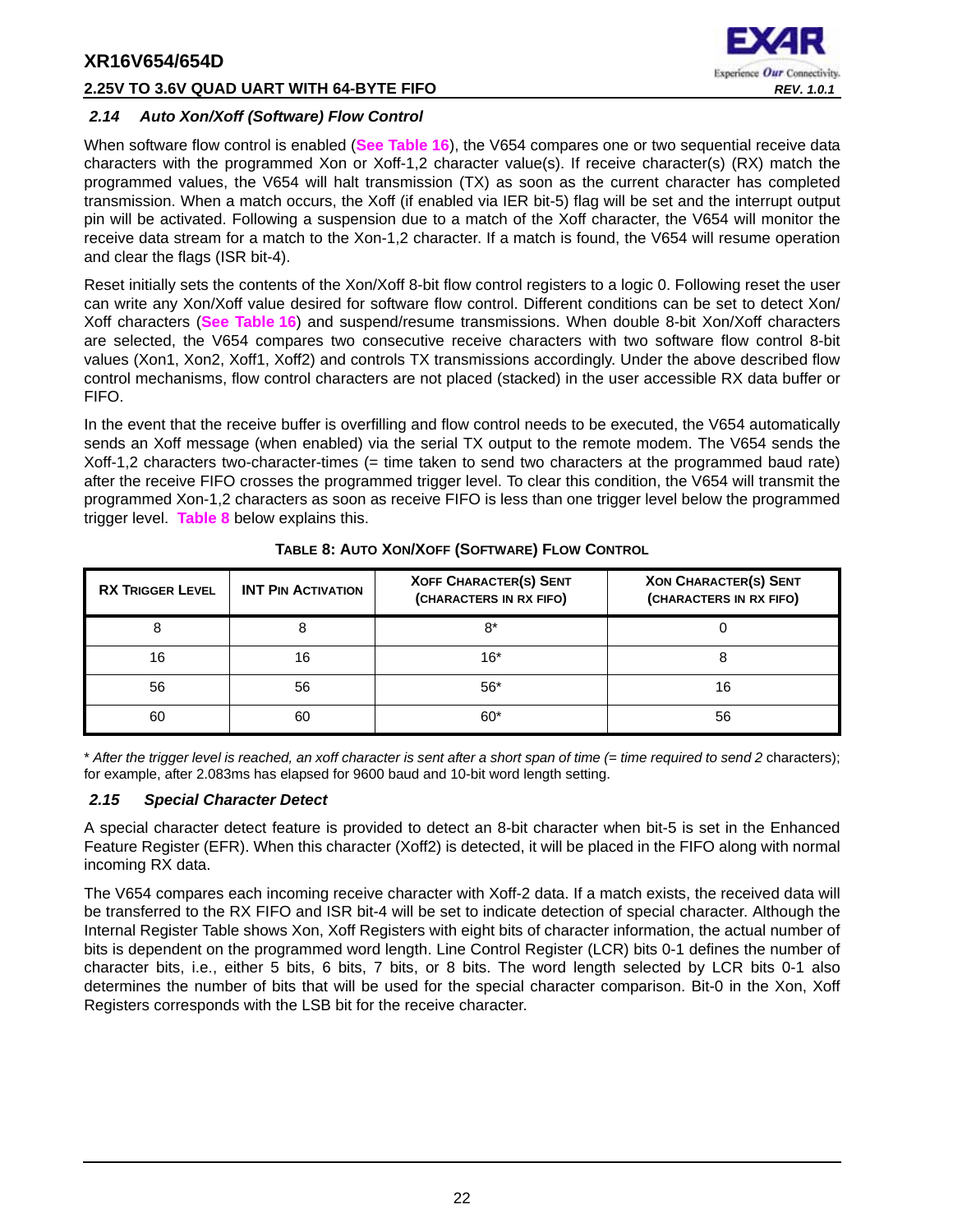

#### <span id="page-22-1"></span>*2.16 Infrared Mode*

The V654 UART includes the infrared encoder and decoder compatible to the IrDA (Infrared Data Association) version 1.0. The IrDA 1.0 standard that stipulates the infrared encoder sends out a 3/16 of a bit wide HIGHpulse for each "0" bit in the transmit data stream. This signal encoding reduces the on-time of the infrared LED, hence reduces the power consumption. See **[Figure](#page-22-0) 13** below.

The infrared encoder and decoder are enabled by setting MCR register bit-6 to a '1'. When the infrared feature is enabled, the transmit data output, TX, idles at logic zero level. Likewise, the RX input assumes an idle level of logic zero from a reset and power up, see **[Figure](#page-22-0) 13**.

Typically, the wireless infrared decoder receives the input pulse from the infrared sensing diode on the RX pin. Each time it senses a light pulse, it returns a logic 1 to the data bit stream.



<span id="page-22-0"></span>**FIGURE 13. INFRARED TRANSMIT DATA ENCODING AND RECEIVE DATA DECODING**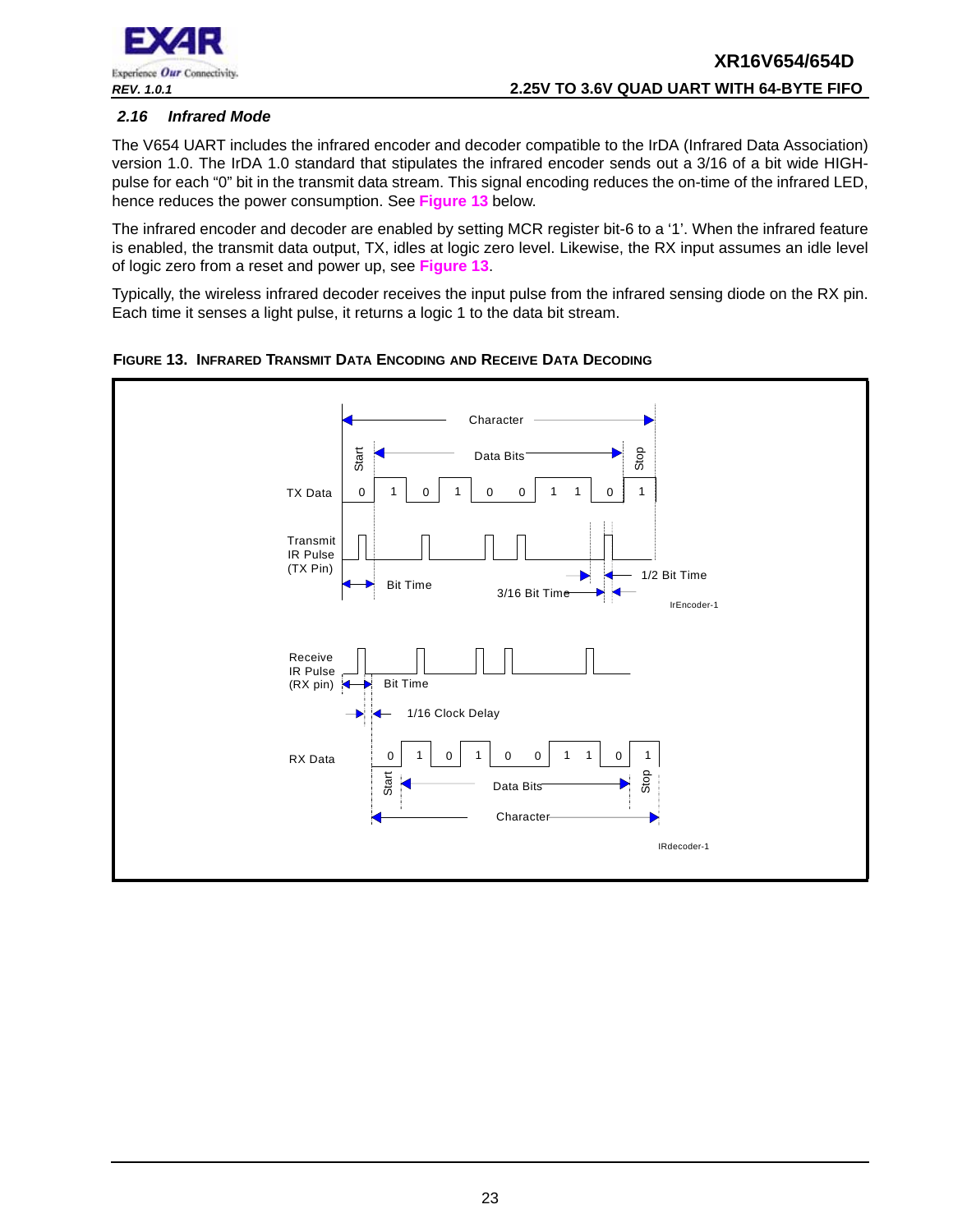#### **2.25V TO 3.6V QUAD UART WITH 64-BYTE FIFO** *REV. 1.0.1*

# Experience Our Connectivity.

#### <span id="page-23-0"></span>*2.17 Sleep Mode with Auto Wake-Up*

The V654 supports low voltage system designs, hence, a sleep mode is included to reduce its power consumption when the chip is not actively used.

All of these conditions must be satisfied for the V654 to enter sleep mode:

- $\blacksquare$  no interrupts pending for all four channels of the V654 (ISR bit-0 = 1)
- sleep mode of all channels are enabled (IER bit-4 = 1)
- $\blacksquare$  modem inputs are not toggling (MSR bits 0-3 = 0)
- RX input pins are idling HIGH

The V654 stops its crystal oscillator to conserve power in the sleep mode. User can check the XTAL2 pin for no clock output as an indication that the device has entered the sleep mode.

The V654 resumes normal operation by any of the following:

- a receive data start bit transition (HIGH to LOW)
- a data byte is loaded to the transmitter, THR or FIFO
- a change of logic state on any of the modem or general purpose serial inputs: CTS#, DSR#, CD#, RI#

If the V654 is awakened by any one of the above conditions, it will return to the sleep mode automatically after all interrupting conditions have been serviced and cleared. If the V654 is awakened by the modem inputs, a read to the MSR is required to reset the modem inputs. In any case, the sleep mode will not be entered while an interrupt is pending from any channel. The V654 will stay in the sleep mode of operation until it is disabled by setting IER bit-4 to a logic 0.

If the address lines, data bus lines, IOW#, IOR#, CSA#, CSB#, CSC#, CSD# and modem input lines remain steady when the V654 is in sleep mode, the maximum current will be in the microamp range as specified in the DC Electrical Characteristics on [page](#page-41-0) 42. If the input lines are floating or are toggling while the V654 is in sleep mode, the current can be up to 100 times more. If any of those signals are toggling or floating, then an external buffer would be required to keep the address, data and control lines steady to achieve the low current.

A word of caution: owing to the starting up delay of the crystal oscillator after waking up from sleep mode, the first few receive characters may be lost. Also, make sure the RX A-D pins are idling HIGH or "marking" condition during sleep mode. This may not occur when the external interface transceivers (RS-232, RS-485 or another type) are also put to sleep mode and cannot maintain the "marking" condition. To avoid this, the system design engineer can use a 47k ohm pull-up resistor on each of the RX A-D inputs.

#### <span id="page-23-1"></span>*2.18 Internal Loopback*

The V654 UART provides an internal loopback capability for system diagnostic purposes. The internal loopback mode is enabled by setting MCR register bit-4 to logic 1. All regular UART functions operate normally. **[Figure](#page-24-0) 14** shows how the modem port signals are re-configured. Transmit data from the transmit shift register output is internally routed to the receive shift register input allowing the system to receive the same data that it was sending. The TX pin is held HIGH or mark condition while RTS# and DTR# are de-asserted, and CTS#, DSR# CD# and RI# inputs are ignored. Caution: the RX input must be held HIGH during loopback test else upon exiting the loopback test the UART may detect and report a false "break" signal.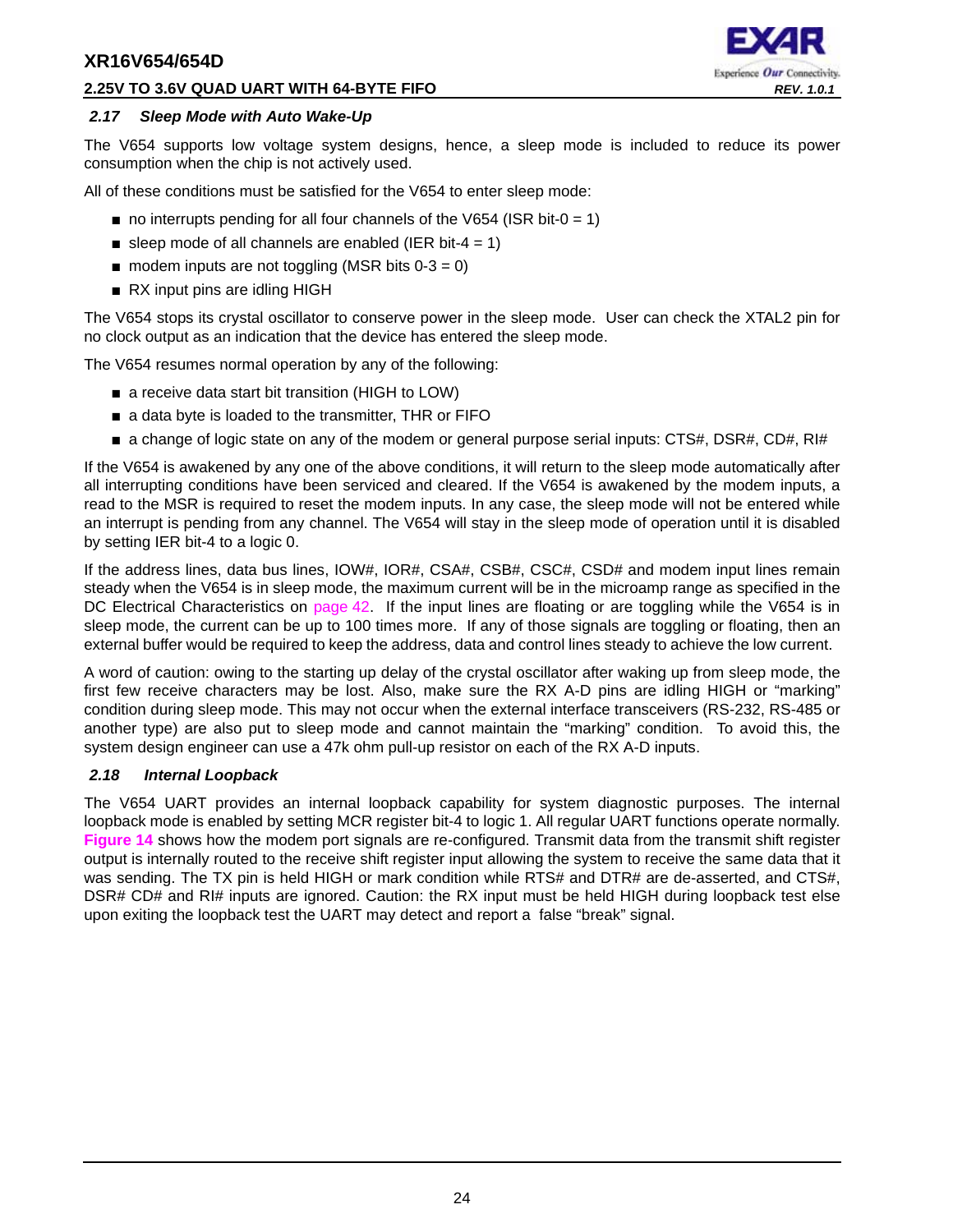

## **XR16V654/654D** *REV. 1.0.1* **2.25V TO 3.6V QUAD UART WITH 64-BYTE FIFO**

#### <span id="page-24-0"></span>**FIGURE 14. INTERNAL LOOP BACK IN CHANNEL A AND B**

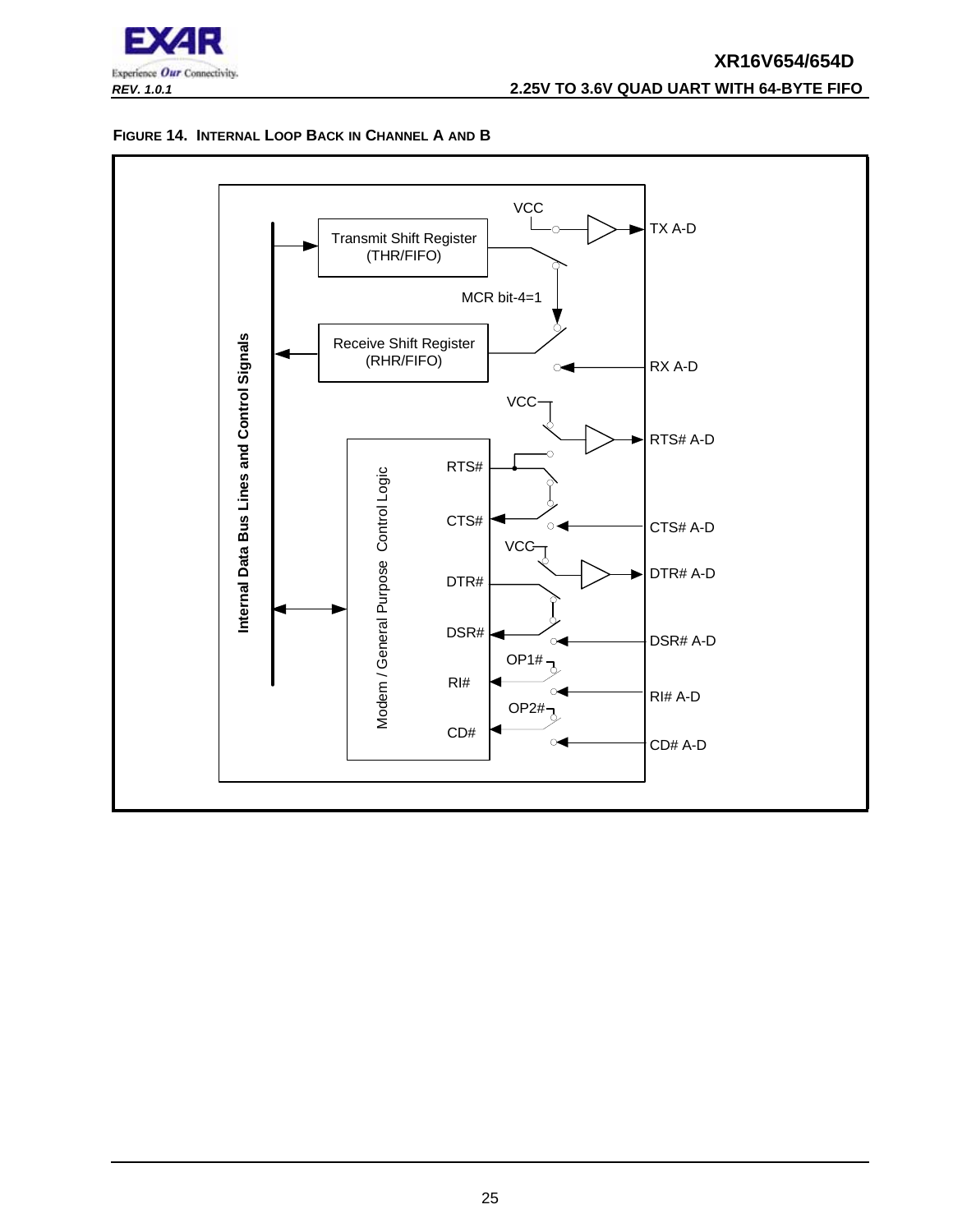<span id="page-25-1"></span>.



## **2.25V TO 3.6V QUAD UART WITH 64-BYTE FIFO** *REV. 1.0.1*

#### <span id="page-25-0"></span>**3.0 UART INTERNAL REGISTERS**

Each UART channel in the V654 has its own set of configuration registers selected by address lines A0, A1 and A2 with a specific channel selected (See **[Table](#page-12-0) 1** and **[Table](#page-12-1) 2**). The complete register set is shown on **[Table](#page-25-1) 9** and **[Table](#page-26-0) 10**.

| A2, A1, A0 ADDRESSES           | <b>REGISTER</b>                                                   | <b>READ/WRITE</b>       | <b>COMMENTS</b>                |
|--------------------------------|-------------------------------------------------------------------|-------------------------|--------------------------------|
|                                | <b>16C550 COMPATIBLE REGISTERS</b>                                |                         |                                |
| $0\quad 0\quad 0$              | RHR - Receive Holding Register<br>THR - Transmit Holding Register | Read-only<br>Write-only | $LCR[7] = 0$                   |
| $0\quad 0$<br>$\mathbf 0$      | <b>DLL - Divisor LSB</b>                                          | Read/Write              |                                |
| 0 <sub>1</sub><br>0            | <b>DLM - Divisor MSB</b>                                          | Read/Write              | $LCR[7] = 1$ , $LCR \neq 0xBF$ |
| $1\quad$ 0<br>$\mathbf 0$      | <b>DLD - Divisor Fractional</b>                                   | Read/Write              |                                |
| $\pmb{0}$<br>0 <sub>1</sub>    | IER - Interrupt Enable Register                                   | Read/Write              |                                |
| $\Omega$<br>$1\quad$ 0         | ISR - Interrupt Status Register<br>FCR - FIFO Control Register    | Read-only<br>Write-only | $LCR[7] = 0$                   |
| $\mathbf 0$<br>1 <sub>1</sub>  | <b>LCR - Line Control Register</b>                                | Read/Write              |                                |
| $0\quad 0$<br>$\mathbf{1}$     | MCR - Modem Control Register                                      | Read/Write              |                                |
| 0 <sub>1</sub><br>$\mathbf{1}$ | <b>LSR - Line Status Register</b>                                 | Read-only               | $LCR[7] = 0$                   |
| $1\quad 0$<br>1                | MSR - Modem Status Register                                       | Read-only               |                                |
| $\mathbf{1}$<br>$1 \quad 1$    | SPR - Scratch Pad Register                                        | Read/Write              |                                |
|                                | <b>ENHANCED REGISTERS</b>                                         |                         |                                |
| $\mathbf 0$<br>$1\quad 0$      | <b>EFR - Enhanced Function Reg</b>                                | Read/Write              |                                |
| $0\quad 0$<br>1                | Xon-1 - Xon Character 1                                           | Read/Write              |                                |
| 0 <sub>1</sub><br>$\mathbf{1}$ | Xon-2 - Xon Character 2                                           | Read/Write              | $LCR = 0xBF$                   |
| $1\quad 0$<br>$\mathbf{1}$     | Xoff-1 - Xoff Character 1                                         | Read/Write              |                                |
| 1<br>1 <sub>1</sub>            | Xoff-2 - Xoff Character 2                                         | Read/Write              |                                |
|                                |                                                                   |                         |                                |
| X X X                          | FSTAT - FIFO Status Register                                      | Read-only               | FSRS# pin is LOW               |

#### **TABLE 9: UART CHANNEL A AND B UART INTERNAL REGISTERS**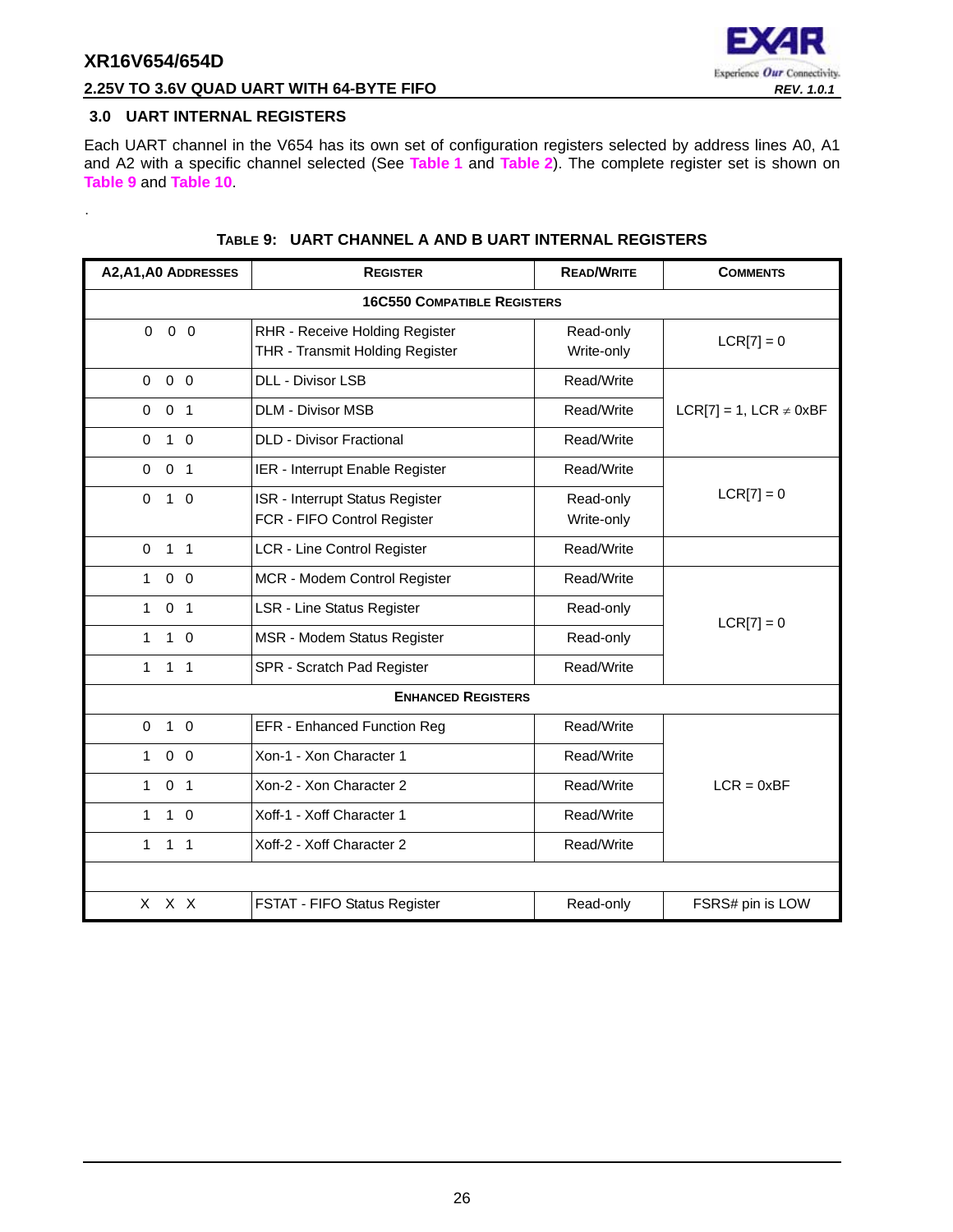

*REV. 1.0.1* **2.25V TO 3.6V QUAD UART WITH 64-BYTE FIFO**

## **TABLE 10: INTERNAL REGISTERS DESCRIPTION. SHADED BITS ARE ENABLED WHEN EFR BIT-4=1**

<span id="page-26-0"></span>

| <b>ADDRESS</b><br>A2-A0            | <b>REG</b><br><b>NAME</b> | READ/<br><b>WRITE</b> | <b>BIT-7</b>                       | <b>BIT-6</b>                 | <b>BIT-5</b>                     | <b>BIT-4</b>                            | <b>BIT-3</b>                               | <b>BIT-2</b>                      | <b>BIT-1</b>                      | BIT-0                     | <b>COMMENT</b>                                  |
|------------------------------------|---------------------------|-----------------------|------------------------------------|------------------------------|----------------------------------|-----------------------------------------|--------------------------------------------|-----------------------------------|-----------------------------------|---------------------------|-------------------------------------------------|
| <b>16C550 Compatible Registers</b> |                           |                       |                                    |                              |                                  |                                         |                                            |                                   |                                   |                           |                                                 |
| 000                                | <b>RHR</b>                | <b>RD</b>             | Bit-7                              | Bit-6                        | Bit-5                            | Bit-4                                   | Bit-3                                      | Bit-2                             | Bit-1                             | Bit-0                     |                                                 |
| 000                                | <b>THR</b>                | <b>WR</b>             | Bit-7                              | Bit-6                        | Bit-5                            | Bit-4                                   | Bit-3                                      | Bit-2                             | Bit-1                             | Bit-0                     |                                                 |
| 001                                | <b>IER</b>                | RD/WR                 | $0/$                               | $0/$                         | $0/$                             | $0/$                                    | Modem                                      | <b>RXLine</b>                     | <b>TX</b>                         | <b>RX</b>                 |                                                 |
|                                    |                           |                       | CTS#<br>Int.<br>Enable             | RTS#<br>Int.<br>Enable       | Xoff Int.<br>Enable              | Sleep<br>Mode<br>Enable                 | Stat. Int.<br>Enable                       | Stat.<br>Int.<br>Enable           | Empty<br>Int<br>Enable            | Data<br>Int.<br>Enable    |                                                 |
| 010                                | <b>ISR</b>                | <b>RD</b>             | <b>FIFOs</b>                       | <b>FIFOs</b>                 | 0/                               | $0/$                                    | <b>INT</b>                                 | <b>INT</b>                        | <b>INT</b>                        | <b>INT</b>                | $LCR[7] = 0$                                    |
|                                    |                           |                       | Enabled                            | Enabled                      | <b>INT</b><br>Source<br>Bit-5    | <b>INT</b><br>Source<br>Bit-4           | Source<br>Bit-3                            | Source<br>Bit-2                   | Source<br>Bit-1                   | Source<br>Bit-0           |                                                 |
| 010                                | <b>FCR</b>                | <b>WR</b>             | <b>RXFIFO</b><br>Trigger           | <b>RXFIFO</b><br>Trigger     | $0/$<br><b>TXFIFO</b><br>Trigger | $0/$<br><b>TXFIFO</b><br><b>Trigger</b> | <b>DMA</b><br>Mode<br>Enable               | <b>TX</b><br><b>FIFO</b><br>Reset | <b>RX</b><br><b>FIFO</b><br>Reset | <b>FIFOs</b><br>Enable    |                                                 |
| 011                                | <b>LCR</b>                | RD/WR                 | Divisor<br>Enable                  | Set TX<br><b>Break</b>       | Set<br>Parity                    | Even<br>Parity                          | Parity<br>Enable                           | Stop<br><b>Bits</b>               | Word<br>Length<br>Bit-1           | Word<br>Length<br>Bit-0   |                                                 |
| 100                                | <b>MCR</b>                | RD/WR                 | 0/<br><b>BRG</b><br>Pres-<br>caler | $0/$<br>IR Mode<br>ENable    | $0/$<br>XonAny                   | Internal<br>Lopback<br>Enable           | <b>INT Out-</b><br>put<br>Enable<br>(OP2#) | Rsvd<br>(OP1#)                    | RTS#<br>Output<br>Control         | DTR#<br>Output<br>Control |                                                 |
| 101                                | <b>LSR</b>                | <b>RD</b>             | <b>RXFIFO</b><br>Global<br>Error   | THR &<br><b>TSR</b><br>Empty | <b>THR</b><br>Empty              | RX Break                                | RX Fram-<br>ing Error                      | RX<br>Parity<br>Error             | RX<br>Over-<br>run<br>Error       | RX<br>Data<br>Ready       | $LCR[7] = 0$                                    |
| $110$                              | <b>MSR</b>                | <b>RD</b>             | CD#<br>Input                       | RI#<br>Input                 | DSR#<br>Input                    | CTS#<br>Input                           | Delta<br>CD#                               | Delta<br>RI#                      | Delta<br>DSR#                     | Delta<br>CTS#             |                                                 |
| $111$                              | <b>SPR</b>                | RD/WR                 | Bit-7                              | Bit-6                        | Bit-5                            | Bit-4                                   | Bit-3                                      | Bit-2                             | Bit-1                             | Bit-0                     |                                                 |
|                                    |                           |                       |                                    |                              |                                  | <b>Baud Rate Generator Divisor</b>      |                                            |                                   |                                   |                           |                                                 |
| 000                                | <b>DLL</b>                | RD/WR                 | Bit-7                              | Bit-6                        | Bit-5                            | Bit-4                                   | Bit-3                                      | Bit-2                             | Bit-1                             | Bit-0                     | $LCR[7]=1$                                      |
| 001                                | <b>DLM</b>                | RD/WR                 | Bit-7                              | Bit-6                        | Bit-5                            | Bit-4                                   | Bit-3                                      | Bit-2                             | Bit-1                             | Bit-0                     | LCR≠0xBF                                        |
| 010                                | <b>DLD</b>                | RD/WR                 | Rsvd                               | Rsvd                         | 4X Mode                          | 8X Mode                                 | Bit-3                                      | Bit-2                             | Bit-1                             | Bit-0                     | $LCR[7] = 1$<br>$LCR \neq 0xBF$<br>$EFR[4] = 1$ |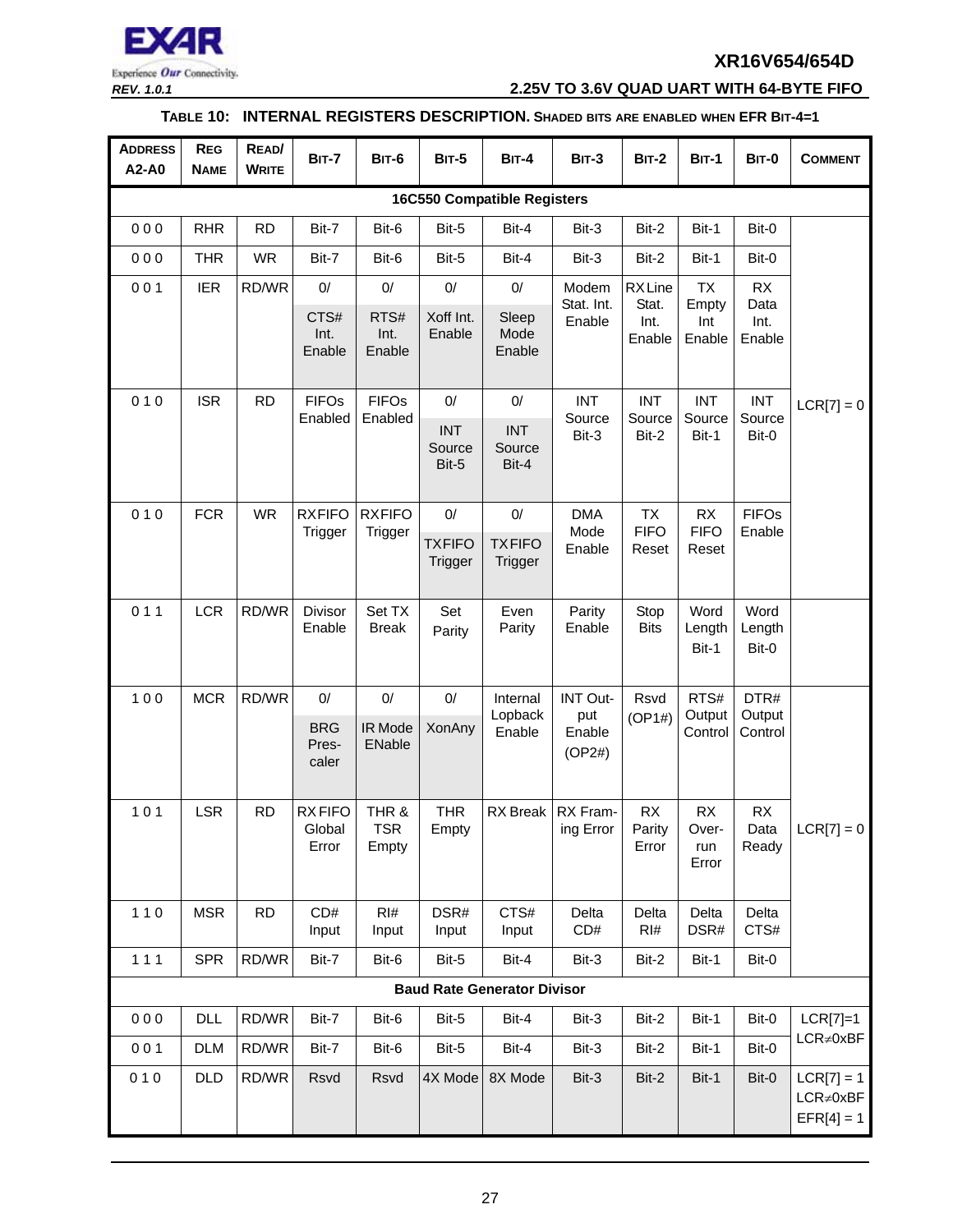

#### **2.25V TO 3.6V QUAD UART WITH 64-BYTE FIFO** *REV. 1.0.1*

#### **TABLE 10: INTERNAL REGISTERS DESCRIPTION. SHADED BITS ARE ENABLED WHEN EFR BIT-4=1**

| <b>ADDRESS</b><br>A2-A0 | <b>REG</b><br><b>NAME</b> | READ/<br><b>WRITE</b> | <b>BIT-7</b>           | <b>BIT-6</b>           | <b>BIT-5</b>              | $BIT-4$                                                                    | <b>BIT-3</b>                           | $BIT-2$                                | <b>BIT-1</b>                                  | BIT-0                                  | <b>COMMENT</b>                                              |
|-------------------------|---------------------------|-----------------------|------------------------|------------------------|---------------------------|----------------------------------------------------------------------------|----------------------------------------|----------------------------------------|-----------------------------------------------|----------------------------------------|-------------------------------------------------------------|
|                         |                           |                       |                        |                        |                           | <b>Enhanced Registers</b>                                                  |                                        |                                        |                                               |                                        |                                                             |
| 010                     | <b>EFR</b>                | RD/WR                 | Auto<br>CTS#<br>Enable | Auto<br>RTS#<br>Enable | Special<br>Char<br>Select | Enable<br>IER [7:4],<br>ISR [5:4],<br>FCR[5:4],<br>MCR[7:5],<br><b>DLD</b> | Soft-<br>ware<br>Flow<br>Cntl<br>Bit-3 | Soft-<br>ware<br>Flow<br>Cntl<br>Bit-2 | Soft-<br>ware<br><b>Flow</b><br>Cntl<br>Bit-1 | Soft-<br>ware<br>Flow<br>Cntl<br>Bit-0 | $LCR = 0 \times BF$                                         |
| 100                     | XON <sub>1</sub>          | RD/WR                 | Bit-7                  | Bit-6                  | Bit-5                     | Bit-4                                                                      | Bit-3                                  | Bit-2                                  | Bit-1                                         | Bit-0                                  |                                                             |
| 101                     | XON <sub>2</sub>          | RD/WR                 | Bit-7                  | Bit-6                  | Bit-5                     | Bit-4                                                                      | Bit-3                                  | Bit-2                                  | Bit-1                                         | Bit-0                                  |                                                             |
| 110                     | XOFF1                     | RD/WR                 | Bit-7                  | Bit-6                  | Bit-5                     | Bit-4                                                                      | Bit-3                                  | Bit-2                                  | Bit-1                                         | Bit-0                                  |                                                             |
| 111                     | XOFF <sub>2</sub>         | RD/WR                 | Bit-7                  | Bit-6                  | Bit-5                     | Bit-4                                                                      | Bit-3                                  | Bit-2                                  | Bit-1                                         | Bit-0                                  |                                                             |
|                         |                           |                       |                        |                        |                           |                                                                            |                                        |                                        |                                               |                                        |                                                             |
| X X X                   | <b>FSTAT</b>              | <b>RD</b>             | RX-<br>RDYD#           | RX-<br>RDYC#           | RX-<br>RDYB#              | RX-<br>RDYA#                                                               | TX-<br>RDYD#                           | TX-                                    | TX-<br>RDYC# RDYB#                            | TX-<br>RDYA#                           | FSRS# pin is<br>a logic 0. No<br>address lines<br>required. |

#### <span id="page-27-0"></span>**4.0 INTERNAL REGISTER DESCRIPTIONS**

#### <span id="page-27-1"></span>*4.1 Receive Holding Register (RHR) - Read- Only*

#### **[SEE"RECEIVER" ON PAGE](#page-18-1) 19.**

#### <span id="page-27-2"></span>*4.2 Transmit Holding Register (THR) - Write-Only*

#### **[SEE"TRANSMITTER" ON PAGE](#page-16-1) 17.**

#### <span id="page-27-3"></span>*4.3 Interrupt Enable Register (IER) - Read/Write*

The Interrupt Enable Register (IER) masks the interrupts from receive data ready, transmit empty, line status and modem status registers. These interrupts are reported in the Interrupt Status Register (ISR).

#### <span id="page-27-4"></span>**4.3.1 IER versus Receive FIFO Interrupt Mode Operation**

When the receive FIFO (FCR BIT-0 = 1) and receive interrupts (IER BIT-0 = 1) are enabled, the RHR interrupts (see ISR bits 2 and 3) status will reflect the following:

- **A.** The receive data available interrupts are issued to the host when the FIFO has reached the programmed trigger level. It will be cleared when the FIFO drops below the programmed trigger level.
- **B.** FIFO level will be reflected in the ISR register when the FIFO trigger level is reached. Both the ISR register status bit and the interrupt will be cleared when the FIFO drops below the trigger level.
- **C.** The receive data ready bit (LSR BIT-0) is set as soon as a character is transferred from the shift register to the receive FIFO. It is reset when the FIFO is empty.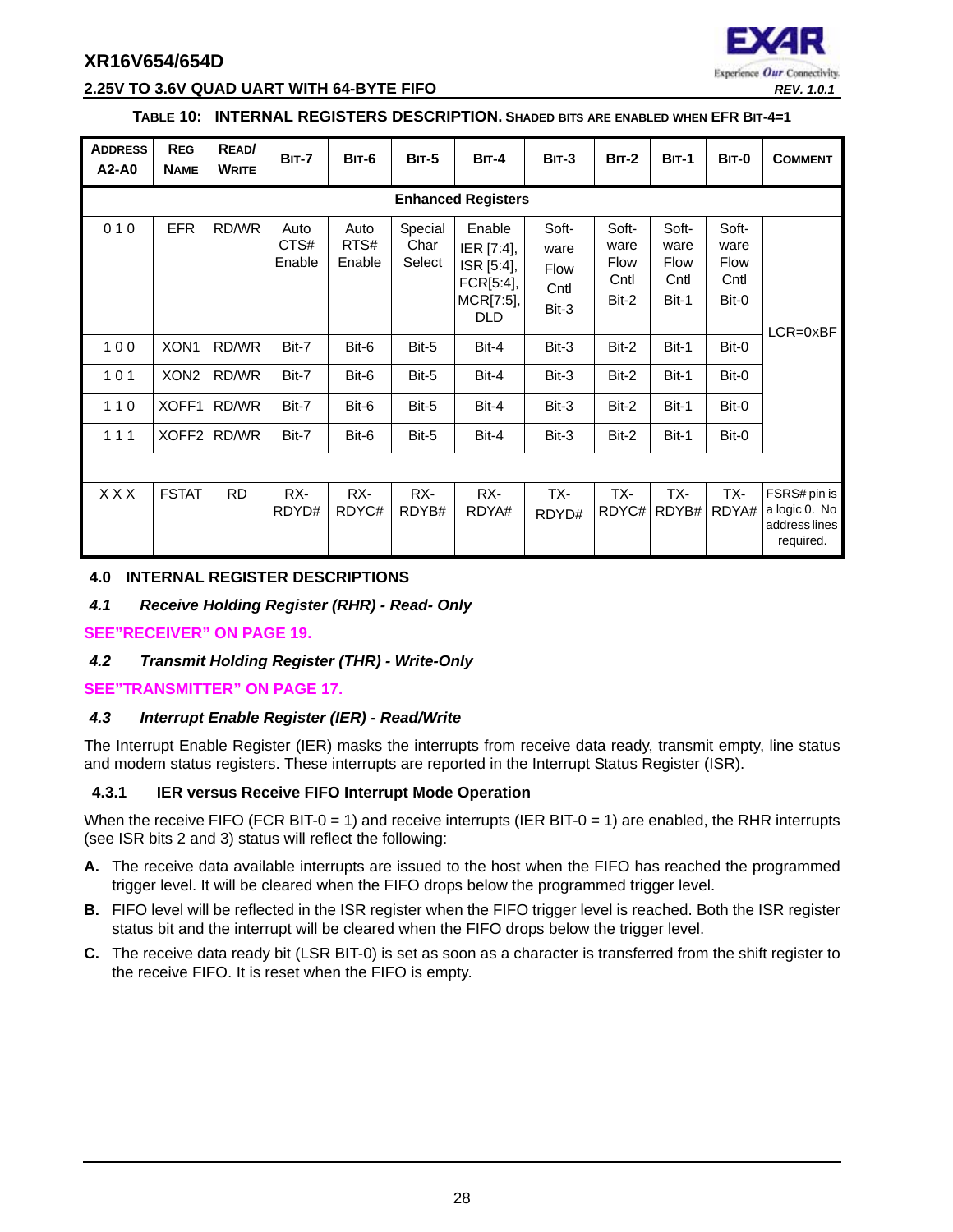

#### *REV. 1.0.1* **2.25V TO 3.6V QUAD UART WITH 64-BYTE FIFO**

#### <span id="page-28-0"></span>**4.3.2 IER versus Receive/Transmit FIFO Polled Mode Operation**

When FCR BIT-0 equals a logic 1 for FIFO enable; resetting IER bits 0-3 enables the XR16V654 in the FIFO polled mode of operation. Since the receiver and transmitter have separate bits in the LSR either or both can be used in the polled mode by selecting respective transmit or receive control bit(s).

- **A.** LSR BIT-0 indicates there is data in RHR or RX FIFO.
- **B.** LSR BIT-1 indicates an overrun error has occurred and that data in the FIFO may not be valid.
- **C.** LSR BIT 2-4 provides the type of receive data errors encountered for the data byte in RHR, if any.
- **D.** LSR BIT-5 indicates THR is empty.
- **E.** LSR BIT-6 indicates when both the transmit FIFO and TSR are empty.
- **F.** LSR BIT-7 indicates a data error in at least one character in the RX FIFO.

#### **IER[0]: RHR Interrupt Enable**

The receive data ready interrupt will be issued when RHR has a data character in the non-FIFO mode or when the receive FIFO has reached the programmed trigger level in the FIFO mode.

Logic  $0 =$  Disable the receive data ready interrupt (default).

Logic 1 = Enable the receiver data ready interrupt.

#### **IER[1]: THR Interrupt Enable**

This bit enables the Transmit Ready interrupt which is issued whenever the THR becomes empty in the non-FIFO mode or when data in the FIFO falls below the programmed trigger level in the FIFO mode. If the THR is empty when this bit is enabled, an interrupt will be generated.

Logic 0 = Disable Transmit Ready interrupt (default).

Logic 1 = Enable Transmit Ready interrupt.

#### **IER[2]: Receive Line Status Interrupt Enable**

If any of the LSR register bits 1, 2, 3 or 4 is a logic 1, it will generate an interrupt to inform the host controller about the error status of the current data byte in FIFO. LSR bit-1 generates an interrupt immediately when an overrun occurs. LSR bits 2-4 generate an interrupt when the character in the RHR has an error.

- $\bullet$  Logic  $0 =$  Disable the receiver line status interrupt (default).
- Logic 1 = Enable the receiver line status interrupt.

#### **IER[3]: Modem Status Interrupt Enable**

- Logic  $0 =$  Disable the modem status register interrupt (default).
- Logic  $1 =$  Enable the modem status register interrupt.

#### **IER[4]: Sleep Mode Enable (requires EFR[4] = 1)**

- Logic 0 = Disable Sleep Mode (default).
- Logic 1 = Enable Sleep Mode. See Sleep Mode section for further details.

#### **IER[5]: Xoff Interrupt Enable (requires EFR[4]=1)**

- $\bullet$  Logic  $0 =$  Disable the software flow control, receive Xoff interrupt. (default)
- Logic 1 = Enable the software flow control, receive Xoff interrupt. See Software Flow Control section for details.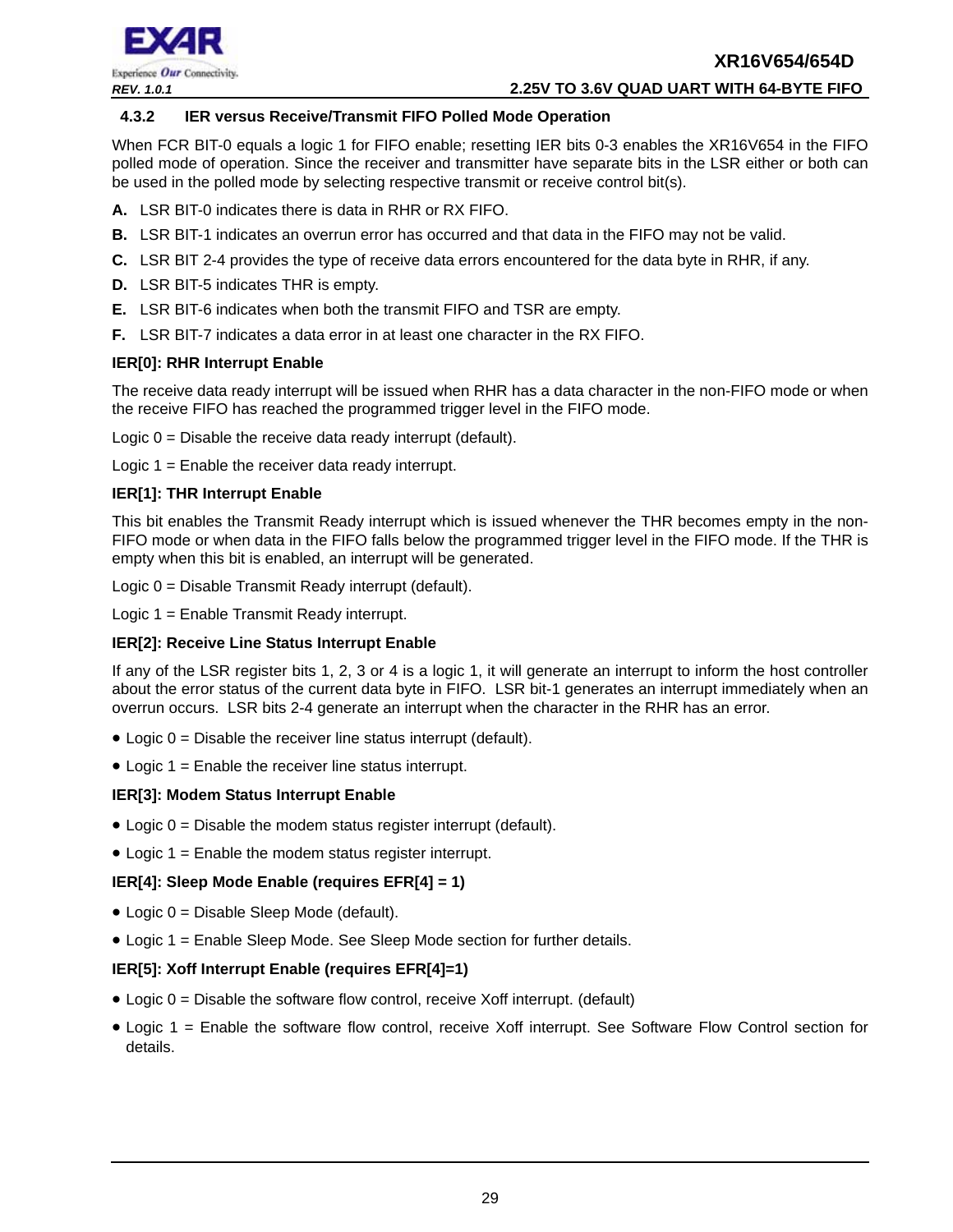#### **2.25V TO 3.6V QUAD UART WITH 64-BYTE FIFO** *REV. 1.0.1*



#### **IER[6]: RTS# Output Interrupt Enable (requires EFR[4]=1)**

- $\bullet$  Logic 0 = Disable the RTS# interrupt (default).
- Logic 1 = Enable the RTS# interrupt. The UART issues an interrupt when the RTS# pin makes a transition from LOW to HIGH (if enabled by EFR bit-6).

## **IER[7]: CTS# Input Interrupt Enable (requires EFR[4]=1)**

- $\bullet$  Logic 0 = Disable the CTS# interrupt (default).
- Logic 1 = Enable the CTS# interrupt. The UART issues an interrupt when CTS# pin makes a transition from LOW to HIGH (if enabled by EFR bit-7).

## <span id="page-29-0"></span>*4.4 Interrupt Status Register (ISR) - Read-Only*

The UART provides multiple levels of prioritized interrupts to minimize external software interaction. The Interrupt Status Register (ISR) provides the user with six interrupt status bits. Performing a read cycle on the ISR will give the user the current highest pending interrupt level to be serviced, others are queued up to be serviced next. No other interrupts are acknowledged until the pending interrupt is serviced. The Interrupt Source Table, **[Table](#page-30-0) 11**, shows the data values (bit 0-5) for the interrupt priority levels and the interrupt sources associated with each of these interrupt levels.

#### <span id="page-29-1"></span>**4.4.1 Interrupt Generation:**

- LSR is by any of the LSR bits 1, 2, 3 and 4.
- RXRDY is by RX trigger level.
- RXRDY Time-out is by a 4-char plus 12 bits delay timer.
- TXRDY is by TX trigger level or TX FIFO empty.
- MSR is by any of the MSR bits 0, 1, 2 and 3.
- Receive Xoff/Special character is by detection of a Xoff or Special character.
- CTS# is when the remote transmitter toggles the input pin (from LOW to HIGH) during auto CTS flow control.
- RTS# is when its receiver toggles the output pin (from LOW to HIGH) during auto RTS flow control.

## <span id="page-29-2"></span>**4.4.2 Interrupt Clearing:**

- LSR interrupt is cleared by a read to the LSR register.
- RXRDY interrupt is cleared by reading data until FIFO falls below the trigger level.
- RXRDY Time-out interrupt is cleared by reading RHR.
- TXRDY interrupt is cleared by a read to the ISR register or writing to THR.
- MSR interrupt is cleared by a read to the MSR register.
- Xoff interrupt is cleared by a read to the ISR register or when XON character(s) is received.
- Special character interrupt is cleared by a read to ISR register or after next character is received.
- RTS# and CTS# flow control interrupts are cleared by a read to the MSR register.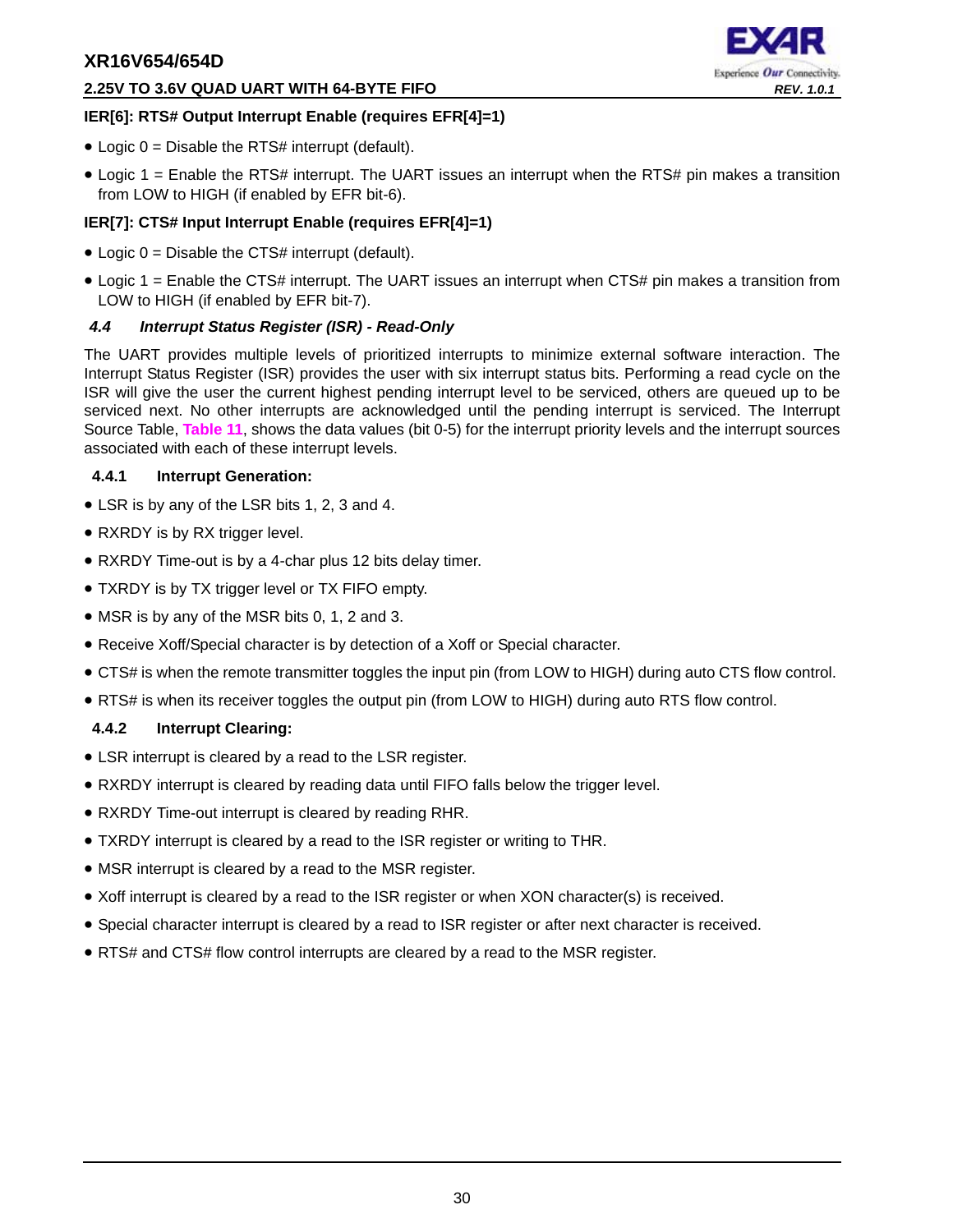

## **TABLE 11: INTERRUPT SOURCE AND PRIORITY LEVEL**

<span id="page-30-0"></span>

| <b>PRIORITY</b> |              |              |          | <b>ISR REGISTER STATUS BITS</b> |              | <b>SOURCE OF INTERRUPT</b> |                                                   |
|-----------------|--------------|--------------|----------|---------------------------------|--------------|----------------------------|---------------------------------------------------|
| <b>LEVEL</b>    | <b>BIT-5</b> | <b>BIT-4</b> | $BIT-3$  | $BIT-2$                         | <b>BIT-1</b> | BIT-0                      |                                                   |
| 1               | $\Omega$     | $\Omega$     | $\Omega$ | 1                               | 1            | $\mathbf 0$                | LSR (Receiver Line Status Register)               |
| 2               | $\Omega$     | $\Omega$     | 1        | 1                               | $\Omega$     | $\mathbf 0$                | RXRDY (Receive Data Time-out)                     |
| 3               | $\Omega$     | $\Omega$     | $\Omega$ | 1                               | $\Omega$     | $\mathbf 0$                | RXRDY (Received Data Ready)                       |
| 4               | $\Omega$     | $\Omega$     | $\Omega$ | $\Omega$                        | 1            | $\mathbf 0$                | <b>TXRDY</b> (Transmit Ready)                     |
| 5               | $\Omega$     | $\Omega$     | $\Omega$ | $\Omega$                        | $\Omega$     | $\Omega$                   | MSR (Modem Status Register)                       |
| 6               | $\Omega$     | 1            | $\Omega$ | $\Omega$                        | $\Omega$     | $\mathbf 0$                | <b>RXRDY</b> (Received Xoff or Special character) |
| $\overline{7}$  | 1            | $\Omega$     | $\Omega$ | $\Omega$                        | $\Omega$     | $\mathbf 0$                | CTS#, RTS# change of state                        |
|                 | $\Omega$     | $\mathbf 0$  | $\Omega$ | $\Omega$                        | $\Omega$     | 1                          | None (default)                                    |

#### **ISR[0]: Interrupt Status**

- Logic 0 = An interrupt is pending and the ISR contents may be used as a pointer to the appropriate interrupt service routine.
- Logic 1 = No interrupt pending (default condition).

#### **ISR[3:1]: Interrupt Status**

These bits indicate the source for a pending interrupt at interrupt priority levels (See Interrupt Source **[Table](#page-30-0) 11**).

#### **ISR[4]: Interrupt Status (requires EFR bit-4 = 1)**

This bit is enabled when EFR bit-4 is set to a logic 1. ISR bit-4 indicates that the receiver detected a data match of the Xoff character(s) or a special character.

#### **ISR[5]: Interrupt Status (requires EFR bit-4 = 1)**

ISR bit-5 indicates that CTS# or RTS# has changed state from LOW to HIGH.

#### **ISR[7:6]: FIFO Enable Status**

These bits are set to a logic 0 when the FIFOs are disabled. They are set to a logic 1 when the FIFOs are enabled.

#### <span id="page-30-1"></span>*4.5 FIFO Control Register (FCR) - Write-Only*

This register is used to enable the FIFOs, clear the FIFOs, set the transmit/receive FIFO trigger levels, and select the DMA mode. The DMA, and FIFO modes are defined as follows:

#### **FCR[0]: TX and RX FIFO Enable**

- Logic 0 = Disable the transmit and receive FIFO (default).
- Logic 1 = Enable the transmit and receive FIFOs. This bit must be set to logic 1 when other FCR bits are written or they will not be programmed.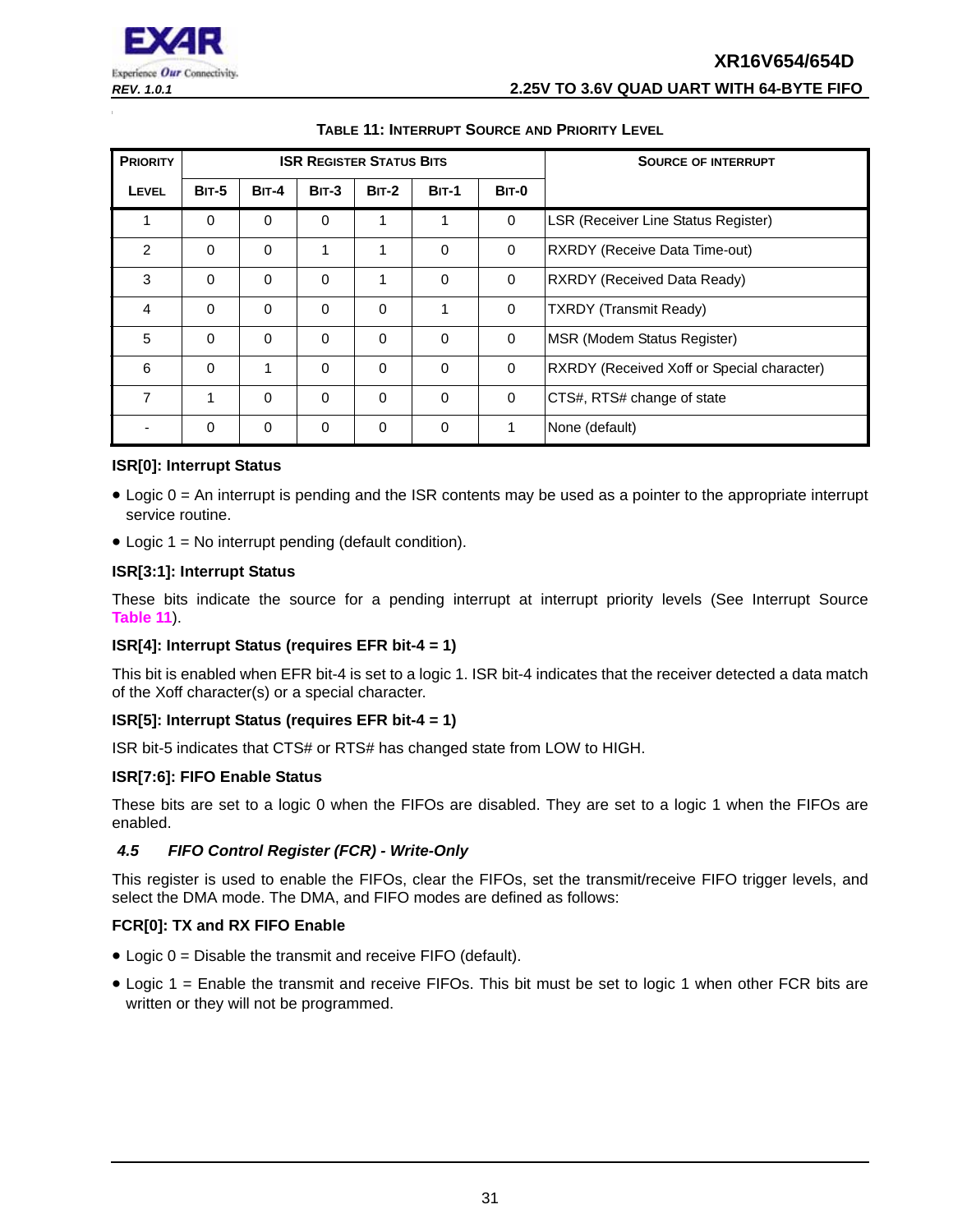#### **2.25V TO 3.6V QUAD UART WITH 64-BYTE FIFO** *REV. 1.0.1*



#### **FCR[1]: RX FIFO Reset**

This bit is only active when FCR bit-0 is a '1'.

- Logic 0 = No receive FIFO reset (default)
- Logic 1 = Reset the receive FIFO pointers and FIFO level counter logic (the receive shift register is not cleared or altered). This bit will return to a logic 0 after resetting the FIFO.

#### **FCR[2]: TX FIFO Reset**

This bit is only active when FCR bit-0 is a '1'.

- Logic 0 = No transmit FIFO reset (default).
- Logic 1 = Reset the transmit FIFO pointers and FIFO level counter logic (the transmit shift register is not cleared or altered). This bit will return to a logic 0 after resetting the FIFO.

#### **FCR[3]: DMA Mode Select**

Controls the behavior of the -TXRDY and -RXRDY pins. See DMA operation section for details.

- Logic 0 = Normal Operation (default).
- $\bullet$  Logic 1 = DMA Mode.

#### **FCR[5:4]: Transmit FIFO Trigger Select (requires EFR bit-4 = 1)**

 $(logic 0 = default, TX trigger level = one)$ 

These 2 bits set the trigger level for the transmit FIFO. The UART will issue a transmit interrupt when the number of characters in the FIFO falls below the selected trigger level, or when it gets empty in case that the FIFO did not get filled over the trigger level on last re-load. **[Table](#page-31-0) 12** below shows the selections.

#### **FCR[7:6]: Receive FIFO Trigger Select**

( $logic 0 =$  default, RX trigger level =1)

<span id="page-31-0"></span>These 2 bits are used to set the trigger level for the receive FIFO. The UART will issue a receive interrupt when the number of the characters in the FIFO crosses the trigger level. **[Table](#page-31-0) 12** shows the complete selections.

| <b>FCR</b><br><b>BIT-7</b> | <b>FCR</b><br>BIT-6 | <b>FCR</b><br><b>BIT-5</b> | <b>FCR</b><br>$BIT-4$ | <b>RECEIVE</b><br><b>TRIGGER</b><br><b>LEVEL</b> | <b>TRANSMIT</b><br><b>TRIGGER</b><br>LEVEL |
|----------------------------|---------------------|----------------------------|-----------------------|--------------------------------------------------|--------------------------------------------|
|                            |                     | $\Omega$                   | 0                     |                                                  | 8                                          |
|                            |                     | O                          |                       |                                                  | 16                                         |
|                            |                     |                            | O                     |                                                  | 32                                         |
|                            |                     |                            |                       |                                                  | 56                                         |
| $\Omega$                   | 0                   |                            |                       | 8                                                |                                            |
| O                          |                     |                            |                       | 16                                               |                                            |
|                            | U                   |                            |                       | 56                                               |                                            |
|                            |                     |                            |                       | 60                                               |                                            |

**TABLE 12: TRANSMIT AND RECEIVE FIFO TRIGGER LEVEL SELECTION**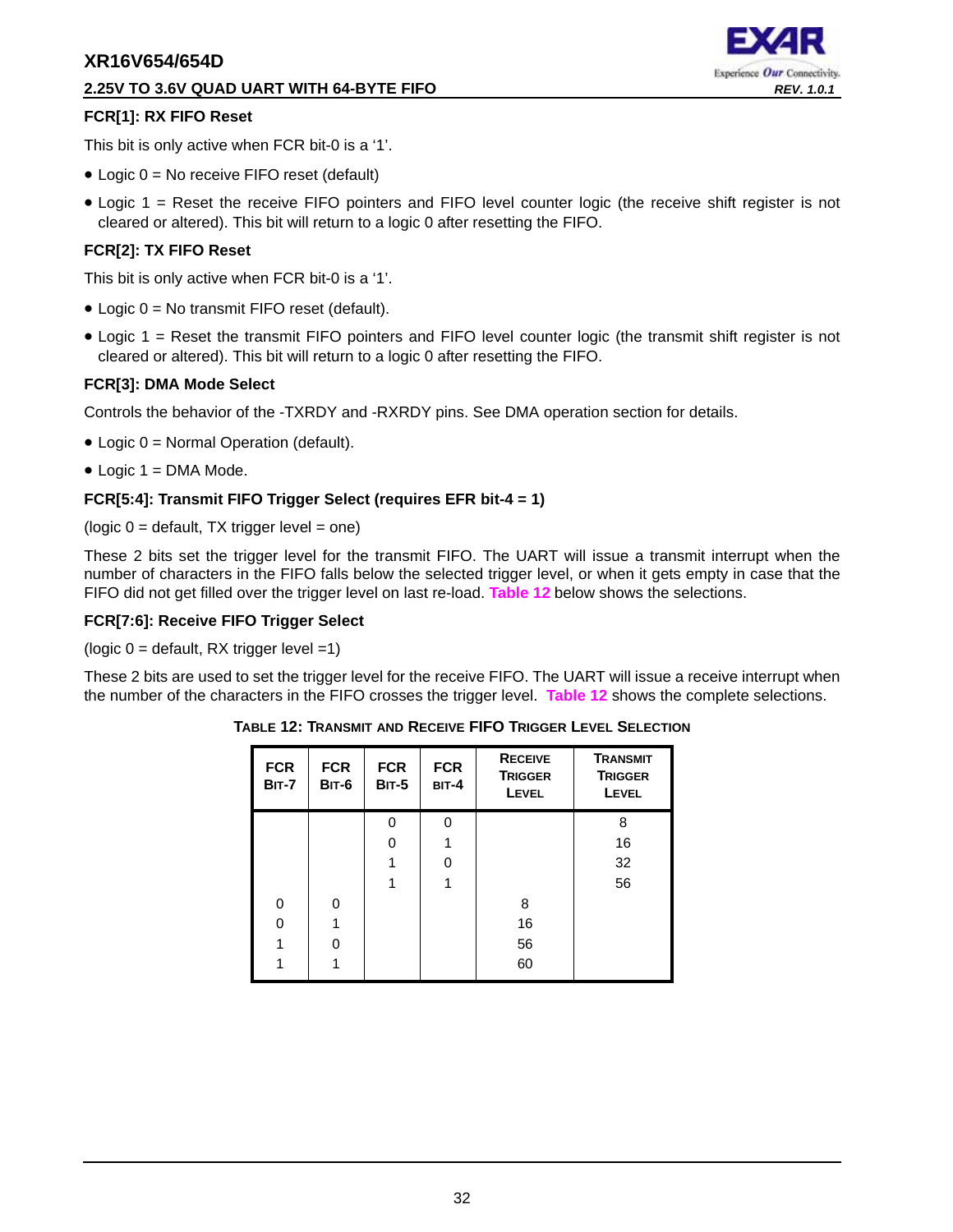

#### <span id="page-32-0"></span>*4.6 Line Control Register (LCR) - Read/Write*

The Line Control Register is used to specify the asynchronous data communication format. The word or character length, the number of stop bits, and the parity are selected by writing the appropriate bits in this register.

#### **LCR[1:0]: TX and RX Word Length Select**

These two bits specify the word length to be transmitted or received.

| <b>BIT-1</b> | <b>BIT-0</b> | <b>WORD LENGTH</b> |  |
|--------------|--------------|--------------------|--|
|              |              | 5 (default)        |  |
|              |              |                    |  |
|              |              |                    |  |
|              |              |                    |  |

#### **LCR[2]: TX and RX Stop-bit Length Select**

The length of stop bit is specified by this bit in conjunction with the programmed word length.

| <b>BIT-2</b> | <b>WORD</b><br><b>LENGTH</b> | <b>STOP BIT LENGTH</b><br>(BIT TIME(S)) |
|--------------|------------------------------|-----------------------------------------|
|              | 5,6,7,8                      | 1 (default)                             |
|              | 5                            | $1 - 1/2$                               |
|              | 6,7,8                        | 2                                       |

#### **LCR[3]: TX and RX Parity Select**

Parity or no parity can be selected via this bit. The parity bit is a simple way used in communications for data integrity check. See **[Table](#page-33-0) 13** for parity selection summary below.

- $\bullet$  Logic 0 = No parity.
- Logic 1 = A parity bit is generated during the transmission while the receiver checks for parity error of the data character received.

#### **LCR[4]: TX and RX Parity Select**

If the parity bit is enabled with LCR bit-3 set to a logic 1, LCR BIT-4 selects the even or odd parity format.

- Logic 0 = ODD Parity is generated by forcing an odd number of logic 1's in the transmitted character. The receiver must be programmed to check the same format (default).
- Logic 1 = EVEN Parity is generated by forcing an even number of logic 1's in the transmitted character. The receiver must be programmed to check the same format.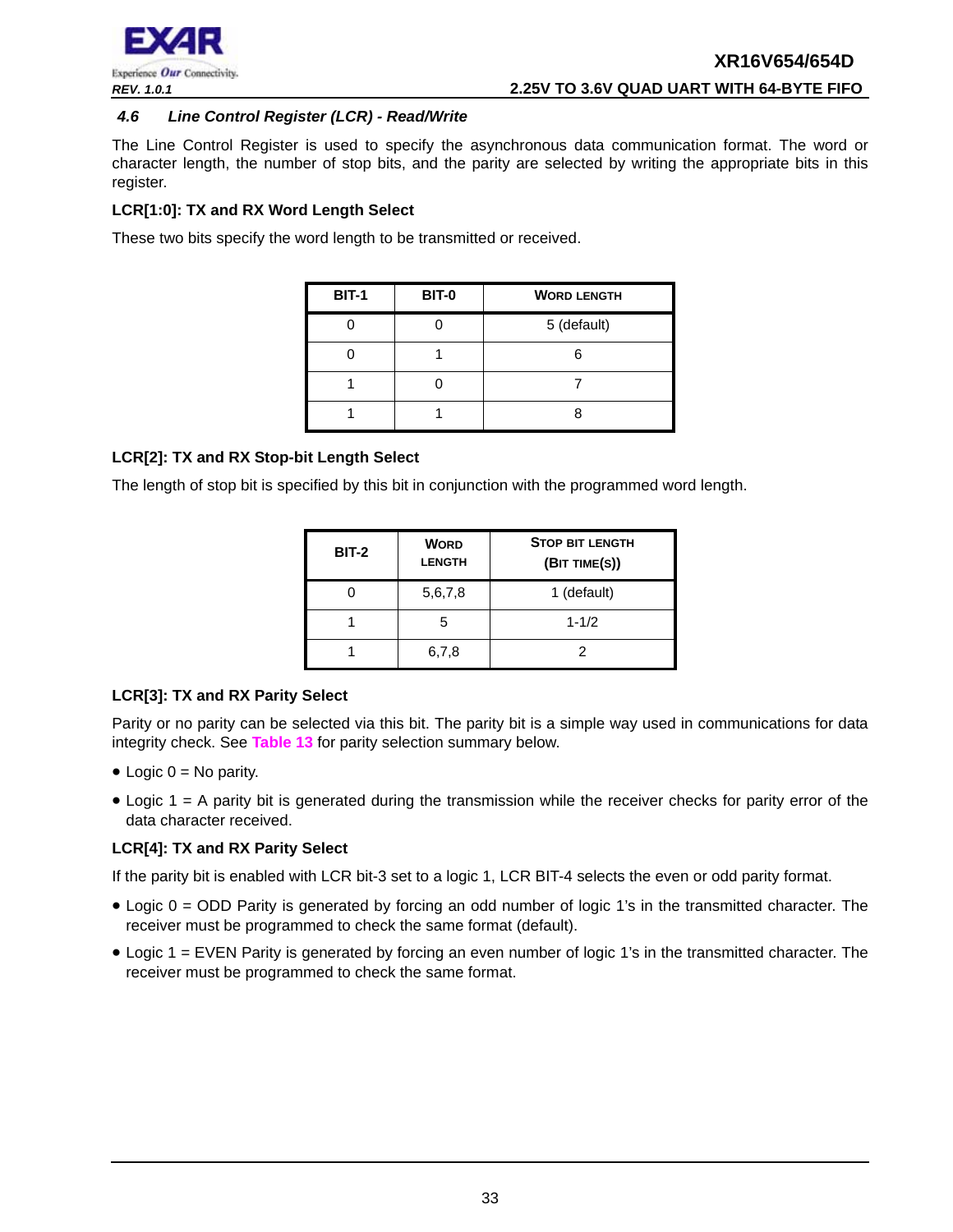#### **2.25V TO 3.6V QUAD UART WITH 64-BYTE FIFO** *REV. 1.0.1*

# Experience Our Connectivity.

#### **LCR[5]: TX and RX Parity Select**

If the parity bit is enabled, LCR BIT-5 selects the forced parity format.

- LCR BIT-5 = logic 0, parity is not forced (default).
- LCR BIT-5 = logic 1 and LCR BIT-4 = logic 0, parity bit is forced to a logical 1 for the transmit and receive data.
- <span id="page-33-0"></span>• LCR BIT-5 = logic 1 and LCR BIT-4 = logic 1, parity bit is forced to a logical 0 for the transmit and receive data.

|  | LCR BIT-5 LCR BIT-4 LCR BIT-3 | <b>PARITY SELECTION</b>     |
|--|-------------------------------|-----------------------------|
|  |                               | No parity                   |
|  |                               | Odd parity                  |
|  |                               | Even parity                 |
|  |                               | Force parity to mark, HIGH  |
|  |                               | Forced parity to space, LOW |

#### **TABLE 13: PARITY SELECTION**

#### **LCR[6]: Transmit Break Enable**

When enabled, the Break control bit causes a break condition to be transmitted (the TX output is forced to a "space', logic 0, state). This condition remains, until disabled by setting LCR bit-6 to a logic 0.

- Logic 0 = No TX break condition. (default)
- Logic  $1 =$  Forces the transmitter output (TX) to a "space", logic 0, for alerting the remote receiver of a line break condition.

#### **LCR[7]: Baud Rate Divisors Enable**

Baud rate generator divisor (DLL/DLM/DLD) enable.

- Logic 0 = Data registers are selected. (default)
- Logic 1 = Divisor latch registers are selected.

#### <span id="page-33-1"></span>*4.7 Modem Control Register (MCR) or General Purpose Outputs Control - Read/Write*

The MCR register is used for controlling the serial/modem interface signals or general purpose inputs/outputs.

#### **MCR[0]: DTR# Output**

The DTR# pin is a modem control output. If the modem interface is not used, this output may be used as a general purpose output.

- Logic 0 = Force DTR# output HIGH (default).
- Logic 1 = Force DTR# output LOW.

#### **MCR[1]: RTS# Output**

The RTS# pin is a modem control output and may be used for automatic hardware flow control by enabled by EFR bit-6. If the modem interface is not used, this output may be used as a general purpose output.

- Logic 0 = Force RTS# output HIGH (default).
- Logic 1 = Force RTS# output LOW.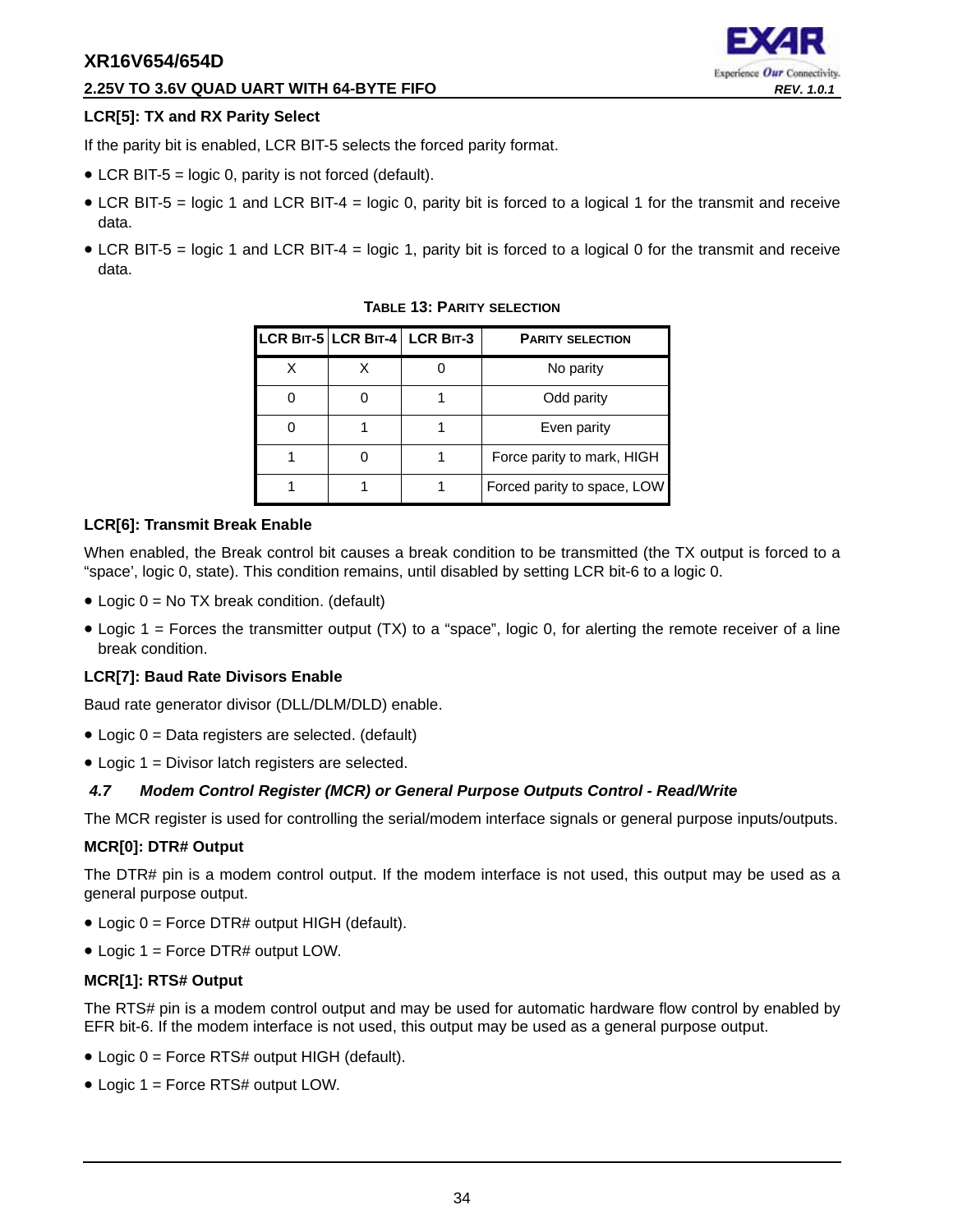

#### **MCR[2]: Reserved**

OP1# is not available as an output pin on the V654. But it is available for use during Internal Loopback Mode. In the Loopback Mode, this bit is used to write the state of the modem RI# interface signal.

#### **MCR[3]: INT Output Enable**

Enable or disable INT outputs to become active or in three-state. This function is associated with the INTSEL input, see below table for details. This bit is also used to control the OP2# signal during internal loopback mode. INTSEL pin must be LOW during 68 mode.

- Logic 0 = INT (A-D) outputs disabled (three state) in the 16 mode (default). During internal loopback mode, OP2# is HIGH.
- <span id="page-34-0"></span>• Logic 1 = INT (A-D) outputs enabled (active) in the 16 mode. During internal loopback mode, OP2# is LOW.

| <b>INTSEL</b><br><b>PIN</b> | <b>MCR</b><br><b>BIT-3</b> | <b>INT A-D OUTPUTS IN 16 MODE</b> |
|-----------------------------|----------------------------|-----------------------------------|
|                             |                            | Three-State                       |
|                             |                            | Active                            |
|                             | x                          | Active                            |

#### **TABLE 14: INT OUTPUT MODES**

#### **MCR[4]: Internal Loopback Enable**

- Logic 0 = Disable loopback mode (default).
- Logic 1 = Enable local loopback mode, see loopback section and **[Figure](#page-24-0) 14**.

#### **MCR[5]: Xon-Any Enable (requires EFR bit-4 = 1)**

- Logic 0 = Disable Xon-Any function (for 16C550 compatibility, default).
- Logic 1 = Enable Xon-Any function. In this mode, any RX character received will resume transmit operation. The RX character will be loaded into the RX FIFO , unless the RX character is an Xon or Xoff character and the V654 is programmed to use the Xon/Xoff flow control.

#### **MCR[6]: Infrared Encoder/Decoder Enable (requires EFR bit-4 = 1)**

- Logic 0 = Enable the standard modem receive and transmit input/output interface. (Default)
- Logic 1 = Enable infrared IrDA receive and transmit inputs/outputs. The TX/RX output/input are routed to the infrared encoder/decoder. The data input and output levels conform to the IrDA infrared interface requirement. The RX FIFO may need to be flushed upon enable. While in this mode, the infrared TX output will be LOW during idle data conditions.

#### **MCR[7]: Clock Prescaler Select (requires EFR bit-4 = 1)**

- Logic 0 = Divide by one. The input clock from the crystal or external clock is fed directly to the Programmable Baud Rate Generator without further modification, i.e., divide by one (default).
- Logic 1 = Divide by four. The prescaler divides the input clock from the crystal or external clock by four and feeds it to the Programmable Baud Rate Generator, hence, data rates become one forth.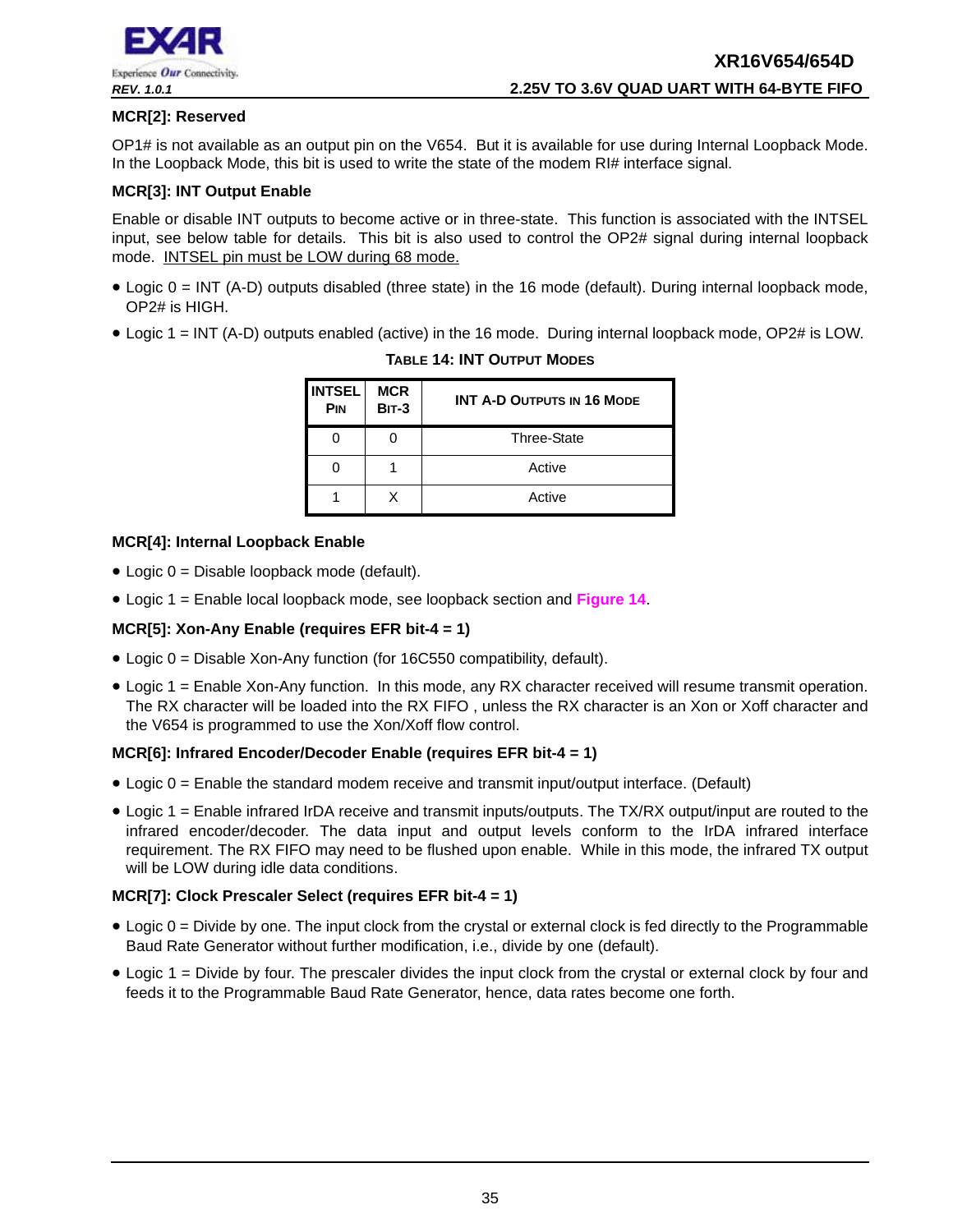#### **2.25V TO 3.6V QUAD UART WITH 64-BYTE FIFO** *REV. 1.0.1*



#### <span id="page-35-0"></span>*4.8 Line Status Register (LSR) - Read Only*

This register provides the status of data transfers between the UART and the host. If IER bit-2 is enabled, LSR bit 1 will generate an interrupt immediately and LSR bits 2-4 will generate an interrupt when a character with an error is in the RHR.

#### **LSR[0]: Receive Data Ready Indicator**

- Logic 0 = No data in receive holding register or FIFO (default).
- Logic 1 = Data has been received and is saved in the receive holding register or FIFO.

#### **LSR[1]: Receiver Overrun Flag**

- Logic 0 = No overrun error (default).
- Logic 1 = Overrun error. A data overrun error condition occurred in the receive shift register. This happens when additional data arrives while the FIFO is full. In this case the previous data in the receive shift register is overwritten. Note that under this condition the data byte in the receive shift register is not transferred into the FIFO, therefore the data in the FIFO is not corrupted by the error.

#### **LSR[2]: Receive Data Parity Error Tag**

- Logic 0 = No parity error (default).
- Logic 1 = Parity error. The receive character in RHR does not have correct parity information and is suspect. This error is associated with the character available for reading in RHR.

#### **LSR[3]: Receive Data Framing Error Tag**

- Logic  $0 = No$  framing error (default).
- Logic 1 = Framing error. The receive character did not have a valid stop bit(s). This error is associated with the character available for reading in RHR.

#### **LSR[4]: Receive Break Tag**

- Logic  $0 = No$  break condition (default).
- Logic 1 = The receiver received a break signal (RX was LOW for at least one character frame time). In the FIFO mode, only one break character is loaded into the FIFO. The break indication remains until the RX input returns to the idle condition, "mark" or HIGH.

#### **LSR[5]: Transmit Holding Register Empty Flag**

This bit is the Transmit Holding Register Empty indicator. The THR bit is set to a logic 1 when the last data byte is transferred from the transmit holding register to the transmit shift register. The bit is reset to logic 0 concurrently with the data loading to the transmit holding register by the host. In the FIFO mode this bit is set when the transmit FIFO is empty, it is cleared when the transmit FIFO contains at least 1 byte.

#### **LSR[6]: THR and TSR Empty Flag**

This bit is set to a logic 1 whenever the transmitter goes idle. It is set to logic 0 whenever either the THR or TSR contains a data character. In the FIFO mode this bit is set to a logic 1 whenever the transmit FIFO and transmit shift register are both empty.

#### **LSR[7]: Receive FIFO Data Error Flag**

- Logic 0 = No FIFO error (default).
- Logic 1 = A global indicator for the sum of all error bits in the RX FIFO. At least one parity error, framing error or break indication is in the FIFO data. This bit clears when there is no more error(s) in any of the bytes in the RX FIFO.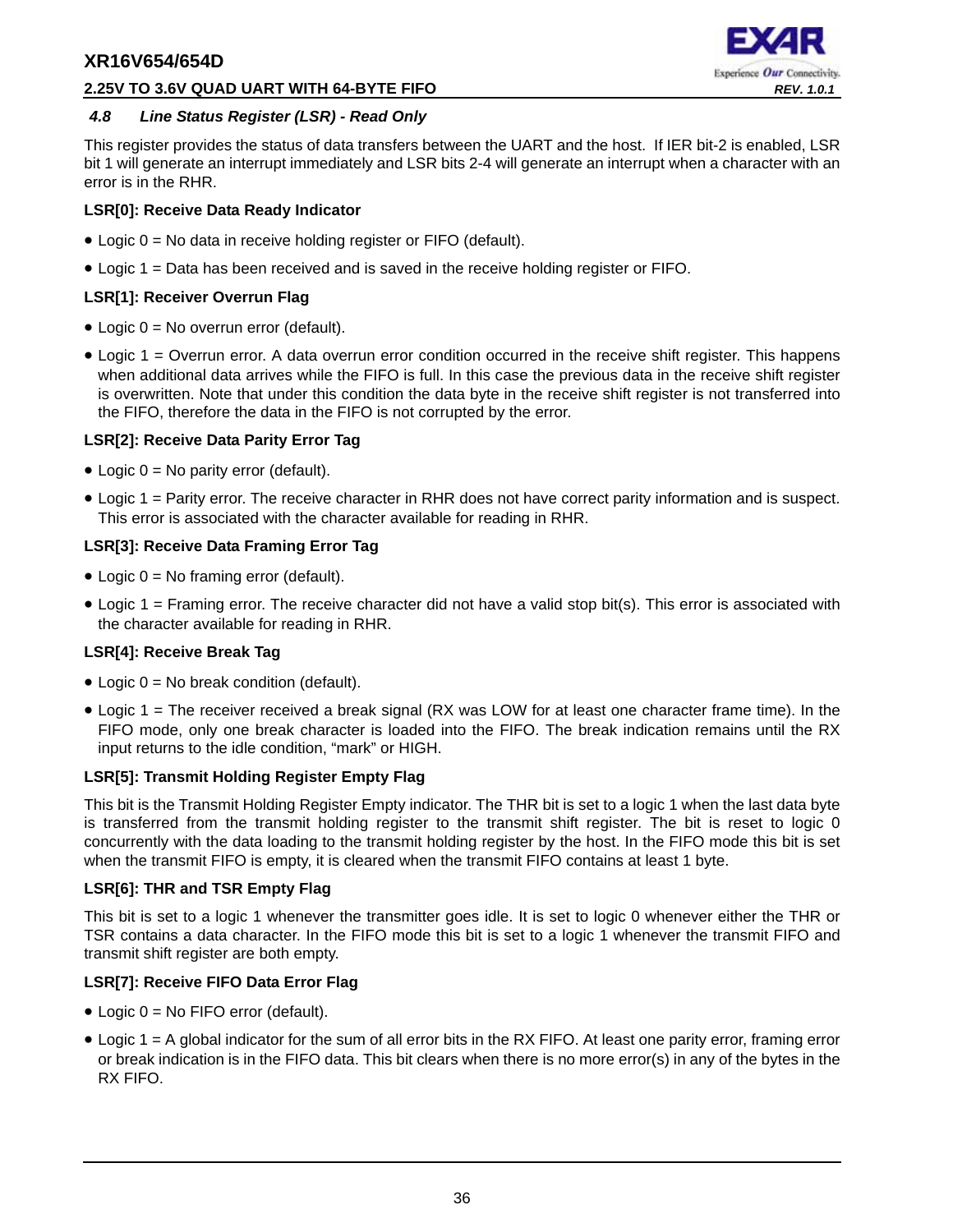

#### <span id="page-36-0"></span>*4.9 Modem Status Register (MSR) - Read Only*

This register provides the current state of the modem interface input signals. Lower four bits of this register are used to indicate the changed information. These bits are set to a logic 1 whenever a signal from the modem changes state. These bits may be used for general purpose inputs when they are not used with modem signals.

#### **MSR[0]: Delta CTS# Input Flag**

- Logic  $0 = No$  change on CTS# input (default).
- Logic 1 = The CTS# input has changed state since the last time it was monitored. A modem status interrupt will be generated if MSR interrupt is enabled (IER bit-3).

#### **MSR[1]: Delta DSR# Input Flag**

- Logic  $0 = No$  change on DSR# input (default).
- Logic 1 = The DSR# input has changed state since the last time it was monitored. A modem status interrupt will be generated if MSR interrupt is enabled (IER bit-3).

#### **MSR[2]: Delta RI# Input Flag**

- Logic  $0 = No$  change on RI# input (default).
- Logic 1 = The RI# input has changed from LOW to HIGH, ending of the ringing signal. A modem status interrupt will be generated if MSR interrupt is enabled (IER bit-3).

#### **MSR[3]: Delta CD# Input Flag**

- Logic  $0 = No$  change on CD# input (default).
- Logic 1 = Indicates that the CD# input has changed state since the last time it was monitored. A modem status interrupt will be generated if MSR interrupt is enabled (IER bit-3).

#### **MSR[4]: CTS Input Status**

CTS# pin may function as automatic hardware flow control signal input if it is enabled and selected by Auto CTS (EFR bit-7). Auto CTS flow control allows starting and stopping of local data transmissions based on the modem CTS# signal. A HIGH on the CTS# pin will stop UART transmitter as soon as the current character has finished transmission, and a LOW will resume data transmission. Normally MSR bit-4 bit is the compliment of the CTS# input. However in the loopback mode, this bit is equivalent to the RTS# bit in the MCR register. The CTS# input may be used as a general purpose input when the modem interface is not used.

#### **MSR[5]: DSR Input Status**

Normally this bit is the complement of the DSR# input. In the loopback mode, this bit is equivalent to the DTR# bit in the MCR register. The DSR# input may be used as a general purpose input when the modem interface is not used.

#### **MSR[6]: RI Input Status**

Normally this bit is the complement of the RI# input. In the loopback mode this bit is equivalent to bit-2 in the MCR register. The RI# input may be used as a general purpose input when the modem interface is not used.

#### **MSR[7]: CD Input Status**

Normally this bit is the complement of the CD# input. In the loopback mode this bit is equivalent to bit-3 in the MCR register. The CD# input may be used as a general purpose input when the modem interface is not used.

#### <span id="page-36-1"></span>*4.10 Scratch Pad Register (SPR) - Read/Write*

This is a 8-bit general purpose register for the user to store temporary data. The content of this register is preserved during sleep mode but becomes 0xFF (default) after a reset or a power off-on cycle.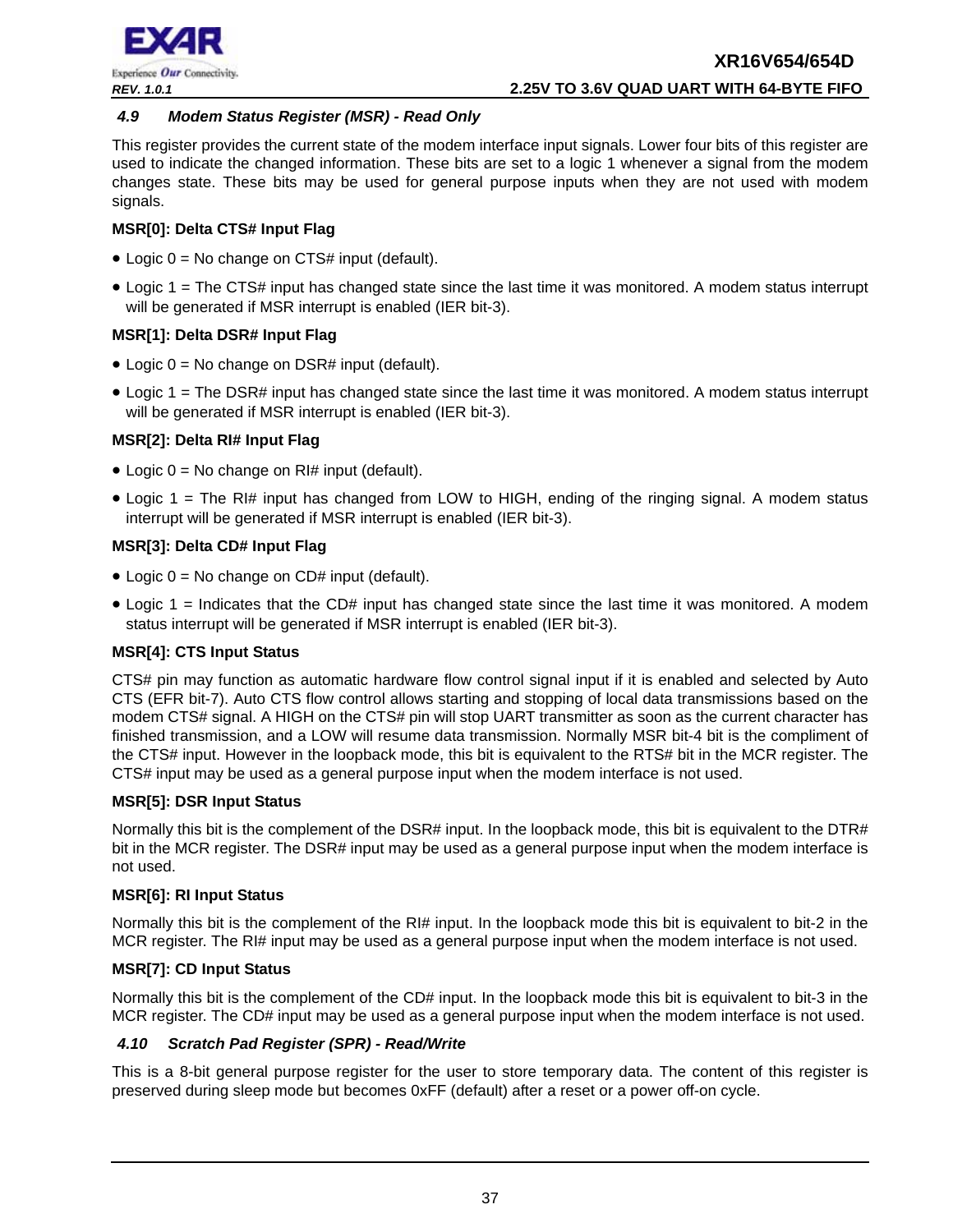

#### **2.25V TO 3.6V QUAD UART WITH 64-BYTE FIFO** *REV. 1.0.1*

#### <span id="page-37-1"></span>*4.11 Baud Rate Generator Registers (DLL and DLM) - Read/Write*

These registers make-up the value of the baud rate divisor. The concatenation of the contents of DLM and DLL gives the 16-bit divisor value. Then the value is added to DLD[3:0]/16 to achieve the fractional baud rate divisor. DLD must be enabled via EFR bit-4 before it can be accessed. See **[Table](#page-37-0) 15** below and **[See "Section](#page-14-1) [2.8, Programmable Baud Rate Generator with Fractional Divisor" on page](#page-14-1) 15.**

#### **DLD[5:4]: Sampling Rate Select**

These bits select the data sampling rate. By default, the data sampling rate is 16X. The maximum data rate will double if the 8X mode is selected and will quadruple if the 4X mode is selected. See **[Table](#page-37-0) 15** below.

<span id="page-37-0"></span>

| <b>DLD[5]</b> | <b>DLD[4]</b> | <b>SAMPLING RATE</b> |
|---------------|---------------|----------------------|
|               |               | 16X                  |
|               |               | 8X                   |
|               |               | 4 <sub>X</sub>       |

#### **TABLE 15: SAMPLING RATE SELECT**

#### **DLD[7:6]: Reserved**

#### <span id="page-37-2"></span>*4.12 Enhanced Feature Register (EFR) - Read/Write*

Enhanced features are enabled or disabled using this register. Bit 0-3 provide single or dual consecutive character software flow control selection (see **[Table](#page-38-0) 16**). When the Xon1 and Xon2 and Xoff1 and Xoff2 modes are selected, the double 8-bit words are concatenated into two sequential characters. Caution: note that whenever changing the TX or RX flow control bits, always reset all bits back to logic 0 (disable) before programming a new setting.

#### **EFR[3:0]: Software Flow Control Select**

Single character and dual sequential characters software flow control is supported. Combinations of software flow control can be selected by programming these bits.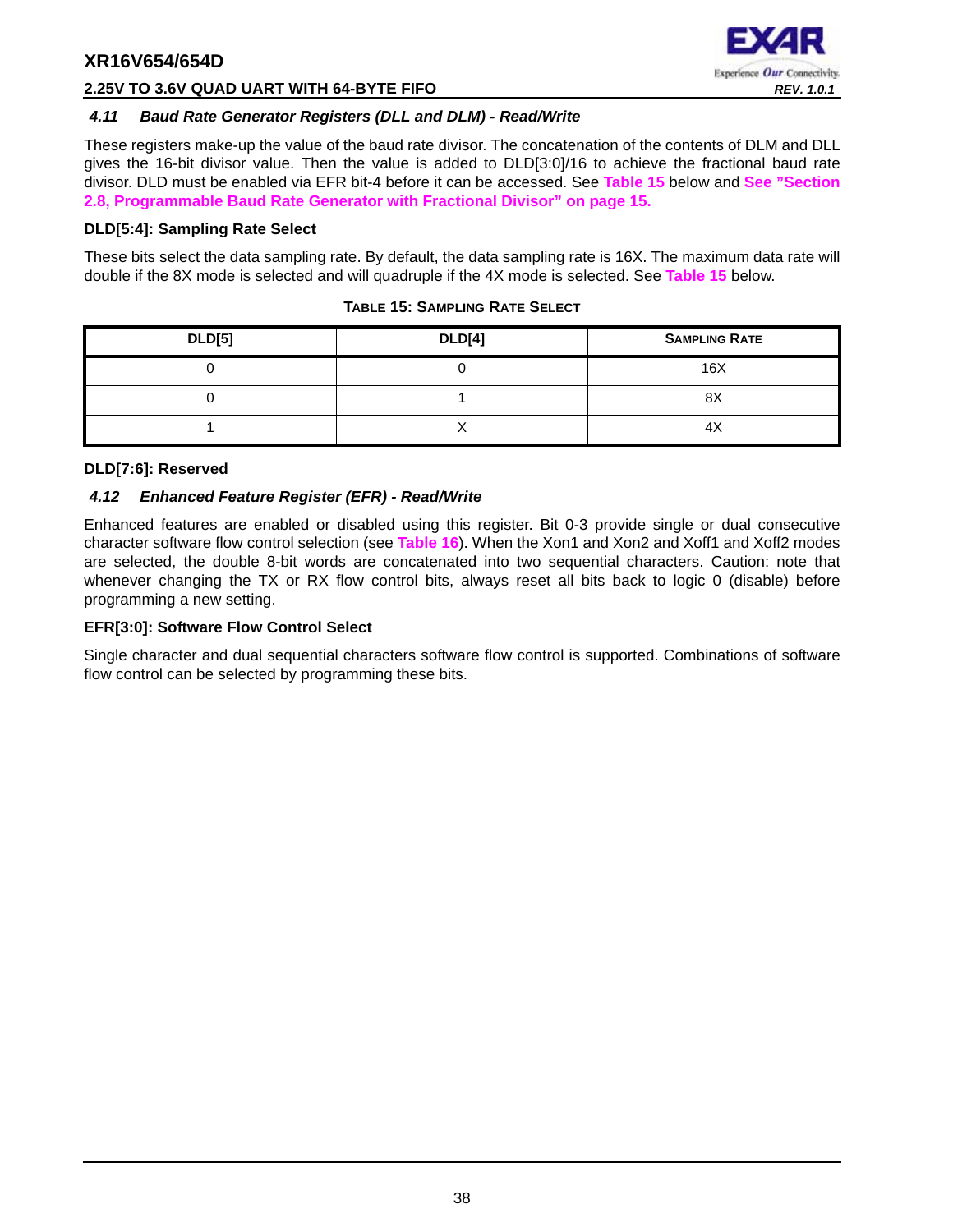## **XR16V654/654D** *REV. 1.0.1* **2.25V TO 3.6V QUAD UART WITH 64-BYTE FIFO**



<span id="page-38-0"></span>

| EFR BIT-3<br>CONT-3 | EFR BIT-2<br>CONT-2 | <b>EFR BIT-1</b><br>CONT-1 | EFR BIT-0<br>CONT-0 | <b>TRANSMIT AND RECEIVE SOFTWARE FLOW CONTROL</b>                                            |
|---------------------|---------------------|----------------------------|---------------------|----------------------------------------------------------------------------------------------|
| 0                   | $\mathbf 0$         | $\mathbf 0$                | 0                   | No TX and RX flow control (default and reset)                                                |
| 0                   | $\mathbf 0$         | X                          | $\times$            | No transmit flow control                                                                     |
| 1                   | $\Omega$            | X                          | X                   | Transmit Xon1, Xoff1                                                                         |
| 0                   | 1                   | X                          | $\times$            | Transmit Xon2, Xoff2                                                                         |
| 1                   | 1                   | X                          | X                   | Transmit Xon1 and Xon2, Xoff1 and Xoff2                                                      |
| X                   | X                   | $\Omega$                   | $\Omega$            | No receive flow control                                                                      |
| X                   | X                   | 1                          | $\Omega$            | Receiver compares Xon1, Xoff1                                                                |
| X                   | X                   | $\Omega$                   | 1                   | Receiver compares Xon2, Xoff2                                                                |
| 1                   | $\Omega$            | 1                          | 1                   | Transmit Xon1, Xoff1<br>Receiver compares Xon1 or Xon2, Xoff1 or Xoff2                       |
| 0                   | 1                   | 1                          | 1                   | Transmit Xon2, Xoff2<br>Receiver compares Xon1 or Xon2, Xoff1 or Xoff2                       |
|                     |                     | 1                          |                     | Transmit Xon1 and Xon2, Xoff1 and Xoff2,<br>Receiver compares Xon1 and Xon2, Xoff1 and Xoff2 |
| $\Omega$            | 0                   | 1                          |                     | No transmit flow control,<br>Receiver compares Xon1 and Xon2, Xoff1 and Xoff2                |

#### **TABLE 16: SOFTWARE FLOW CONTROL FUNCTIONS**

#### **EFR[4]: Enhanced Function Bits Enable**

Enhanced function control bit. This bit enables IER bits 4-7, ISR bits 4-5, FCR bits 4-5, MCR bits 5-7, and DLD to be modified. After modifying any enhanced bits, EFR bit-4 can be set to a logic 0 to latch the new values. This feature prevents legacy software from altering or overwriting the enhanced functions once set. Normally, it is recommended to leave it enabled, logic 1.

- Logic 0 = modification disable/latch enhanced features. IER bits 4-7, ISR bits 4-5, FCR bits 4-5, MCR bits 5- 7, and DLD are saved to retain the user settings. After a reset, the IER bits 4-7, ISR bits 4-5, FCR bits 4-5, and MCR bits 5-7, and DLD are set to a logic 0 to be compatible with ST16C550 mode (default).
- Logic 1 = Enables the above-mentioned register bits to be modified by the user.

#### **EFR[5]: Special Character Detect Enable**

- Logic 0 = Special Character Detect Disabled (default).
- Logic 1 = Special Character Detect Enabled. The UART compares each incoming receive character with data in Xoff-2 register. If a match exists, the receive data will be transferred to FIFO and ISR bit-4 will be set to indicate detection of the special character. Bit-0 corresponds with the LSB bit of the receive character. If flow control is set for comparing Xon1, Xoff1 (EFR [1:0]= '10') then flow control and special character work normally. However, if flow control is set for comparing Xon2, Xoff2 (EFR[1:0]= '01') then flow control works normally, but Xoff2 will not go to the FIFO, and will generate an Xoff interrupt and a special character interrupt, if enabled via IER bit-5.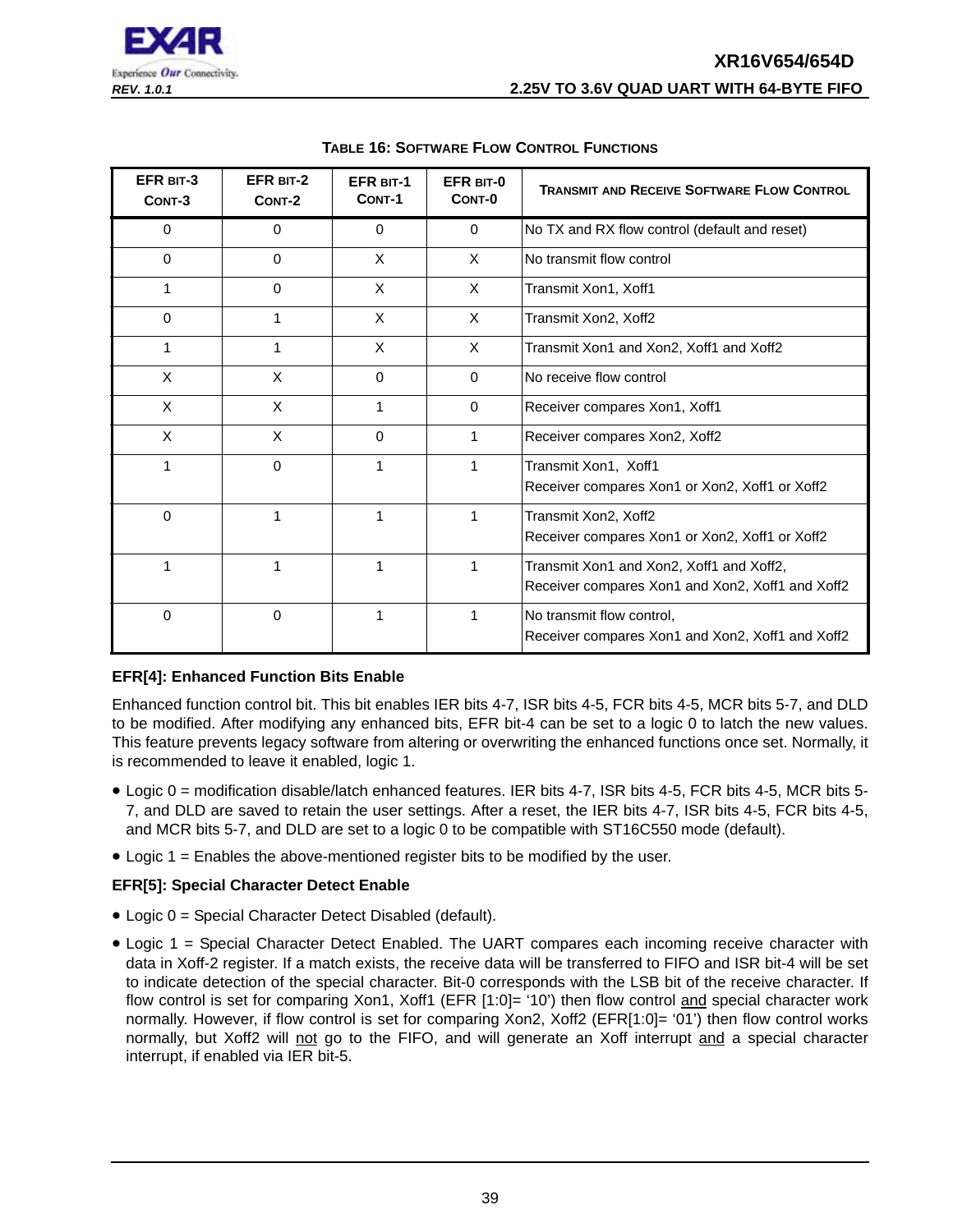#### **2.25V TO 3.6V QUAD UART WITH 64-BYTE FIFO** *REV. 1.0.1*

# Experience Our Connectivity.

#### **EFR[6]: Auto RTS Flow Control Enable**

RTS# output may be used for hardware flow control by setting EFR bit-6 to logic 1. When Auto RTS is selected, an interrupt will be generated when the receive FIFO is filled to the programmed trigger level and RTS de-asserts HIGH at the next upper trigger level/hysteresis level. RTS# will return LOW when FIFO data falls below the next lower trigger level/hysteresis level. The RTS# output must be asserted (LOW) before the auto RTS can take effect. RTS# pin will function as a general purpose output when hardware flow control is disabled.

- Logic 0 = Automatic RTS flow control is disabled (default).
- Logic 1 = Enable Automatic RTS flow control.

#### **EFR[7]: Auto CTS Flow Control Enable**

Automatic CTS Flow Control.

- Logic 0 = Automatic CTS flow control is disabled (default).
- Logic 1 = Enable Automatic CTS flow control. Data transmission stops when CTS# input de-asserts to logic 1. Data transmission resumes when CTS# returns to a logic 0.

#### <span id="page-39-0"></span>*4.13 Software Flow Control Registers (XOFF1, XOFF2, XON1, XON2) - Read/Write*

These registers are used as the programmable software flow control characters xoff1, xoff2, xon1, and xon2. For more details, see **[Table](#page-21-0) 8**.

#### <span id="page-39-1"></span>*4.14 FIFO Status Register (FSTAT) - Read/Write*

This register is applicable only to the 100 pin QFP XR16V654. The FIFO Status Register provides a status indication for each of the transmit and receive FIFO. These status bits contain the inverted logic states of the TXRDY# A-D outputs and the (un-inverted) logic states of the RXRDY# A-D outputs. The contents of the FSTAT register are placed on the data bus when the FSRS# pin (pin 76) is a logic 0. Also see FSRS# pin description.

#### **FSTAT[3:0]: TXRDY# A-D Status Bits**

Please see **[Table](#page-14-0) 5** for the interpretation of the TXRDY# signals.

#### **FSTAT[7:4]: RXRDY# A-D Status Bits**

Please see **[Table](#page-14-0) 5** for the interpretation of the RXRDY# signals.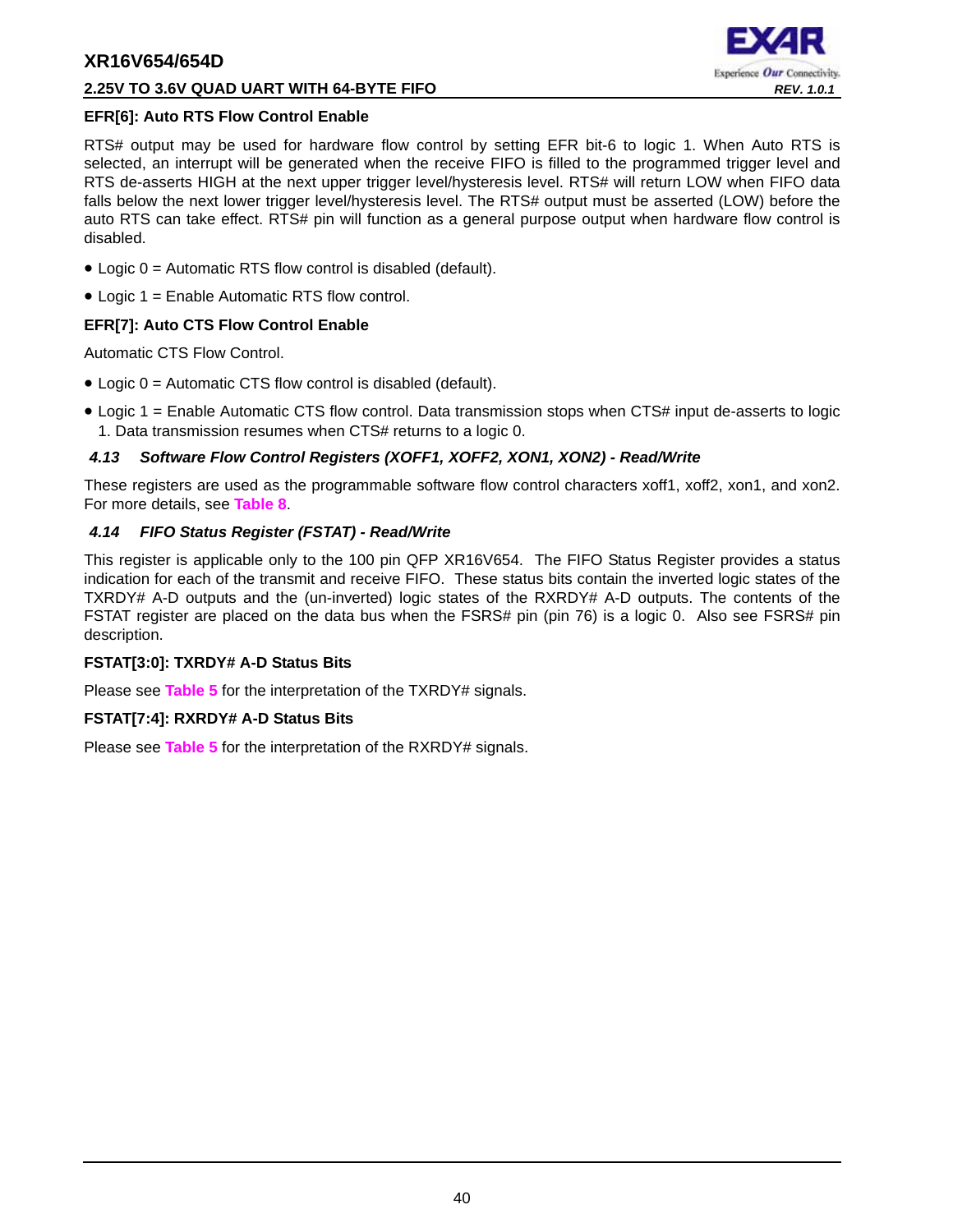<span id="page-40-0"></span>

#### **TABLE 17: UART RESET CONDITIONS FOR CHANNELS A-D**

| <b>REGISTERS</b>          | <b>RESET STATE</b>                                                                                                                       |
|---------------------------|------------------------------------------------------------------------------------------------------------------------------------------|
| DLM, DLL                  | $DLM = 0x00$ and $DLL = 0x01$ . Only resets to these val-<br>ues during a power up. They do not reset when the<br>Reset Pin is asserted. |
| <b>DLD</b>                | Bits $7-0 = 0 \times 00$                                                                                                                 |
| <b>RHR</b>                | Bits $7-0 = 0 \times X$                                                                                                                  |
| <b>THR</b>                | Bits $7-0 = 0 \times X$                                                                                                                  |
| <b>IER</b>                | Bits $7-0 = 0 \times 00$                                                                                                                 |
| <b>FCR</b>                | Bits $7-0 = 0 \times 00$                                                                                                                 |
| <b>ISR</b>                | Bits $7-0 = 0 \times 01$                                                                                                                 |
| <b>LCR</b>                | Bits $7-0 = 0 \times 00$                                                                                                                 |
| <b>MCR</b>                | Bits $7-0 = 0 \times 00$                                                                                                                 |
| <b>LSR</b>                | Bits $7-0 = 0 \times 60$                                                                                                                 |
| <b>MSR</b>                | Bits $3-0 =$ Logic 0                                                                                                                     |
|                           | Bits 7-4 = Logic levels of the inputs inverted                                                                                           |
| <b>SPR</b>                | Bits $7-0 = 0 \times FF$                                                                                                                 |
| <b>EFR</b>                | Bits $7-0 = 0 \times 00$                                                                                                                 |
| XON <sub>1</sub>          | Bits $7-0 = 0 \times 00$                                                                                                                 |
| XON <sub>2</sub>          | Bits $7-0 = 0 \times 00$                                                                                                                 |
| XOFF1                     | Bits $7-0 = 0 \times 00$                                                                                                                 |
| XOFF <sub>2</sub>         | Bits $7-0 = 0 \times 00$                                                                                                                 |
| <b>FSTAT</b>              | Bits $7-0 = 0 \times FF$                                                                                                                 |
| <b>I/O SIGNALS</b>        | <b>RESET STATE</b>                                                                                                                       |
| ТX                        | <b>HIGH</b>                                                                                                                              |
| <b>IRTX</b>               | LOW                                                                                                                                      |
| RTS#                      | <b>HIGH</b>                                                                                                                              |
| DTR#                      | HIGH                                                                                                                                     |
| RXRDY#                    | <b>HIGH</b>                                                                                                                              |
| TXRDY#                    | LOW                                                                                                                                      |
| <b>INT</b><br>$(16$ Mode) | XR16V654 = Three-State Condition (INTSEL = LOW)<br>$XR16V654 = LOW (INTSEL = HIGH)$<br>$XR16V654D = LOW$                                 |
| IRQ#<br>(68 Mode)         | Three-State Condition (INTSEL = LOW)                                                                                                     |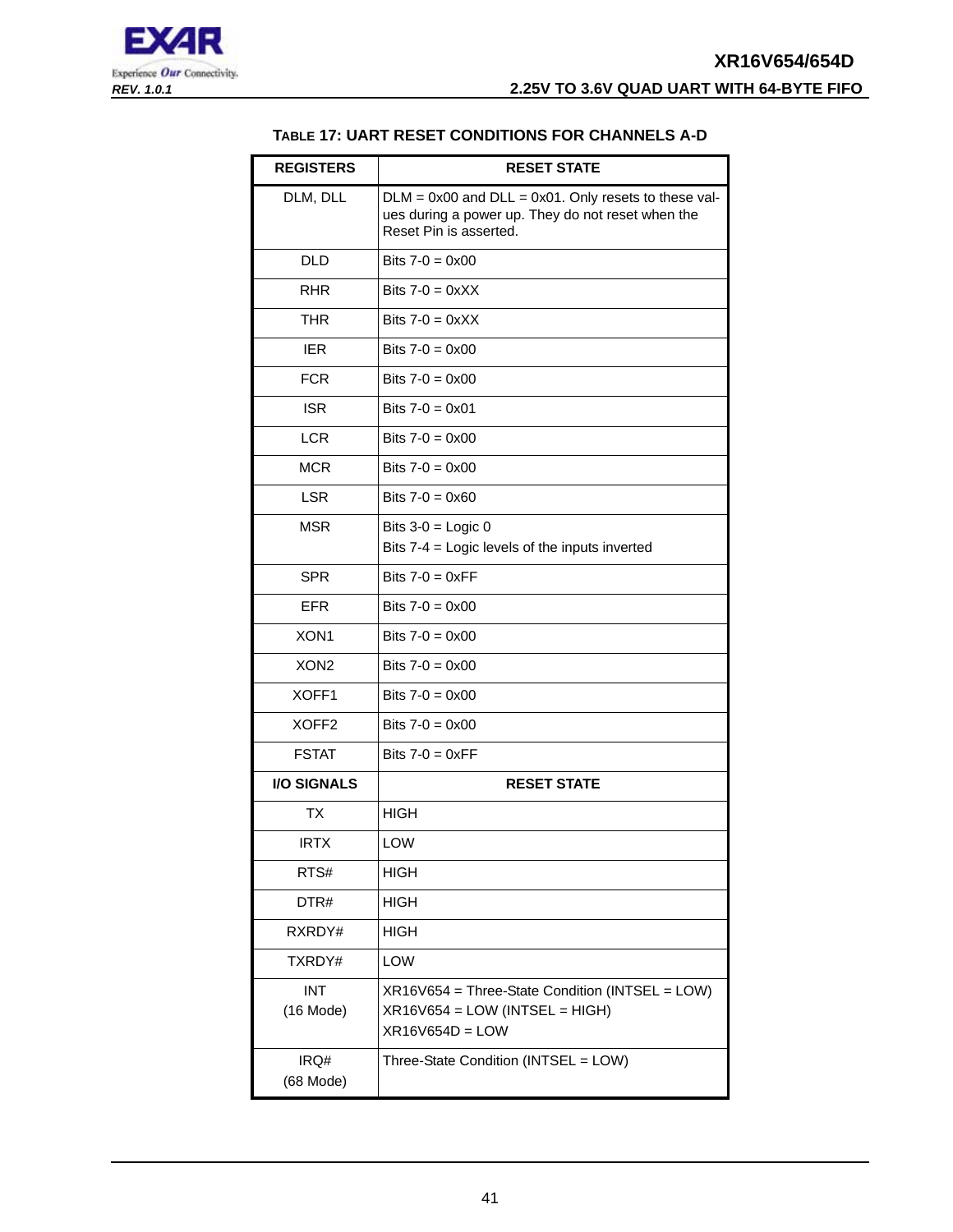

## <span id="page-41-1"></span>**ABSOLUTE MAXIMUM RATINGS**

| Power Supply Range           | 4 Volts                           |
|------------------------------|-----------------------------------|
| Voltage at Any Pin           | GND-0.3 V to 4 V                  |
| <b>Operating Temperature</b> | $-40^{\circ}$ to $+85^{\circ}$ C  |
| Storage Temperature          | $-65^{\circ}$ to $+150^{\circ}$ C |
| Package Dissipation          | 500 mW                            |

## <span id="page-41-2"></span>**TYPICAL PACKAGE THERMAL RESISTANCE DATA** (MARGIN OF ERROR: ± 15%)

Thermal Resistance (64-LQFP)  $\qquad \qquad$  theta-ja = 49<sup>o</sup>C/W, theta-jc = 10<sup>o</sup>C/W

Thermal Resistance (68-PLCC) theta-ja =  $39^{\circ}$ C/W, theta-jc =  $17^{\circ}$ C/W

Thermal Resistance (48-QFN)  $\qquad \qquad$  theta-ja = 28<sup>o</sup>C/W, theta-jc = 10.5<sup>o</sup>C/W

Thermal Resistance (80-LQFP) theta-ja =  $37^{\circ}$ C/W, theta-jc =  $7^{\circ}$ C/W

Thermal Resistance (100-QFP) theta-ja = 45<sup>o</sup>C/W, theta-jc = 12<sup>o</sup>C/W

## <span id="page-41-3"></span>**ELECTRICAL CHARACTERISTICS**

## <span id="page-41-0"></span>*DC ELECTRICAL CHARACTERISTICS*

## **UNLESS OTHERWISE NOTED: TA =**  $-40^{\circ}$  **TO**  $+85^{\circ}$ **C, Vcc is 2.25 TO 3.6V**

| <b>SYMBOL</b>     | <b>PARAMETER</b>           | <b>LIMITS</b><br>2.5V |            |            |            |        | <b>LIMITS</b><br>3.3V | <b>UNITS</b> | <b>CONDITIONS</b> |
|-------------------|----------------------------|-----------------------|------------|------------|------------|--------|-----------------------|--------------|-------------------|
|                   |                            | <b>MIN</b>            | <b>MAX</b> | <b>MIN</b> | <b>MAX</b> |        |                       |              |                   |
| $V_{\text{ILCK}}$ | Clock Input Low Level      | $-0.3$                | 0.4        | $-0.3$     | 0.6        | $\vee$ |                       |              |                   |
| $V_{IHCK}$        | Clock Input High Level     | 2.0                   | <b>VCC</b> | 2.4        | <b>VCC</b> | $\vee$ |                       |              |                   |
| $V_{IL}$          | Input Low Voltage          | $-0.3$                | 0.5        | $-0.3$     | 0.7        | $\vee$ |                       |              |                   |
| $V_{\text{IH}}$   | Input High Voltage         | 1.8                   | 5.5        | 2.0        | 5.5        | $\vee$ |                       |              |                   |
| $V_{OL}$          | Output Low Voltage         |                       |            |            | 0.4        | $\vee$ | $I_{OL} = 6$ mA       |              |                   |
|                   |                            |                       | 0.4        |            |            | $\vee$ | $I_{OL} = 4 mA$       |              |                   |
| $V_{OH}$          | Output High Voltage        |                       |            | 2.0        |            | $\vee$ | $I_{OH} = -4$ mA      |              |                   |
|                   |                            | 1.8                   |            |            |            | $\vee$ | $I_{OH} = -2$ mA      |              |                   |
| I <sub>IL</sub>   | Input Low Leakage Current  |                       | ±15        |            | ±15        | uA     |                       |              |                   |
| ŀщ                | Input High Leakage Current |                       | ±15        |            | ±15        | uA     |                       |              |                   |
| $C_{IN}$          | Input Pin Capacitance      |                       | 5          |            | 5          | pF     |                       |              |                   |
| $I_{\rm CC}$      | Power Supply Current       |                       | 1.7        |            | 3          | mA     | $Ext$ Clk = $2MHz$    |              |                   |
| <b>I</b> SLEEP    | Sleep Current              |                       | 350        |            | 450        | uA     | See Test 1            |              |                   |

Test 1: The following inputs remain steady at VCC or GND state to minimize Sleep current: A0-A2, D0-D7, IOR#, IOW#, CSA#, CSB#, CSC#, and CSD#. Also, RXA, RXB, RXC, and RXD inputs must idle at HIGH while asleep.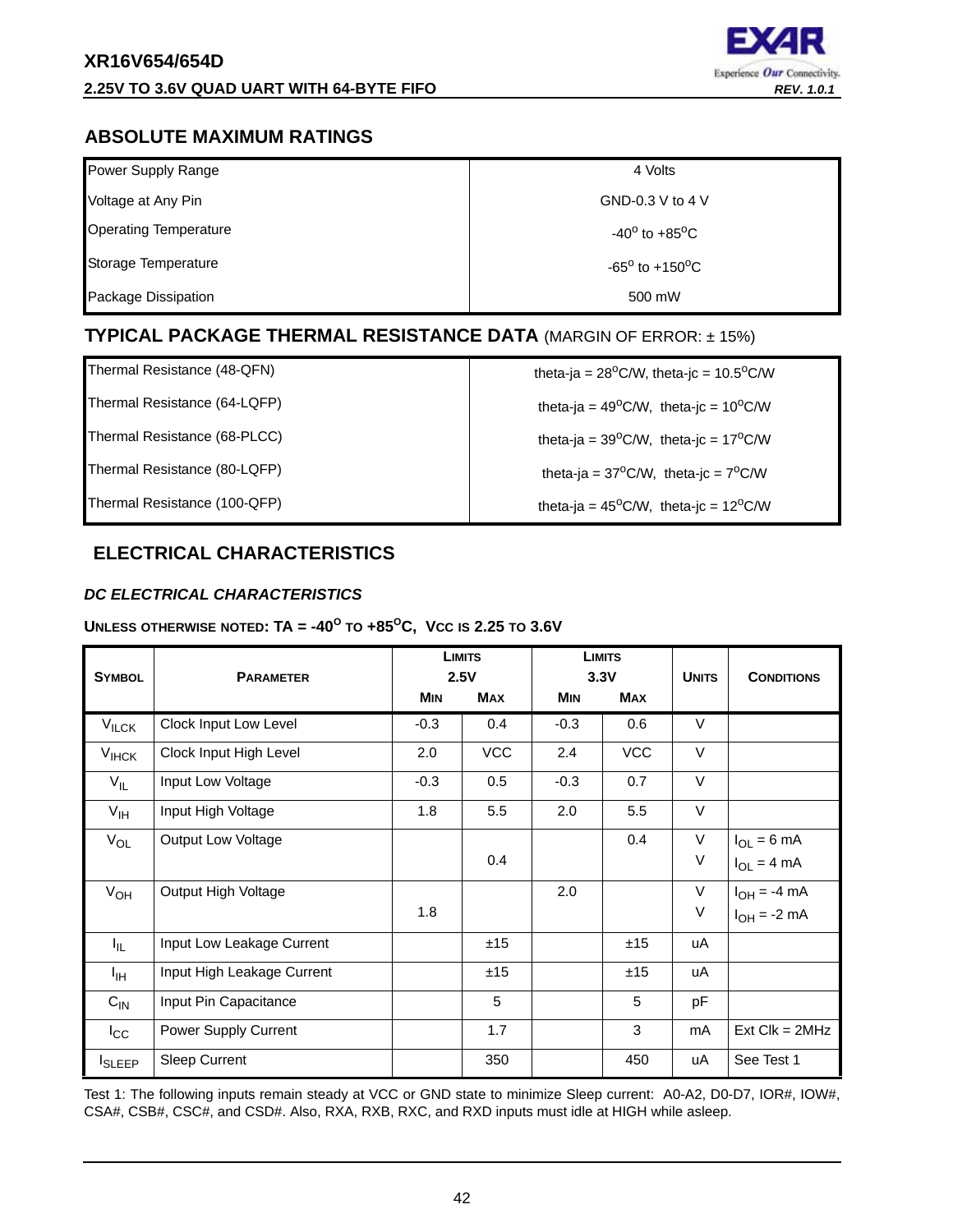

#### <span id="page-42-0"></span>*AC ELECTRICAL CHARACTERISTICS*

#### <span id="page-42-1"></span>*TA = -40O TO +85OC, VCC IS 2.25 TO 3.6V, 70 PF LOAD WHERE APPLICABLE*

|                             |                                               |             | <b>LIMITS</b>   |                | <b>LIMITS</b>  |             |
|-----------------------------|-----------------------------------------------|-------------|-----------------|----------------|----------------|-------------|
| <b>SYMBOL</b>               | <b>PARAMETER</b>                              |             | $2.5V \pm 10\%$ |                | $3.3V \pm 10%$ | <b>UNIT</b> |
|                             |                                               | <b>MIN</b>  | <b>MAX</b>      | <b>MIN</b>     | <b>MAX</b>     |             |
| XTAL1                       | <b>UART Crystal Frequency</b>                 |             | 24              |                | 24             | MHz         |
| <b>ECLK</b>                 | <b>External Clock Frequency</b>               |             | 50              |                | 64             | <b>MHz</b>  |
| $T_{\sf ECLK}$              | <b>External Clock Time Period</b>             | 10          |                 | $\overline{7}$ |                | ns          |
| $T_{AS}$                    | Address Setup Time (16 Mode)                  | $\mathbf 0$ |                 | 0              |                | ns          |
| $T_{AH}$                    | Address Hold Time (16 Mode)                   | $\mathbf 0$ |                 | $\mathbf 0$    |                | ns          |
| $T_{CS}$                    | Chip Select Width (16 Mode)                   | 50          |                 | 40             |                | ns          |
| $T_{RD}$                    | IOR# Strobe Width (16 Mode)                   | 50          |                 | 40             |                | ns          |
| $T_{DY}$                    | Read Cycle Delay (16 Mode)                    | 50          |                 | 40             |                | ns          |
| <b>TRDV</b>                 | Data Access Time (16 Mode)                    |             | 45              |                | 35             | ns          |
| $T_{DD}$                    | Data Disable Time (16 Mode)                   |             | 10              |                | 10             | ns          |
| $T_{WR}$                    | IOW# Strobe Width (16 Mode)                   | 50          |                 | 40             |                | ns          |
| $T_{DY}$                    | Write Cycle Delay (16 Mode)                   | 50          |                 | 40             |                | ns          |
| $T_{DS}$                    | Data Setup Time (16 Mode)                     | 10          |                 | 10             |                | ns          |
| $T_{DH}$                    | Data Hold Time (16 Mode)                      | 5           |                 | 5              |                | ns          |
| $T_{ADS}$                   | Address Setup (68 Mode)                       | $\mathbf 0$ |                 | 0              |                | ns          |
| $T_{ADH}$                   | Address Hold (68 Mode)                        | $\mathbf 0$ |                 | $\mathbf 0$    |                | ns          |
| <b>T<sub>RWS</sub></b>      | R/W# Setup to CS# (68 Mode)                   | $\mathbf 0$ |                 | 0              |                | ns          |
| T <sub>RDA</sub>            | Data Access Time (68 mode)                    |             | 45              |                | 35             | ns          |
| $T_{RDH}$                   | Data Disable Time (68 mode)                   |             | 10              |                | 10             | ns          |
| $T_{WDS}$                   | Write Data Setup (68 mode)                    | 10          |                 | 15             |                | ns          |
| <b>T</b> <sub>WDH</sub>     | Write Data Hold (68 Mode)                     | 5           |                 | 5              |                | ns          |
| $T_{RWH}$                   | CS# De-asserted to R/W# De-asserted (68 Mode) | 10          |                 | 5              |                | ns          |
| $T_{CSL}$                   | CS# Strobe Width (68 Mode)                    | 50          |                 | 40             |                | ns          |
| $T_{\text{CSD}}$            | CS# Cycle Delay (68 Mode)                     | 50          |                 | 40             |                | ns          |
| <b>T</b> <sub>WDO</sub>     | Delay From IOW# To Output                     | 50          |                 |                | 50             | ns          |
| <b>T<sub>MOD</sub></b>      | Delay To Set Interrupt From MODEM Input       |             | 50              |                | 50             | ns          |
| $\mathsf{T}_{\mathsf{RSI}}$ | Delay To Reset Interrupt From IOR#            |             | 50              |                | 50             | ns          |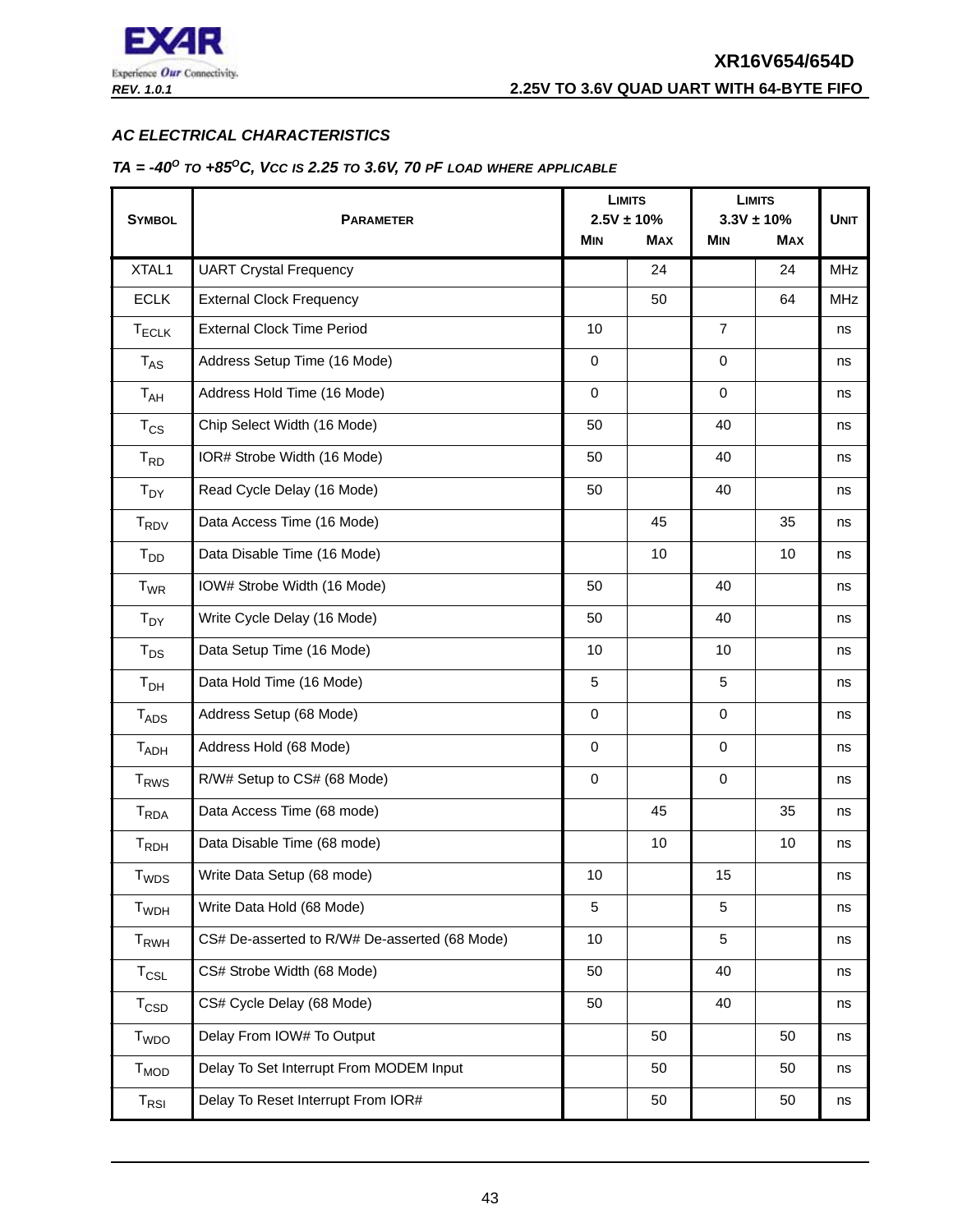## **2.25V TO 3.6V QUAD UART WITH 64-BYTE FIFO** *REV. 1.0.1*



## *AC ELECTRICAL CHARACTERISTICS*

## *TA = -40O TO +85OC, VCC IS 2.25 TO 3.6V, 70 PF LOAD WHERE APPLICABLE*

| <b>SYMBOL</b>                                 | <b>PARAMETER</b>                               |                              | <b>LIMITS</b><br>$2.5V \pm 10\%$ | <b>LIMITS</b><br>$3.3V \pm 10\%$ | <b>UNIT</b> |              |
|-----------------------------------------------|------------------------------------------------|------------------------------|----------------------------------|----------------------------------|-------------|--------------|
|                                               |                                                | <b>MIN</b>                   | <b>MAX</b>                       | <b>MIN</b>                       | <b>MAX</b>  |              |
| $\mathsf{T}_{\mathsf{SSI}}$                   | Delay From Stop To Set Interrupt               |                              | 1                                |                                  | 1           | <b>Bclk</b>  |
| $\mathsf{T}_{\mathsf{R}\mathsf{R}\mathsf{I}}$ | Delay From IOR# To Reset Interrupt             |                              | 45                               |                                  | 45          | ns           |
| $T_{SI}$                                      | Delay From Start To Interrupt                  |                              | 45                               |                                  | 45          | ns           |
| $T_{INT}$                                     | Delay From Initial INT Reset To Transmit Start | 8                            | 24                               | 8                                | 24          | <b>B</b> clk |
| T <sub>WRI</sub>                              | Delay From IOW# To Reset Interrupt             |                              | 45                               |                                  | 45          | ns           |
| $T_{\sf SSR}$                                 | Delay From Stop To Set RXRDY#                  |                              | 1                                |                                  | 1           | <b>Bclk</b>  |
| $T_{RR}$                                      | Delay From IOR# To Reset RXRDY#                |                              | 45                               |                                  | 45          | ns           |
| T <sub>WT</sub>                               | Delay From IOW# To Set TXRDY#                  |                              | 45                               |                                  | 45          | ns           |
| $T_{\sf SRT}$                                 | Delay From Center of Start To Reset TXRDY#     |                              | 8                                |                                  | 8           | <b>Bclk</b>  |
| $T_{RST}$                                     | <b>Reset Pulse Width</b>                       | 40                           |                                  | 40                               |             | ns           |
| <b>Bclk</b>                                   | <b>Baud Clock</b>                              | 16X or 8X or 4X of data rate |                                  |                                  |             | Hz           |

#### <span id="page-43-0"></span>**FIGURE 15. CLOCK TIMING**

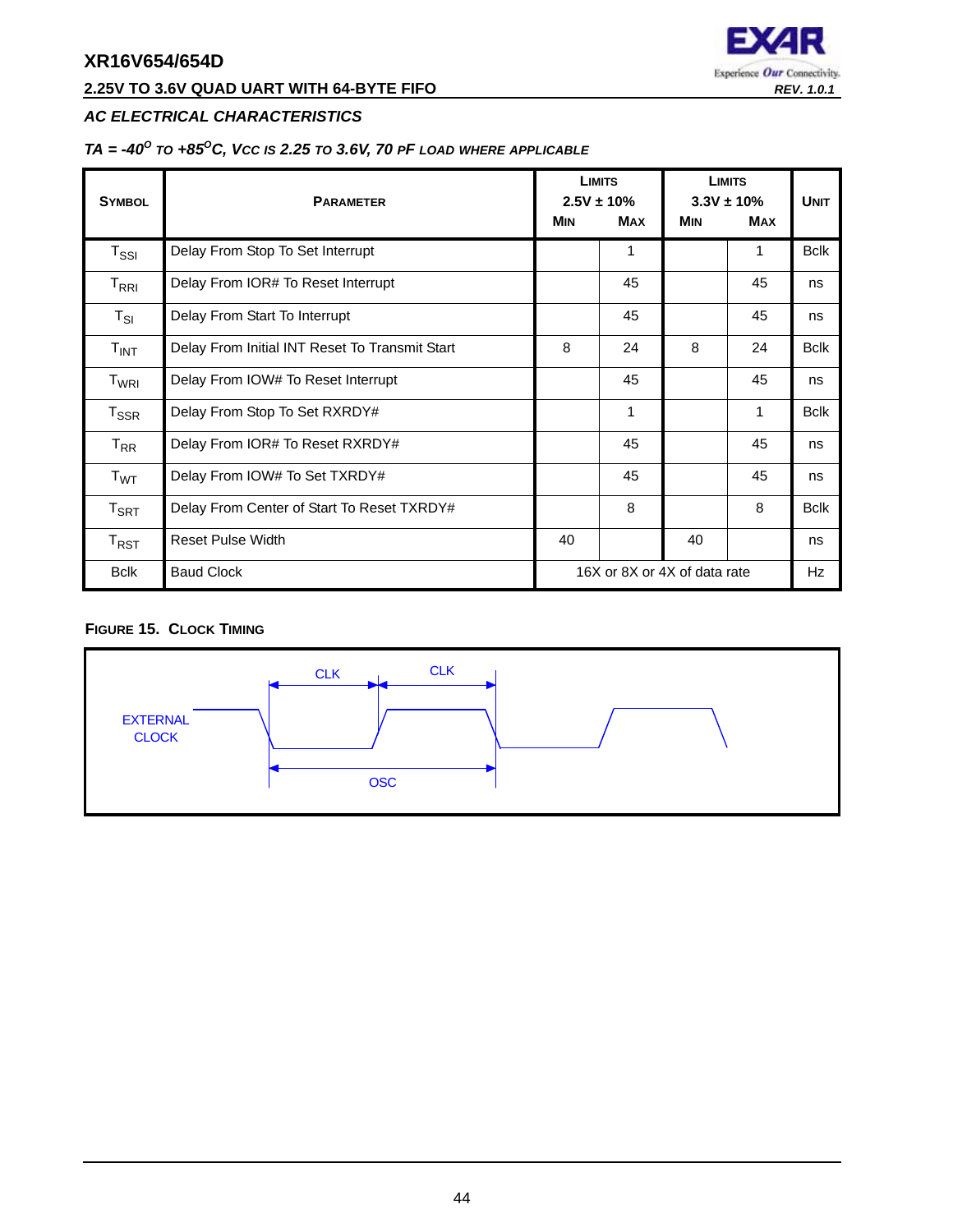

*REV. 1.0.1* **2.25V TO 3.6V QUAD UART WITH 64-BYTE FIFO**

<span id="page-44-0"></span>**FIGURE 16. MODEM INPUT/OUTPUT TIMING FOR CHANNELS A-D**



<span id="page-44-1"></span>**FIGURE 17. 16 MODE (INTEL) DATA BUS READ TIMING FOR CHANNELS A-D**

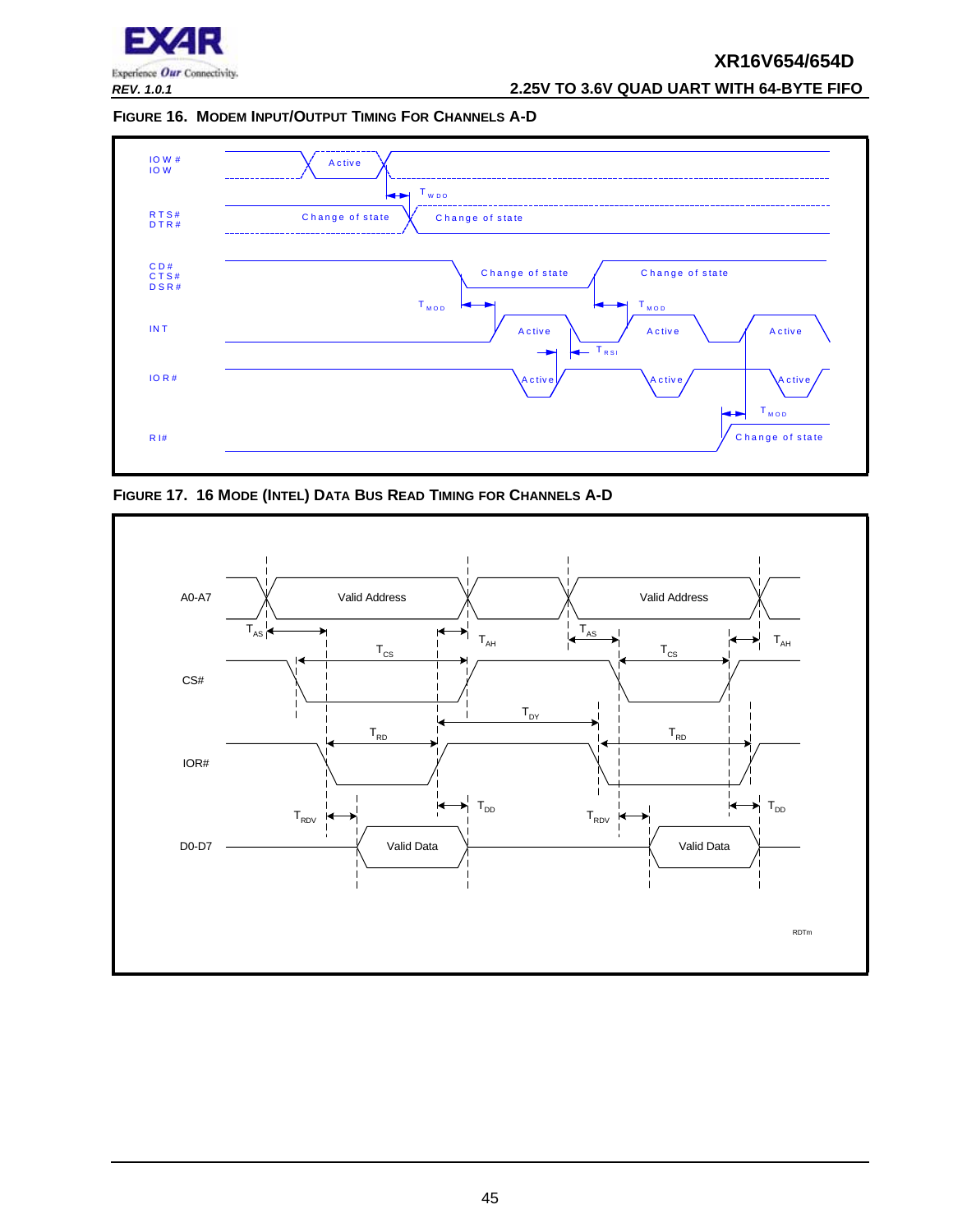



<span id="page-45-0"></span>**FIGURE 18. 16 MODE (INTEL) DATA BUS WRITE TIMING FOR CHANNELS A-D**

<span id="page-45-1"></span>**FIGURE 19. 68 MODE (MOTOROLA) DATA BUS READ TIMING FOR CHANNELS A-D**

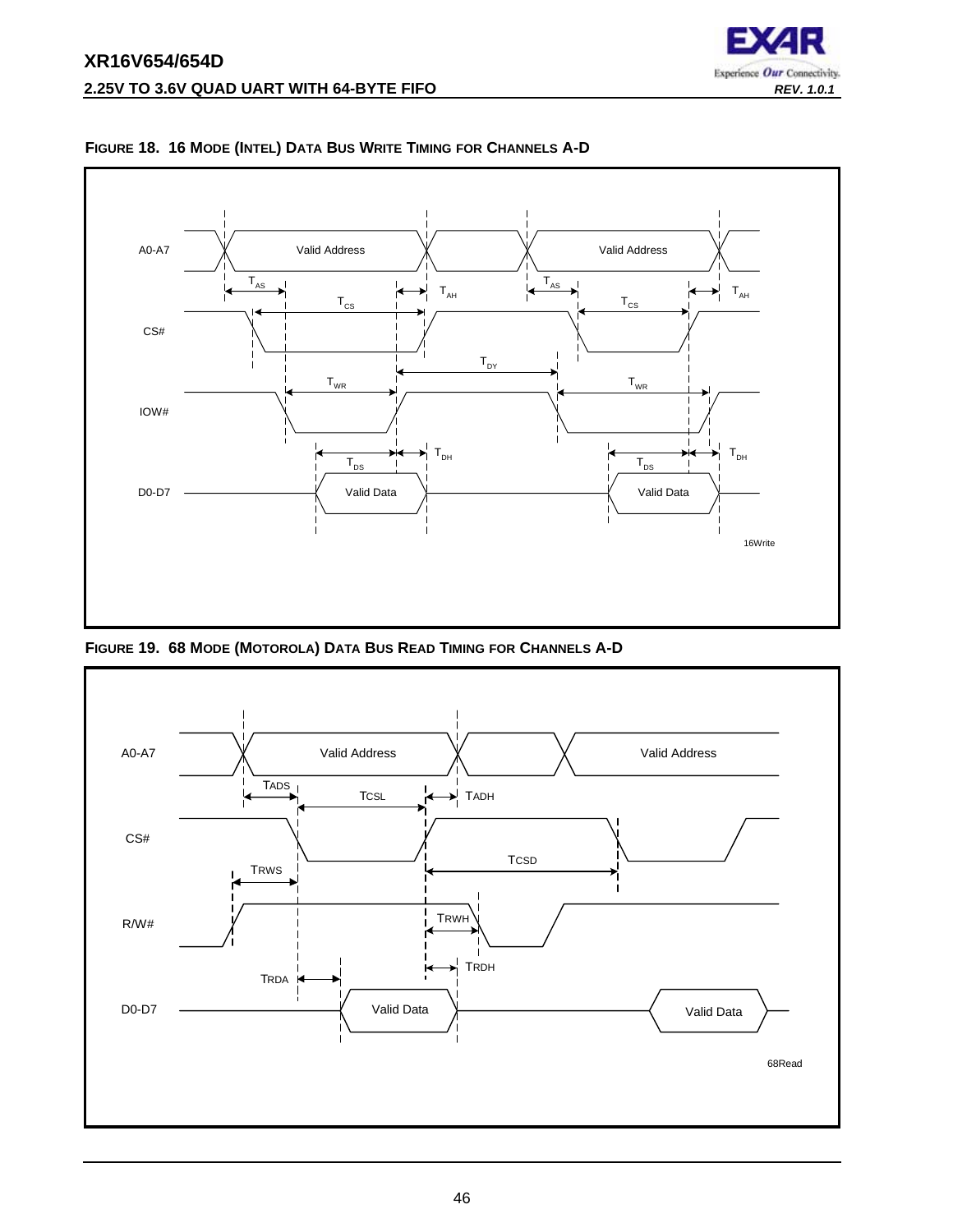

*REV. 1.0.1* **2.25V TO 3.6V QUAD UART WITH 64-BYTE FIFO**

<span id="page-46-1"></span>



<span id="page-46-0"></span>**FIGURE 21. RECEIVE READY & INTERRUPT TIMING [NON-FIFO MODE] FOR CHANNELS A-D**

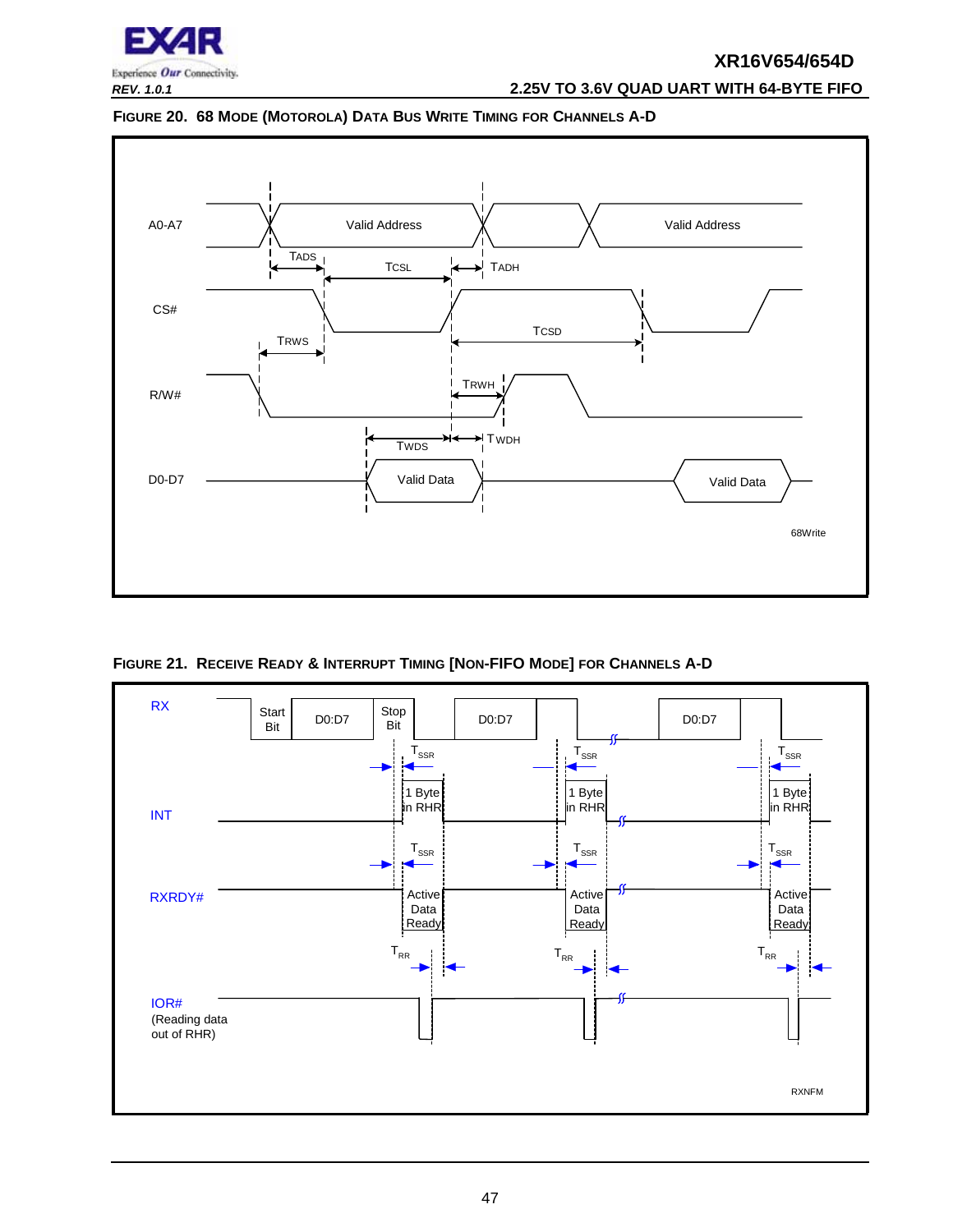



#### <span id="page-47-0"></span>**FIGURE 22. TRANSMIT READY & INTERRUPT TIMING [NON-FIFO MODE] FOR CHANNELS A-D**

<span id="page-47-1"></span>

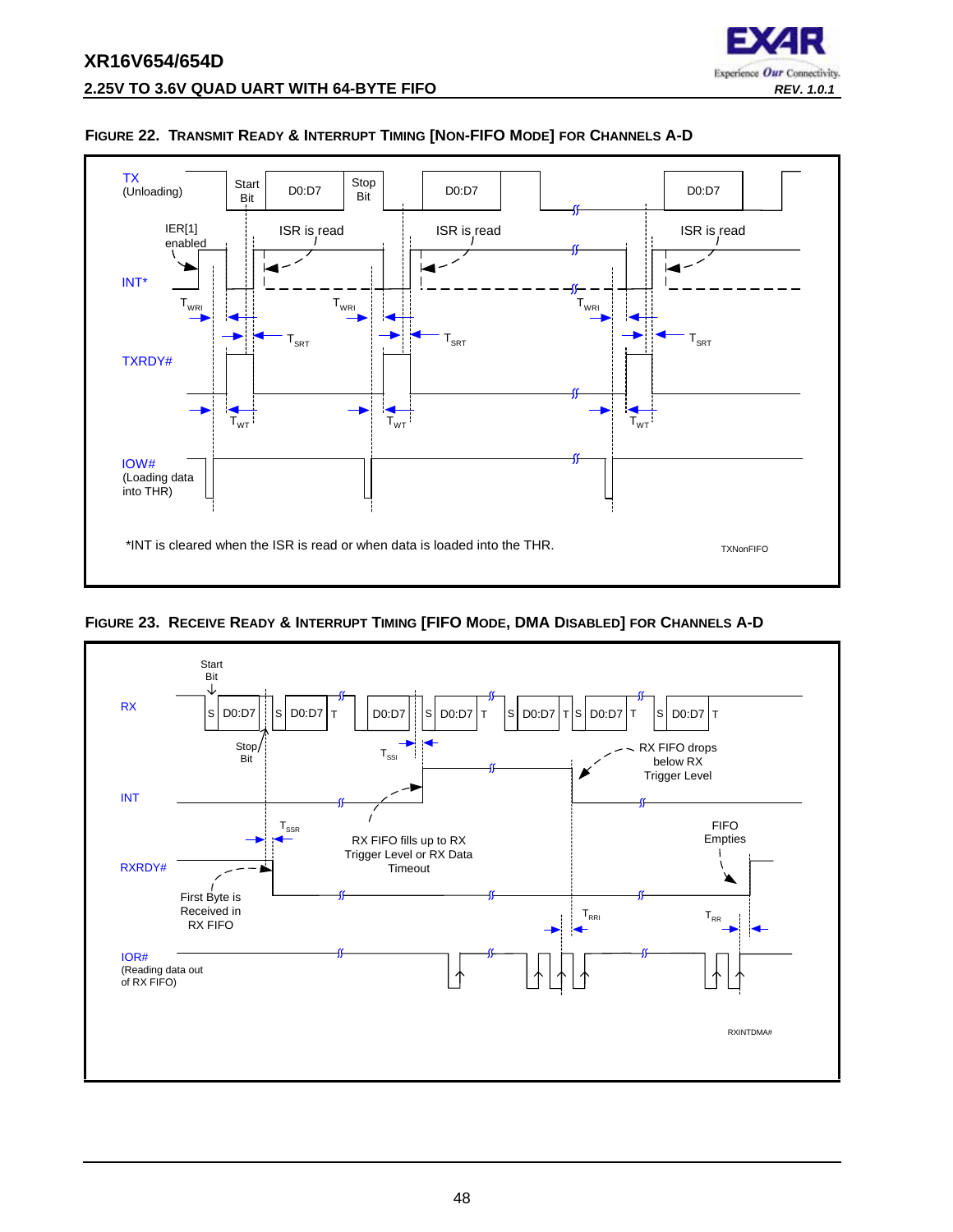



#### <span id="page-48-0"></span>**FIGURE 24. RECEIVE READY & INTERRUPT TIMING [FIFO MODE, DMA ENABLED] FOR CHANNELS A-D**

<span id="page-48-1"></span>

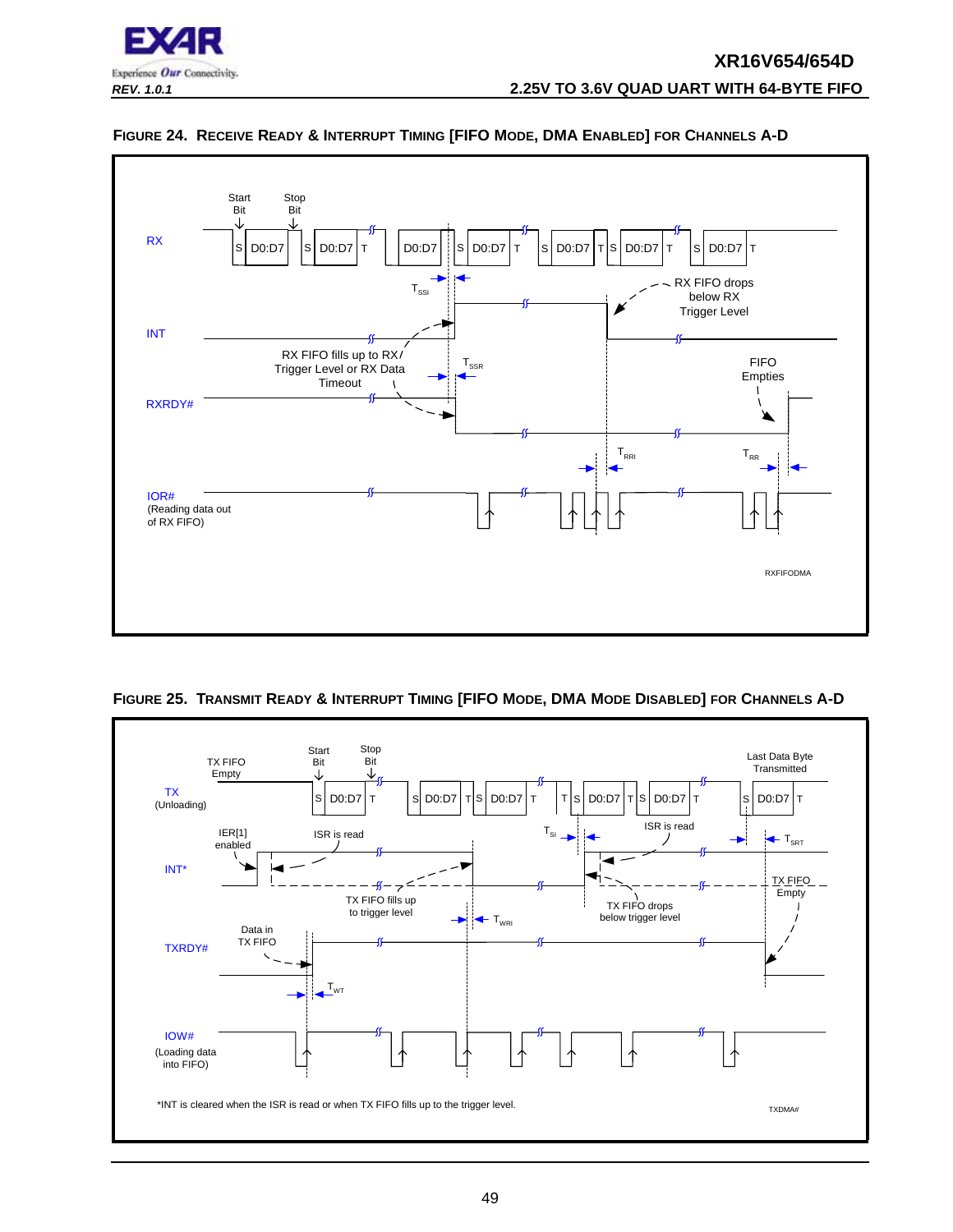

#### <span id="page-49-0"></span>**FIGURE 26. TRANSMIT READY & INTERRUPT TIMING [FIFO MODE, DMA MODE ENABLED] FOR CHANNELS A-D**

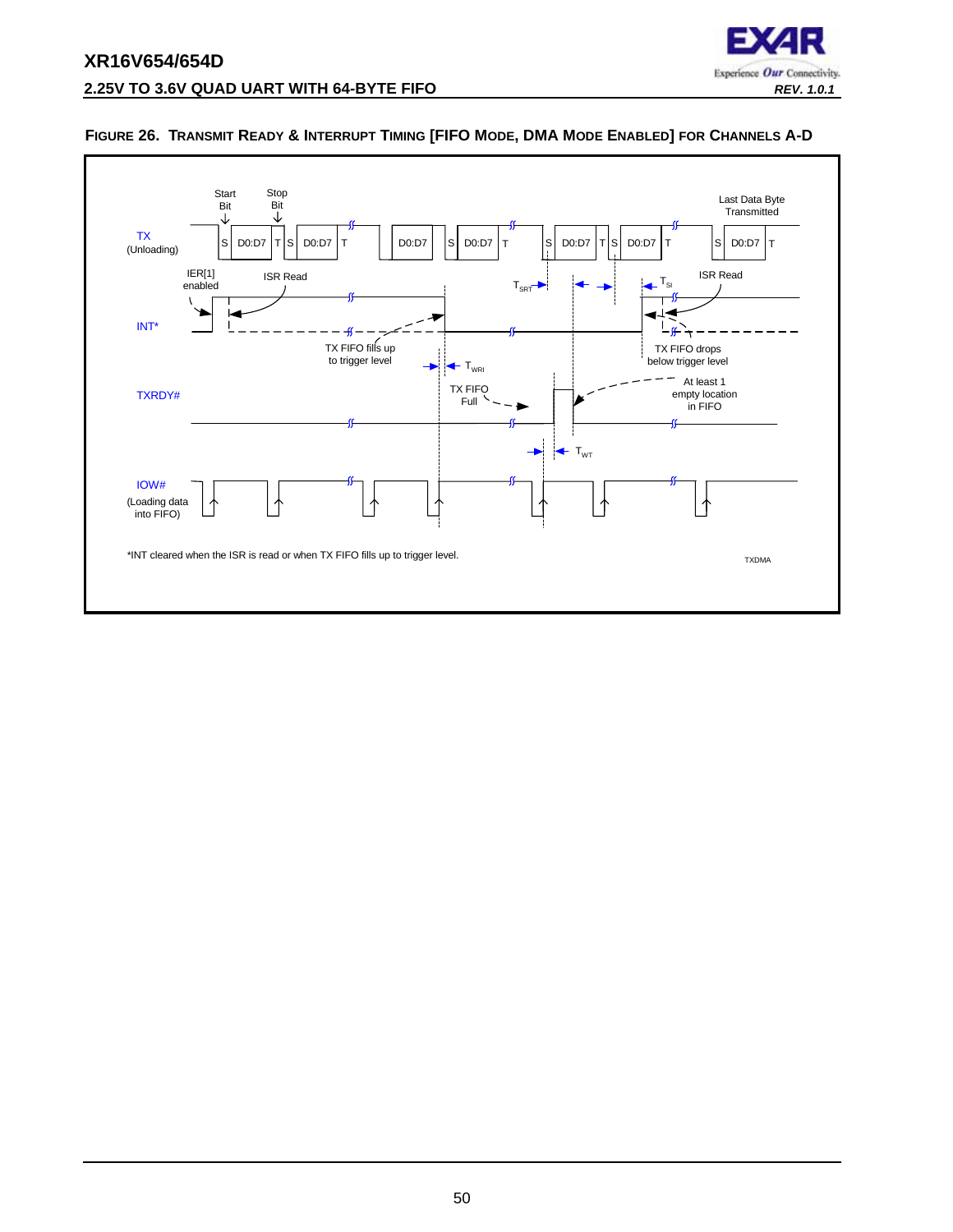

<span id="page-50-0"></span>**PACKAGE DIMENSIONS**



#### **48 LEAD QUAD FLAT NO LEAD (7 x 7 x 0.9 mm, 0.50 mm pitch QFN)**

|                | <b>INCHES</b> |            |            | <b>MILLIMETERS</b> |
|----------------|---------------|------------|------------|--------------------|
| <b>SYMBOL</b>  | <b>MIN</b>    | <b>MAX</b> | <b>MIN</b> | <b>MAX</b>         |
| A              | 0.031         | 0.039      | 0.80       | 1.00               |
| A <sub>1</sub> | 0.000         | 0.002      | 0.00       | 0.05               |
| A3             | 0.006         | 0.010      | 0.15       | 0.25               |
| D              | 0.270         | 0.281      | 6.85       | 7.15               |
| D <sub>2</sub> | 0.201         | 0.209      | 5.10       | 5.30               |
| b              | 0.007         | 0.012      | 0.18       | 0.30               |
| е              |               | 0.0197 BSC |            | 0.50 BSC           |
| L              | 0.012         | 0.020      | 0.30       | 0.50               |
| k              | 0.008         |            | 0.20       |                    |

*Note: The control dimension is the millimeter column*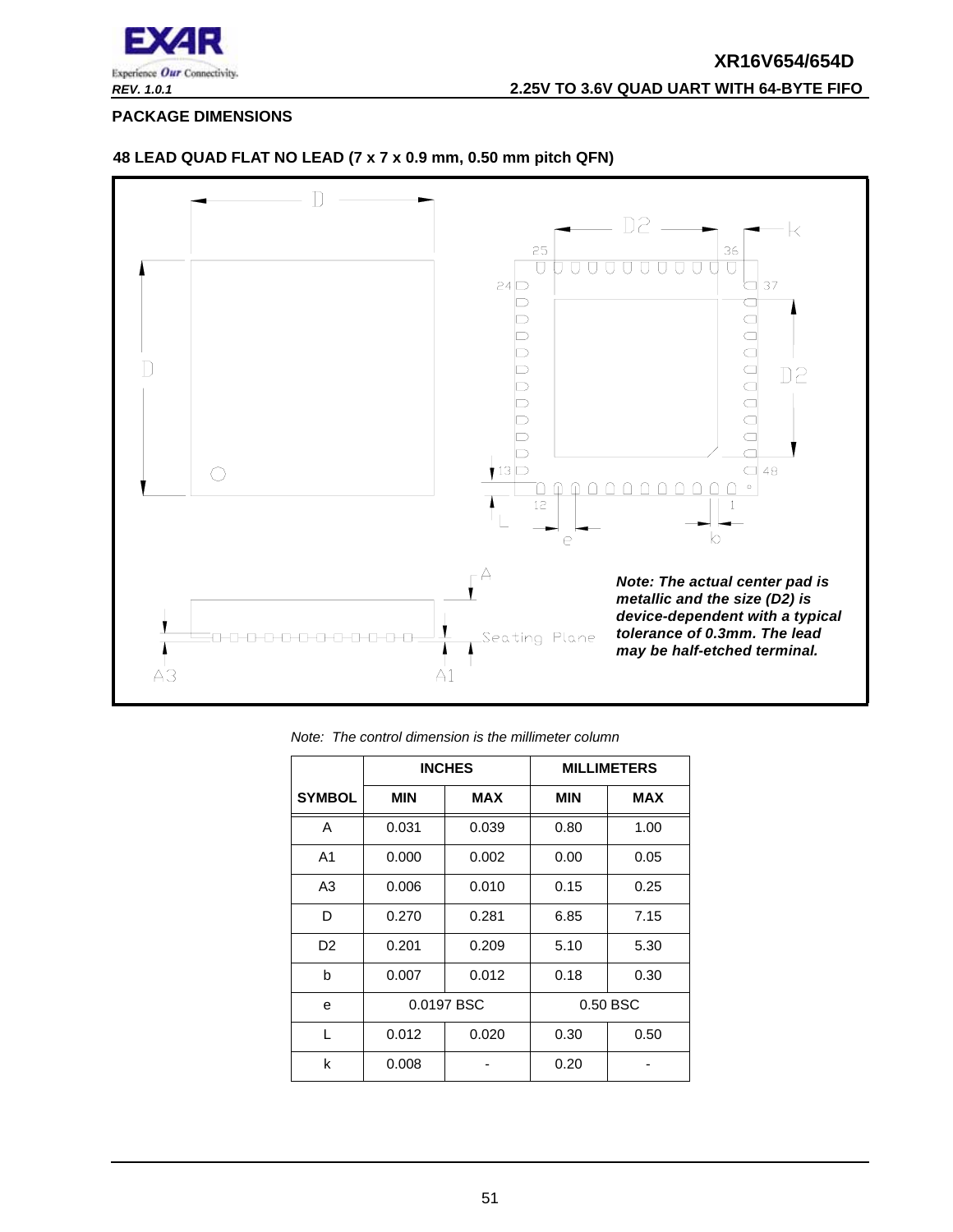## **2.25V TO 3.6V QUAD UART WITH 64-BYTE FIFO** *REV. 1.0.1*



#### **64 LEAD LOW-PROFILE QUAD FLAT PACK (10 x 10 x 1.4 mm LQFP)**



*Note: The control dimension is the millimeter column*

|                |            | <b>INCHES</b> |             | <b>MILLIMETERS</b> |
|----------------|------------|---------------|-------------|--------------------|
| <b>SYMBOL</b>  | <b>MIN</b> | <b>MAX</b>    | <b>MIN</b>  | <b>MAX</b>         |
| A              | 0.055      | 0.063         | 1.40        | 1.60               |
| A <sub>1</sub> | 0.002      | 0.006         | 0.05        | 0.15               |
| A2             | 0.053      | 0.057         | 1.35        | 1.45               |
| B              | 0.007      | 0.011         | 0.17        | 0.27               |
| C              | 0.004      | 0.008         | 0.09        | 0.20               |
| D              | 0.465      | 0.480         | 11.80       | 12.20              |
| D <sub>1</sub> | 0.390      | 0.398         | 9.90        | 10.10              |
| e              |            | 0.020 BSC     | 0.50 BSC    |                    |
| L              | 0.018      | 0.030         | 0.45        | 0.75               |
| $\alpha$       | 0°         | $7^\circ$     | $0^{\circ}$ | $7^\circ$          |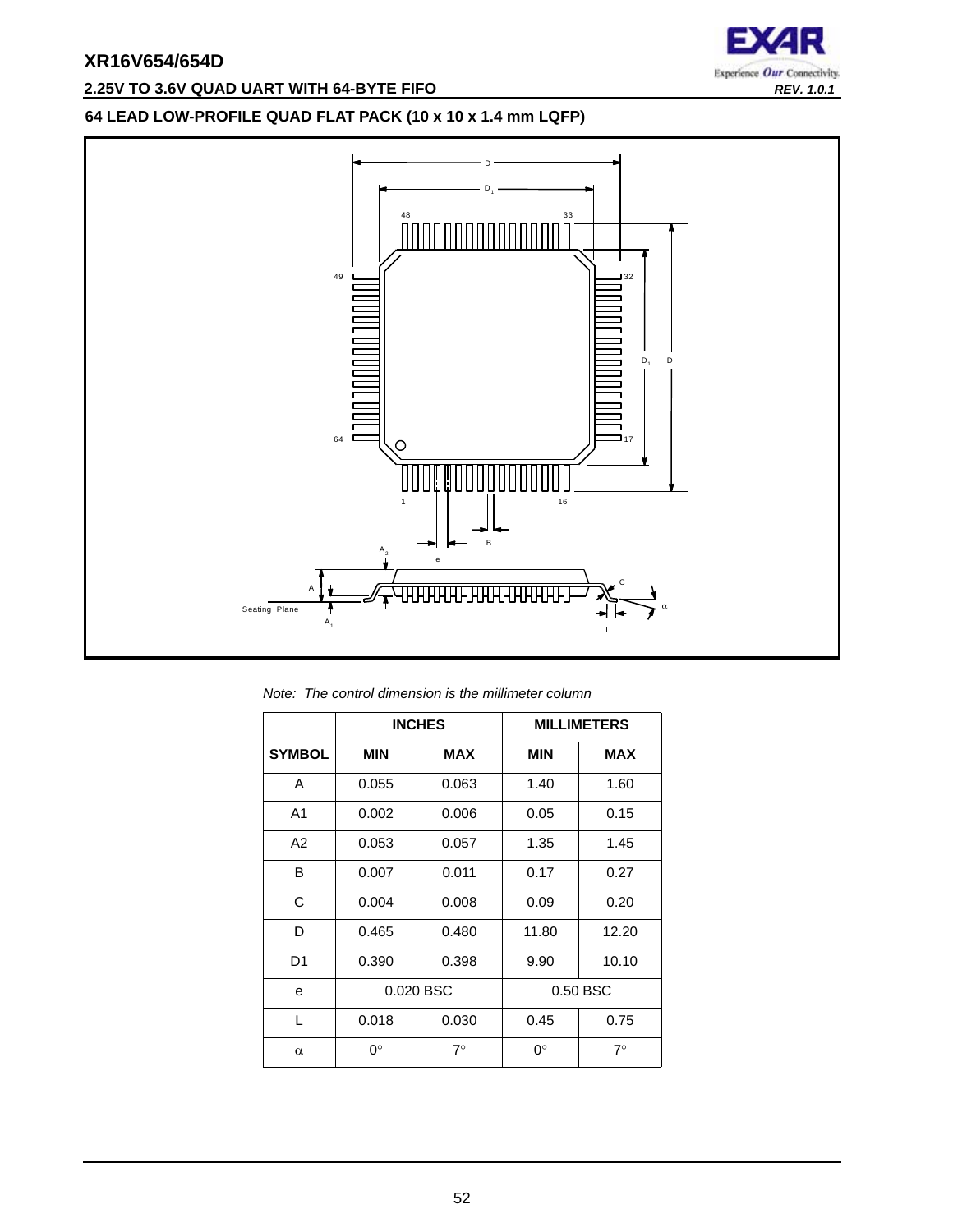

#### **68 LEAD PLASTIC LEADED CHIP CARRIER (PLCC)**



*Note: The control dimension is the inch column*

|                |            | <b>INCHES</b> |            | <b>MILLIMETERS</b> |
|----------------|------------|---------------|------------|--------------------|
| <b>SYMBOL</b>  | <b>MIN</b> | <b>MAX</b>    | <b>MIN</b> | <b>MAX</b>         |
| A              | 0.165      | 0.200         | 4.19       | 5.08               |
| $A_1$          | 0.090      | 0.130         | 2.29       | 3.30               |
| A <sub>2</sub> | 0.020      |               | 0.51       |                    |
| B              | 0.013      | 0.021         | 0.33       | 0.53               |
| $B_1$          | 0.026      | 0.032         | 0.66       | 0.81               |
| C              | 0.008      | 0.013         | 0.19       | 0.32               |
| D              | 0.985      | 0.995         | 25.02      | 25.27              |
| $D_1$          | 0.950      | 0.958         | 24.13      | 24.33              |
| $D_2$          | 0.890      | 0.930         | 22.61      | 23.62              |
| $D_3$          | 0.800 typ. |               |            | 20.32 typ.         |
| е              |            | 0.050 BSC     | 1.27 BSC   |                    |
| $H_1$          | 0.042      | 0.056         | 1.07       | 1.42               |
| H <sub>2</sub> | 0.042      | 0.048         | 1.07       | 1.22               |
| R              | 0.025      | 0.045         | 0.64       | 1.14               |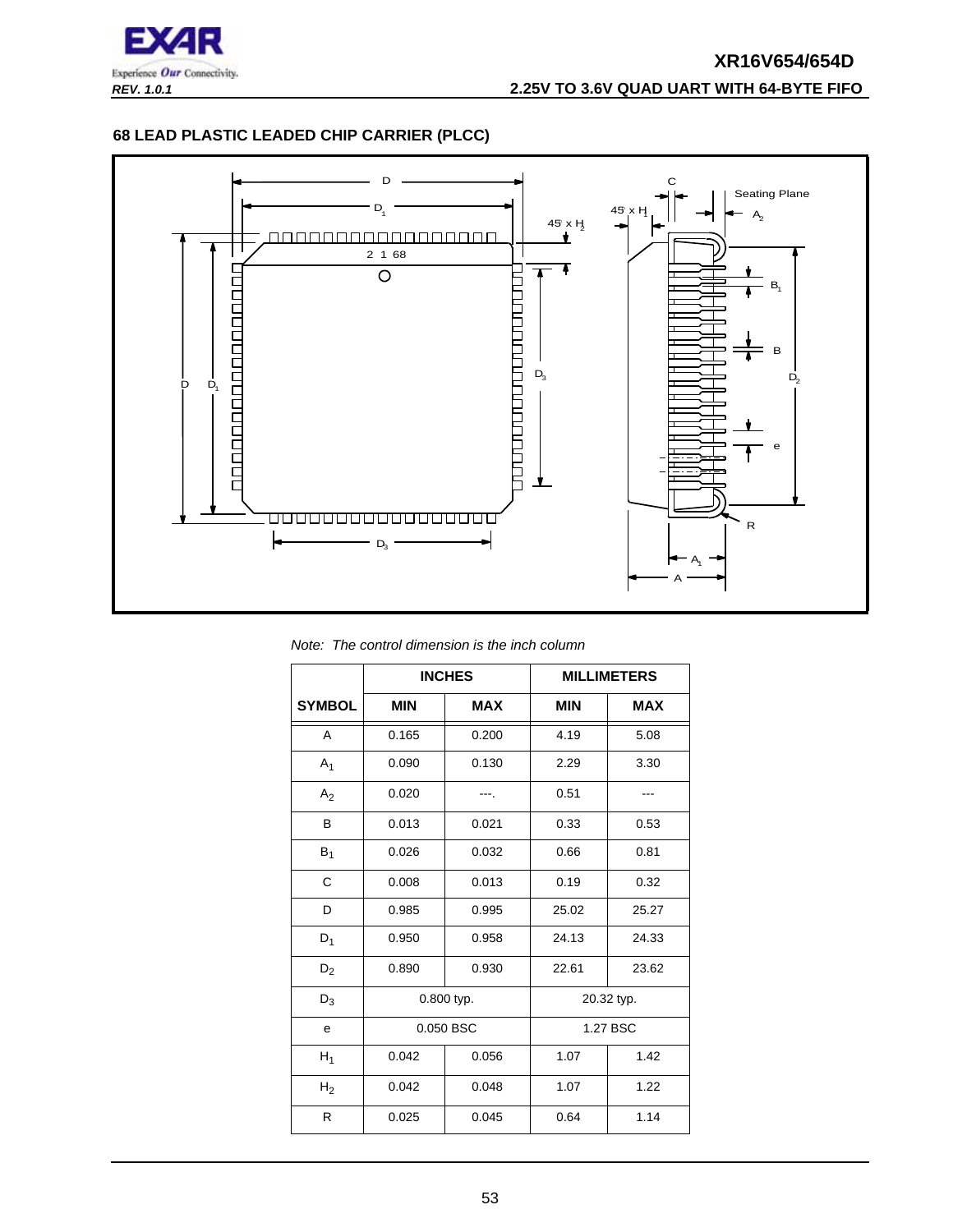

## **2.25V TO 3.6V QUAD UART WITH 64-BYTE FIFO** *REV. 1.0.1*

## **80 LEAD PLASTIC QUAD FLAT PACK (12 mm x 12 mm LQFP, 1.4 mm Form)**



|                |            | <b>INCHES</b> |             | <b>MILLIMETERS</b> |
|----------------|------------|---------------|-------------|--------------------|
| <b>SYMBOL</b>  | <b>MIN</b> | <b>MAX</b>    | <b>MIN</b>  | <b>MAX</b>         |
| Α              | 0.055      | 0.063         | 1.40        | 1.60               |
| A1             | 0.002      | 0.006         | 0.05        | 0.15               |
| A <sub>2</sub> | 0.053      | 0.057         | 1.35        | 1.45               |
| в              | 0.007      | 0.011         | 0.17        | 0.27               |
| C              | 0.004      | 0.008         | 0.09        | 0.20               |
| D              | 0.543      | 0.559         | 13.80       | 14.20              |
| D1             | 0.465      | 0.480         | 11.80       | 12.20              |
| е              | 0.0197     | BSC           |             | 0.50 BSC           |
|                | 0.018      | 0.030         | 0.45        | 0.75               |
| α              | 0°         | $7^\circ$     | $0^{\circ}$ | 7°                 |

| Note: The control dimension is in the millimeter column |  |  |  |  |
|---------------------------------------------------------|--|--|--|--|
|---------------------------------------------------------|--|--|--|--|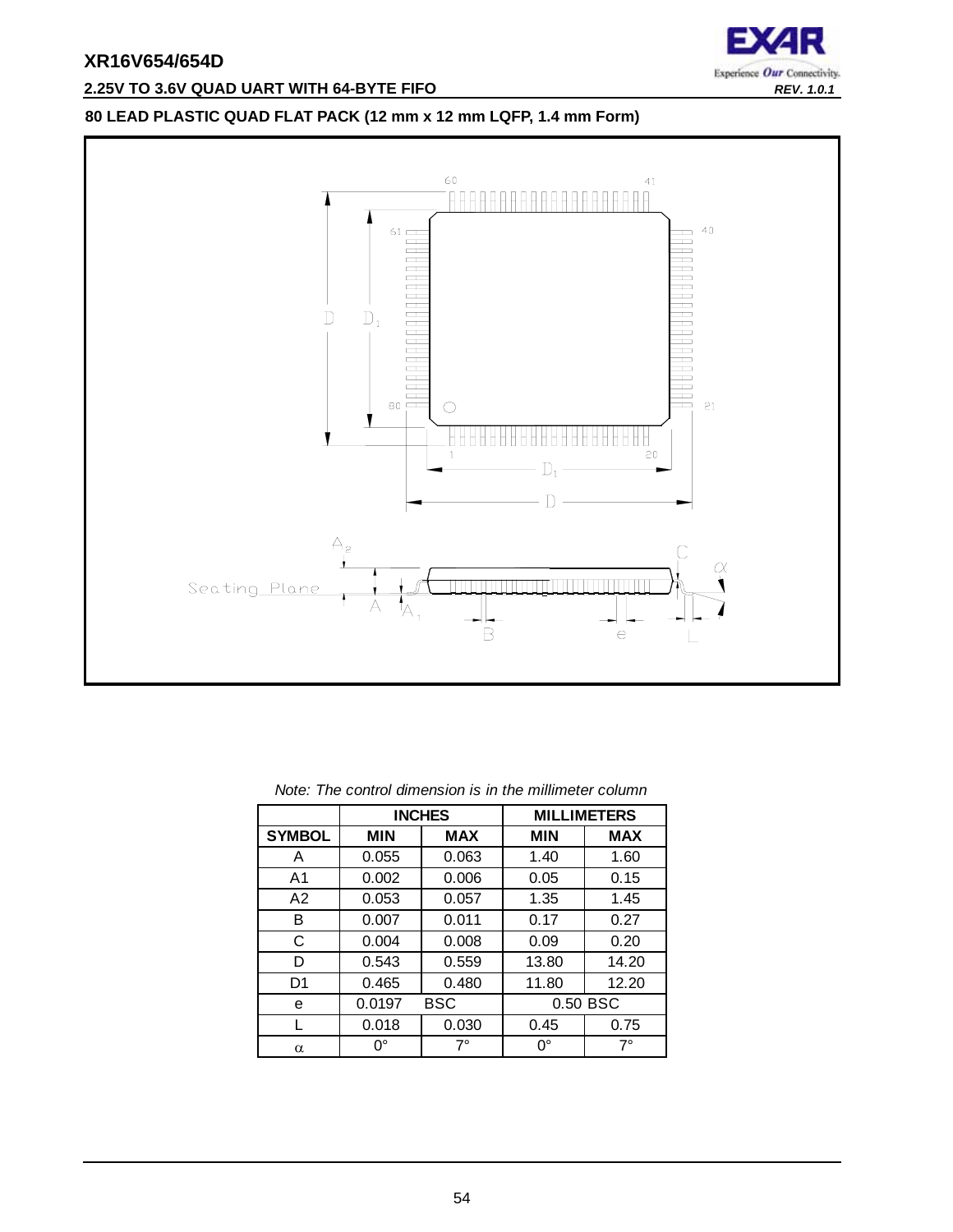

## **100 LEAD PLASTIC QUAD FLAT PACK (14 mm x 20 mm QFP, 1.95 mm Form)**



*Note: The control dimension is the millimeter column*

|                | <b>INCHES</b> |            | <b>MILLIMETERS</b> |            |
|----------------|---------------|------------|--------------------|------------|
| <b>SYMBOL</b>  | <b>MIN</b>    | <b>MAX</b> | <b>MIN</b>         | <b>MAX</b> |
| A              | 0.102         | 0.134      | 2.60               | 3.40       |
| A <sub>1</sub> | 0.002         | 0.014      | 0.05               | 0.35       |
| A <sub>2</sub> | 0.100         | 0.120      | 2.55               | 3.05       |
| B              | 0.009         | 0.015      | 0.22               | 0.38       |
| C              | 0.004         | 0.009      | 0.11               | 0.23       |
| D              | 0.931         | 0.951      | 23.65              | 24.15      |
| $D_1$          | 0.783         | 0.791      | 19.90              | 20.10      |
| E              | 0.695         | 0.715      | 17.65              | 18.15      |
| $E_1$          | 0.547         | 0.555      | 13.90              | 14.10      |
| e              | 0.0256 BSC    |            |                    | 0.65 BSC   |
| L              | 0.029         | 0.040      | 0.73               | 1.03       |
| $\alpha$       | $0^{\circ}$   | $7^\circ$  | ∩°                 | $7^\circ$  |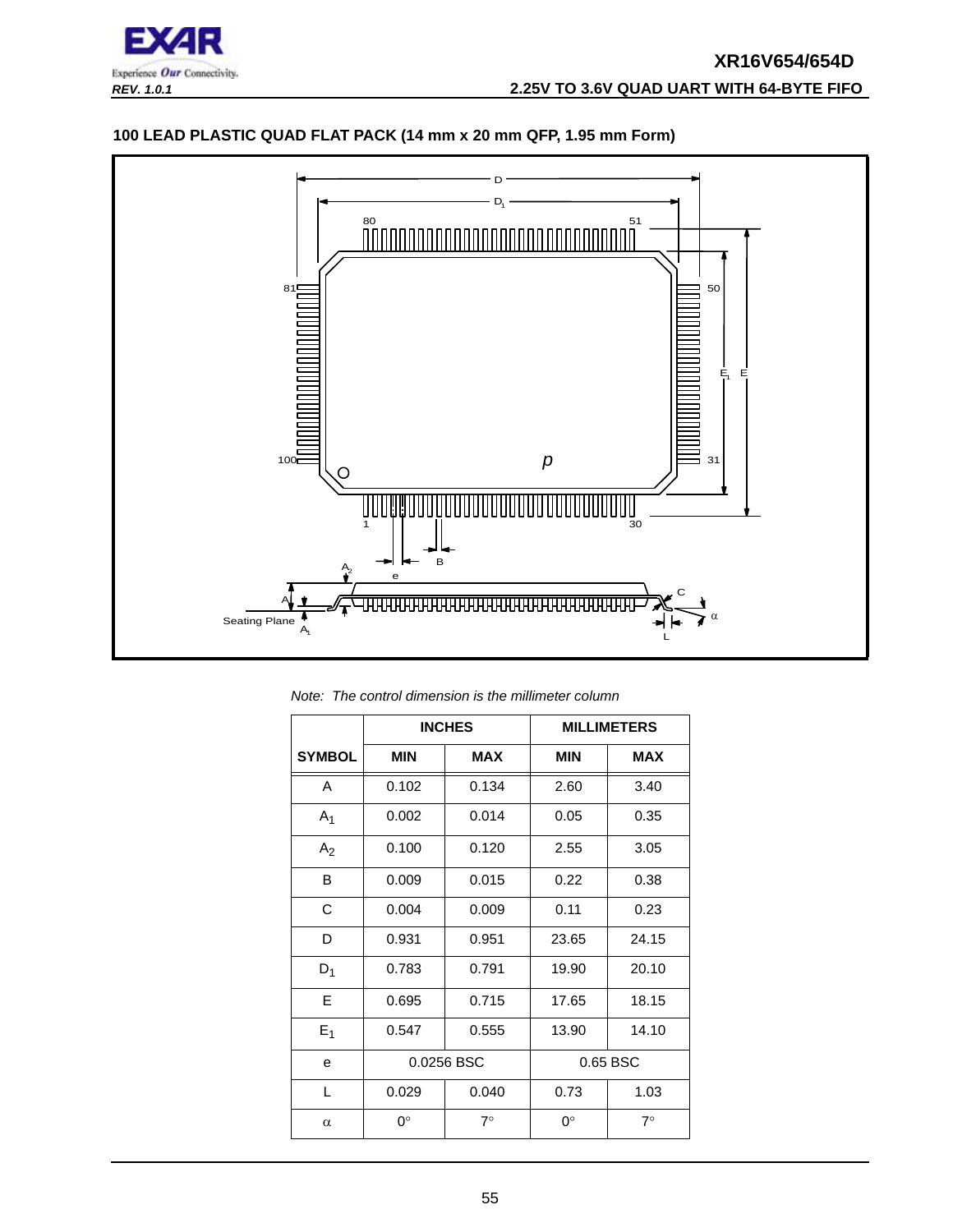## **2.25V TO 3.6V QUAD UART WITH 64-BYTE FIFO** *REV. 1.0.1*



#### <span id="page-55-0"></span>*REVISION HISTORY*

| <b>DATE</b>      | <b>REVISION</b>   | <b>DESCRIPTION</b>                                                    |  |
|------------------|-------------------|-----------------------------------------------------------------------|--|
| April 2006       | Rev A1.0.0        | Advanced Datasheet.                                                   |  |
| May 2006         | Rev P1.0.0        | Preliminary Datasheet.                                                |  |
| <b>July 2006</b> | Rev P1.0.1        | Updated AC Electrical Characteristics.                                |  |
| October 2006     | <b>Rev P1.0.2</b> | Updated DC Electrical Characteristics.                                |  |
| January 2007     | Rev 1.0.0         | Final Datasheet.                                                      |  |
| May 2007         | Rev 1.0.1         | Updated QFN package dimensions drawing to show minimum "k" parameter. |  |

#### *NOTICE*

EXAR Corporation reserves the right to make changes to the products contained in this publication in order to improve design, performance or reliability. EXAR Corporation assumes no responsibility for the use of any circuits described herein, conveys no license under any patent or other right, and makes no representation that the circuits are free of patent infringement. Charts and schedules contained here in are only for illustration purposes and may vary depending upon a user's specific application. While the information in this publication has been carefully checked; no responsibility, however, is assumed for inaccuracies.

EXAR Corporation does not recommend the use of any of its products in life support applications where the failure or malfunction of the product can reasonably be expected to cause failure of the life support system or to significantly affect its safety or effectiveness. Products are not authorized for use in such applications unless EXAR Corporation receives, in writing, assurances to its satisfaction that: (a) the risk of injury or damage has been minimized; (b) the user assumes all such risks; (c) potential liability of EXAR Corporation is adequately protected under the circumstances.

Copyright 2007 EXAR Corporation

Datasheet May 2007.

Send your UART technical inquiry with technical details to hotline: uarttechsupport@exar.com.

Reproduction, in part or whole, without the prior written consent of EXAR Corporation is prohibited.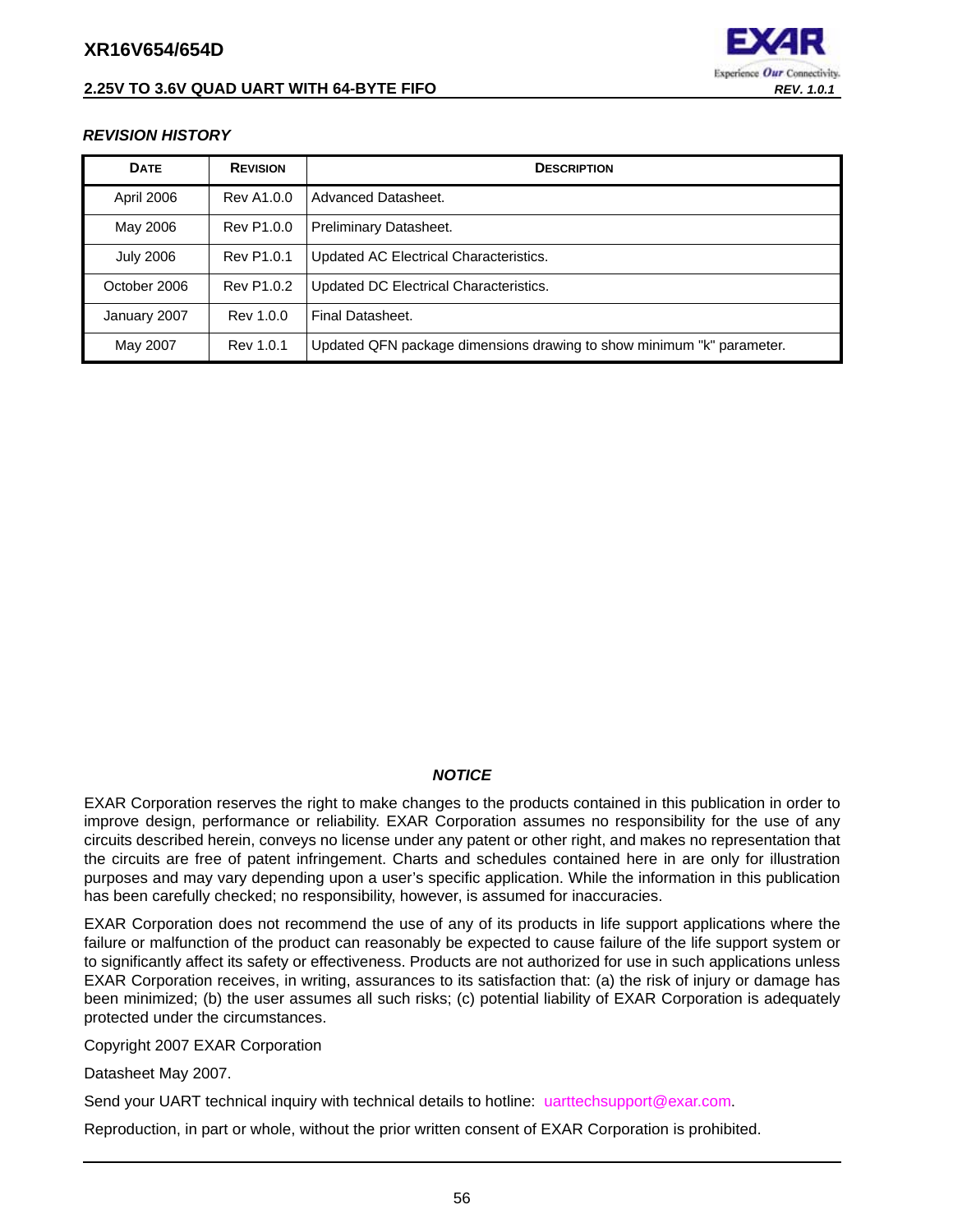

## 2.25V TO 3.6V QUAD UART WITH 64-BYTE FIFO

## **TABLE OF CONTENTS**

<span id="page-56-0"></span>

| FIGURE 3. PIN OUT ASSIGNMENT FOR 68-PIN PLCC PACKAGES IN 16 AND 68 MODE AND 64-PIN LQFP PACKAGES  3 |  |
|-----------------------------------------------------------------------------------------------------|--|
|                                                                                                     |  |
|                                                                                                     |  |
|                                                                                                     |  |
|                                                                                                     |  |
|                                                                                                     |  |
|                                                                                                     |  |
|                                                                                                     |  |
|                                                                                                     |  |
|                                                                                                     |  |
|                                                                                                     |  |
|                                                                                                     |  |
|                                                                                                     |  |
|                                                                                                     |  |
|                                                                                                     |  |
|                                                                                                     |  |
|                                                                                                     |  |
|                                                                                                     |  |
|                                                                                                     |  |
|                                                                                                     |  |
|                                                                                                     |  |
|                                                                                                     |  |
|                                                                                                     |  |
|                                                                                                     |  |
|                                                                                                     |  |
|                                                                                                     |  |
|                                                                                                     |  |
|                                                                                                     |  |
|                                                                                                     |  |
|                                                                                                     |  |
|                                                                                                     |  |
|                                                                                                     |  |
|                                                                                                     |  |
|                                                                                                     |  |
|                                                                                                     |  |
|                                                                                                     |  |
|                                                                                                     |  |
|                                                                                                     |  |
|                                                                                                     |  |
|                                                                                                     |  |
|                                                                                                     |  |
|                                                                                                     |  |
|                                                                                                     |  |
|                                                                                                     |  |
|                                                                                                     |  |
|                                                                                                     |  |
|                                                                                                     |  |
|                                                                                                     |  |
|                                                                                                     |  |
|                                                                                                     |  |
|                                                                                                     |  |
|                                                                                                     |  |
|                                                                                                     |  |
|                                                                                                     |  |